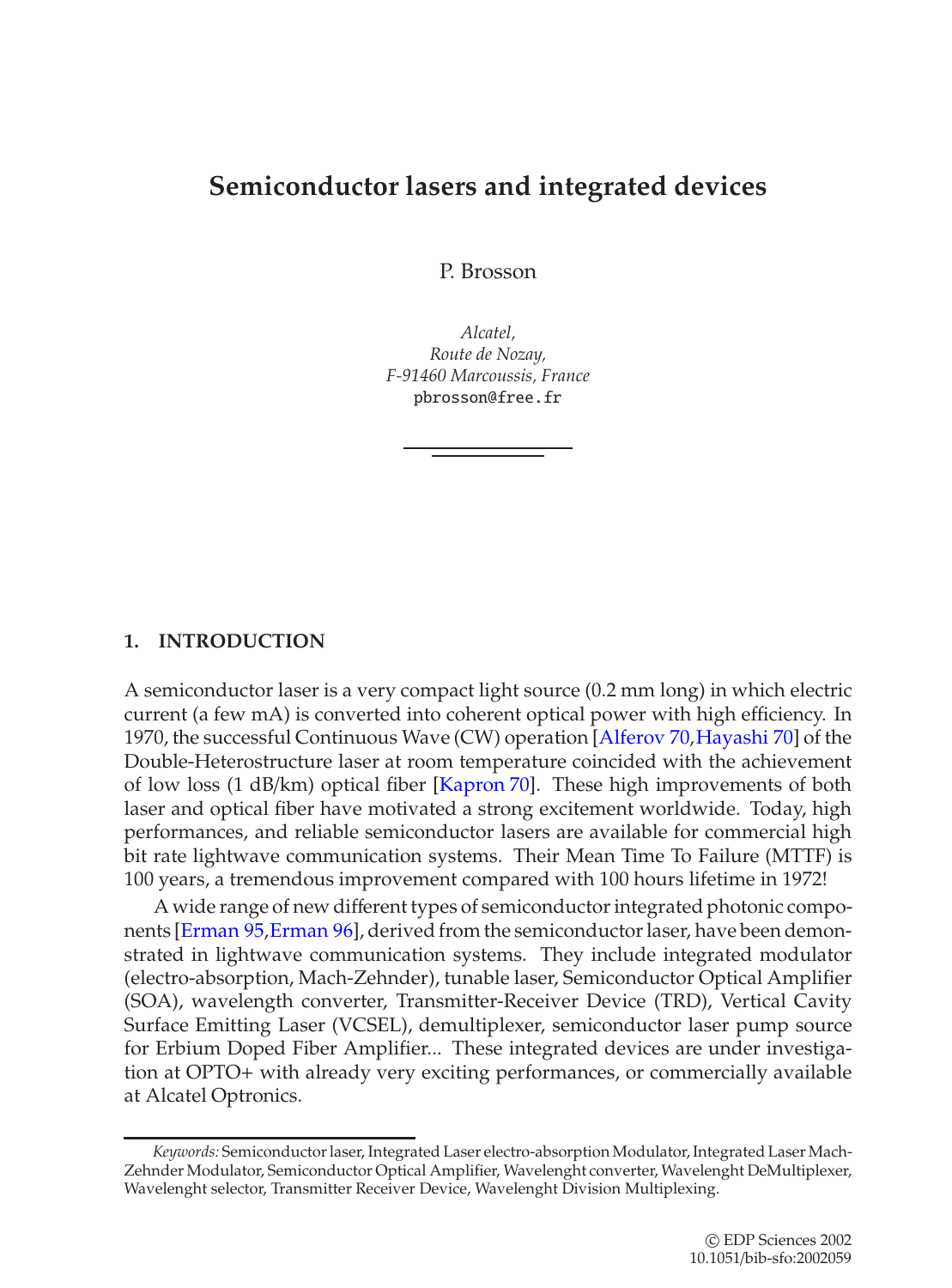In this tutorial, we will review some of these devices and discuss their principle of operation and applications. The tutorial will be organized as follows:

- Integrated Laser electro-absorption Modulator (ILM)
- Integrated Laser Mach-Zehnder Modulator (ILMZ)
- Semiconductor Optical Amplifier (SOA)
- Wavelength converter
- Wavelength DeMultiplexer (WDM)
- Wavelength selector
- Transmitter Receiver Device (TRD)
- Sources for Wavelength Division Multiplexing (WDM)

## **2. INTEGRATED LASER ELECTRO-ABSORPTION MODULATOR (ILM)**

#### **2.1. Introduction**

At high modulation bit rates such as 10 Gb/s, due to optical frequency chirp in a current modulated laser, the transmission distance over a standard optical fiber is limited by the chromatic dispersion (17 ps.nm−1.km−<sup>1</sup> positive dispersion around 1550 nm wavelength). The optical frequency chirp in a current modulated laser is induced by the refractive index modulation which is due to carrier modulation. Close to the resonance frequency of the laser, the carrier modulation is enhanced and this leads to a strong optical frequency chirp (resonant chirp). This effect is an intrinsic behavior in current modulated lasers.

With standard optical fiber, at 1550 nm, a chirp-less source is required to achieve bit rates higher than 10 Gb/s. It is expected that fast and chirp-less modulation could be achieved by using a cw laser coupled into an external modulator based on a fast physical effect such as electro-absorption. In this case, the resonant chirp is suppressed.

#### **2.2. The discrete electro-absorption (E**/**A) modulator**

By applying a reverse voltage *V* on a p-i-n heterostructure (Fig. [1\)](#page-2-0), due to the applied electric field *F* in the intrinsic layer, the absorption spectrum (Fig. [2\)](#page-3-0) is shifted towards low energy. The light emitted by a CW laser (DFB, wavelength  $\lambda = 1525$  nm) and coupled into the *E*/*A* modulator is absorbed on application of a reverse voltage. The DFB laser and the  $E/A$  modulator are designed such that at  $\lambda = 1550$  nm, the absorption is low for  $V = V_{on} = 0$  and high for  $V = V_{off} \neq 0$ . The extinction ratio of this modulator which is defined as the ratio of the output power *P* between the two states is given by

$$
ER = \frac{I(V_{\text{on}})}{I(V_{\text{off}})}\,. \tag{1}
$$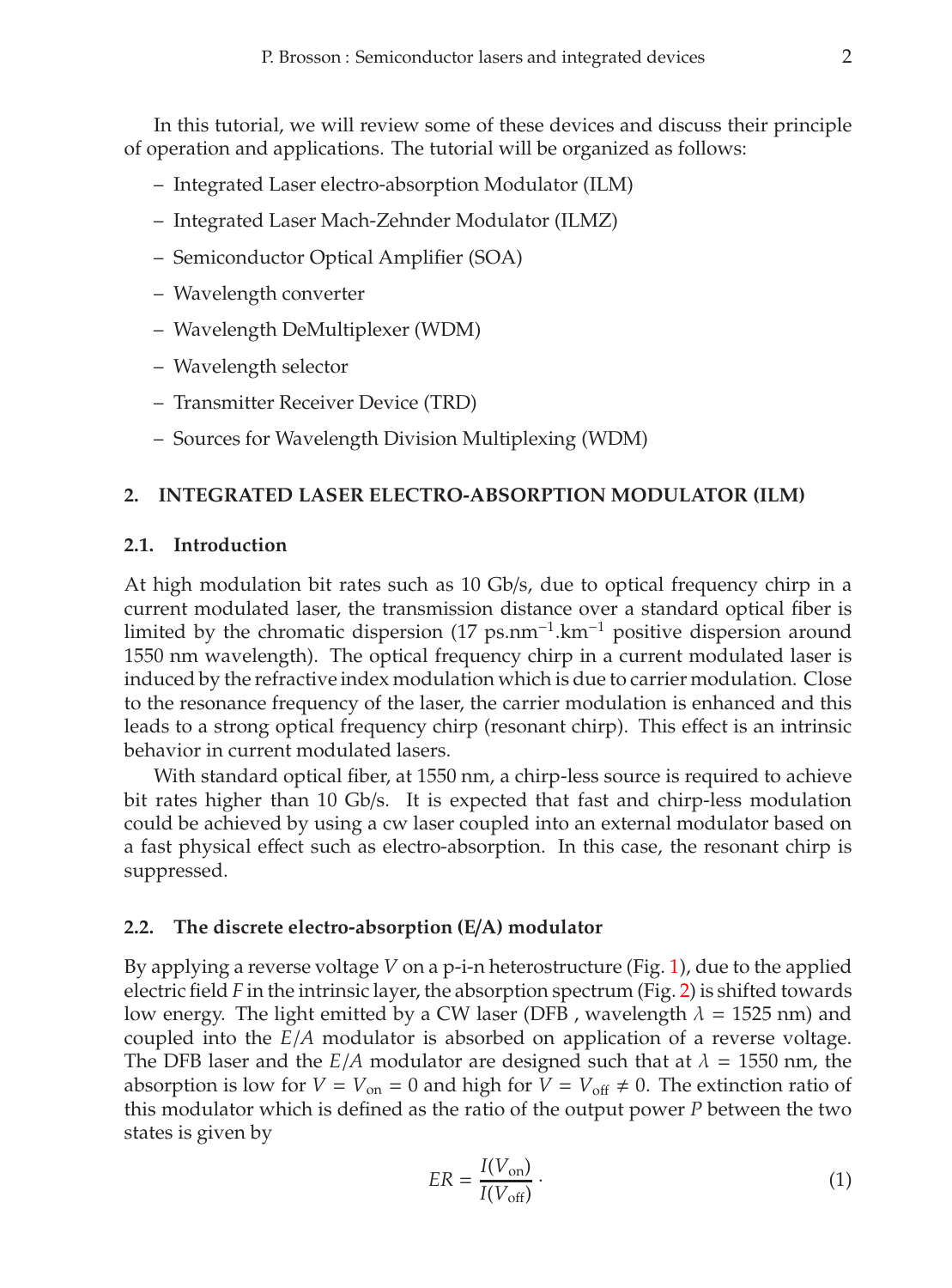

<span id="page-2-0"></span>Figure 1. — Operating principle of the E/A modulator. CW light is injected in the modulator and absorbed in the intrinsic layer.

Defining  $\Delta \alpha$  as the variation of the absorption between the two states,  $\Gamma$  the optical confinement factor, the static extinction ratio is

$$
ER(dB) = 10 \log_{10}(e)\Gamma \Delta \alpha.
$$
 (2)

Typical values are  $ER = 10$  dB for  $L = 200 \mu m$  and a peak to peak voltage modulation  $V_{\text{pp}} = 1 \text{ V}.$ 

A modulated light signal is obtained by modulating the voltage applied to the modulator. Unfortunately, the modulated optical signal at the modulator output is not completely chirp-less. The fast change of the optical absorption in the modulator induces a refractive index change that in turn induces a variation of the phase of the optical signal. This transient phase variation at the leading and falling edges of the driving pulse is traduced by a transient chirp. To describe this behavior, a phase amplitude parameter  $\alpha_H$  or chirp parameter (similar to the Henry factor in a laser) is defined

$$
\alpha_{\rm H} = \frac{\frac{dn_{\rm real}}{dF}}{\frac{dn_{\rm imag}}{dF}} = \frac{\frac{dn_{\rm real}}{dV}}{\frac{\lambda}{4\pi}\frac{d\alpha}{dV}}
$$
(3)

 $n_{\text{real}}$  and  $n_{\text{imag}}$  are the real and imaginary part of the refractive index.

In an  $E/A$  modulator, the chirp parameter  $\alpha_H$  can be negative or positive, depending on the applied bias voltage and operating wavelength. In a laser, the chirp parameter is always positive. With a positive  $\alpha_{\rm H}$ , the leading edge of the light pulse presents a positive transient frequency chirp (blue frequency shift) and the falling edge a negative transient frequency chirp (red frequency shift). The optical pulse is broadening and narrowing along the fiber (Fig. [3\)](#page-4-0) respectively for  $\alpha_H > 0$  and  $\alpha_H < 0$ .

Using tensile strained Multi-QuantumWell (MQW) electro-absorption modulator and adjusting the reverse bias, the chirp parameter  $\alpha_H$  can be reduced to a value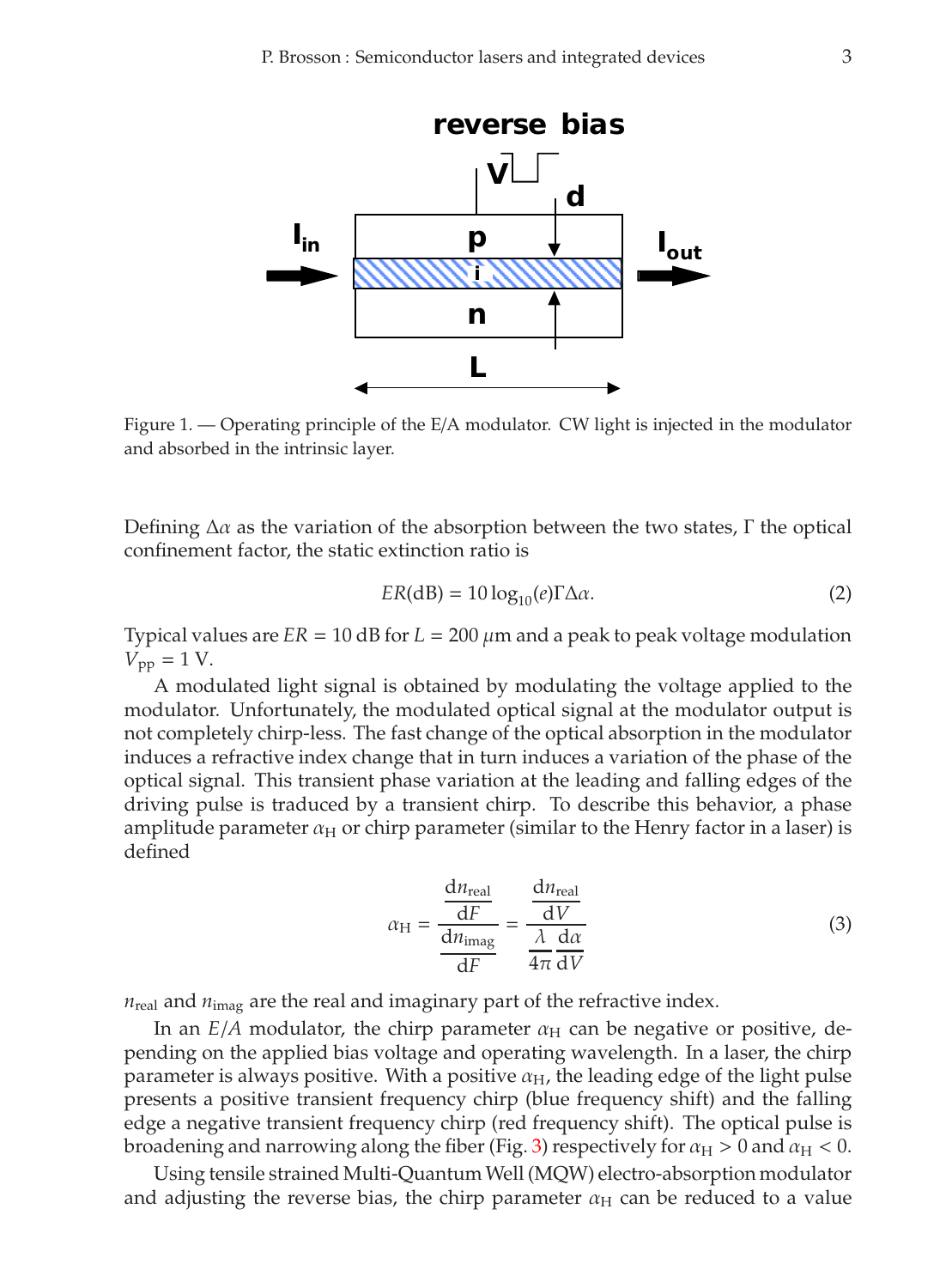

<span id="page-3-0"></span>Figure 2. — Absorption spectrum of the  $E/A$  modulator. For  $V = 0$  V, the absorption is low at 1550 nm. For  $V = -2$  V, the absorption spectrum is shifted towards low energy and the absorption is high at 1550 nm.

between 0 and −1. This red transient chirp compensates the dispersion of the fiber, leading to a low chirp penalty. A 42 GHz modulation bandwidth [\[Haisch 95\]](#page-50-3) has been obtained with these modulators. However, the reverse bias, required to adjust the  $\alpha_H$ parameter, increases the optical loss on the "on" state, leading to a degradation of the extinction ratio. This inconvenient can be eliminated in a Mach-Zehnder modulator as described in the next section.

#### **2.3. The Integrated Laser E**/**A Modulator**

Since long transmission distance high bit rates with low penalty can be achieved using a discrete modulator, integration of the laser with the modulator (ILM) is attractive in order to reduce the cost (the packaging is highly simplified) and improve the optical output power (the coupling between the laser and modulator is intrinsically higher). However in an ILM, the optical feedback from the output facet of the modulator section becomes critical regarding the optical frequency chirp. Modeling and a careful design are required to minimize the chirp penalty.

#### *2.3.1. Modes and laser threshold of the ILM*

The schematic structure of the ILM is shown in Figure [4.](#page-5-0) Subscript 1 refers to the laser section and 2 to the modulator section.  $n_1$ ,  $n_2$  are the effective refractive indices,  $\alpha_2$  the intensity optical modal loss of the modulator,  $R_1 = r_1^2$ ,  $R_2 = r_2^2$  the facet reflectivities of the laser and modulator,  $L_1$  and  $L_2$  their respective lengths, *I* the current intensity in the laser and *V* the applied voltage on the modulator section. The modulator output facet is AR coated (residual reflectivity  $R_2 < 10^{-4}$ ) in order to avoid optical feedback into the laser section.

A multisection device such as an ILM can be described by the transmission line formalism [\[Tromborg 87\]](#page-52-0), using the concept of effective reflectance. In the plane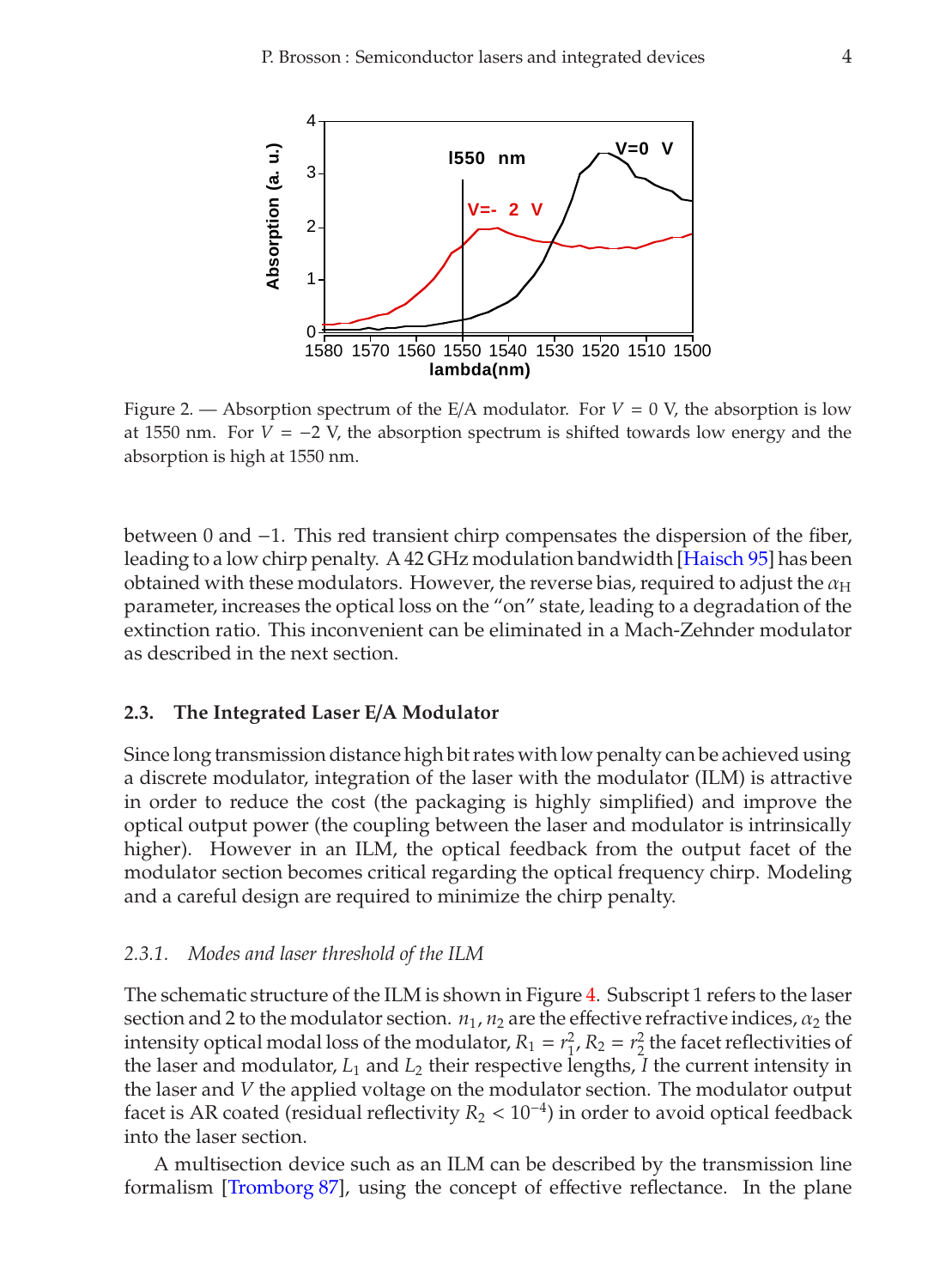

<span id="page-4-0"></span>Figure 3. — (a) Frequency chirp at the output of a discrete E/A modulator ( $\alpha_H > 0$ ). At the leading edge of the voltage pulse, absorption drops and the refractive index decreases since  $\alpha_H > 0$ . The consequent transient phase variation is traduced by a transient optical frequency increase (blue shift). Opposite shift occurs at the falling edge of the pulse, leading to a transient optical frequency decrease (red shift). The chirped signal propagating in a standard fiber at 1550 nm is broadened since blue shifted component has a higher group velocity than red shifted component; (b) frequency chirp at the output of a discrete E/A modulator ( $\alpha_H < 0$ ). At the leading edge of the voltage pulse, absorption drops and the refractive index increases since  $\alpha_H$  < 0. The consequent transient phase variation is traduced by a transient optical frequency decrease (red shift). Opposite shift occurs at the falling edge of the pulse, leading to a transient optical frequency increase (blue shift). The chirped signal propagating in a standard fiber at 1550 nm is narrowed since blue shifted component has a higher group velocity than red shifted component.

separating the laser and modulator sections, the left and right effective reflectances are defined as  $r_L = \frac{E^+(0)}{E^-(0)}$  and  $r_R = \frac{E^-(0)}{E^+(0)}$  where  $E^+$  and  $E^-$  are the complex optical field components propagating in the right and left directions.

Continuity of the optical field imposes the condition (laser threshold condition)

<span id="page-4-1"></span>
$$
r_{\mathcal{L}}(\omega, N)r_{\mathcal{R}}(\omega, V) = 1\tag{4}
$$

where  $\omega$  is the optical frequency and N the threshold carrier density. The grating coupling coefficient *K* of the DFB laser section describes the amount of distributed feedback between *E*<sup>+</sup> and *E*<sup>−</sup> in the DFB section.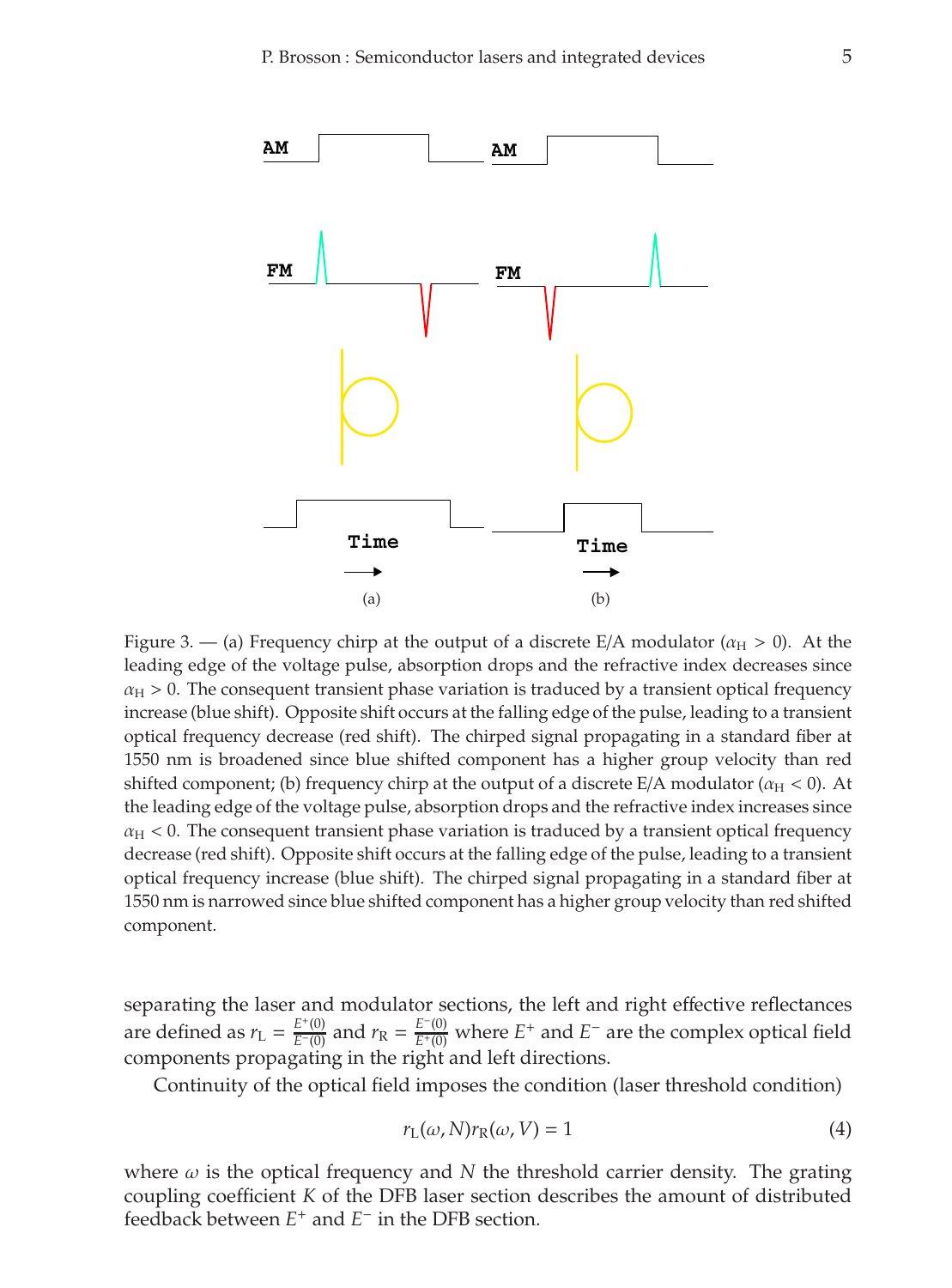

Figure 4. Schematic representation of the Integrated DFB Laser Modulator (ILM).

<span id="page-5-0"></span>In DFB lasers, the position of the grating relative to the output facets strongly influences the laser threshold and the optical spectrum.  $\varphi$  is the phase of the modulator output facet relative to the grating. The resolution of the complex oscillation condi-tion (Eq. [4\)](#page-4-1) gives the DFB modes (optical frequency  $\omega$ ), their corresponding threshold gain (threshold carrier density) and the modal selectivity (threshold gain difference between main and satellite modes). The threshold current is slightly sensitive to change of *L*<sup>1</sup> or *K*, however the external efficiency can be improved (increased output power) by reducing *L*<sup>1</sup> or *K*. An example of optimization is the increased output power up to 20 mW by reducing the DFB coupling coefficient (60 to 40 cm<sup>-1</sup>) which has allowed 76 km transmission at 10 Gb/s over dispersive standard fiber without any optical amplifier [\[Lesterlin 97\]](#page-51-1).

#### *2.3.2. Dynamic response of the ILM*

Since the main difficulty in this device is to control the frequency chirp, we shall focus on this aspect, and will not discuss in detail modulation bandwidth degradation due to electrical parasitic (capacitance).

A modulated reverse voltage is applied to the modulator section and its varying absorption modulates the light output of the laser which is biased above threshold. With  $R_2 > 2 \times 10^{-4}$ , a frequency chirp is observed in this integrated device (Fig. [5\)](#page-6-0). The optical signal at the output facet of the modulator is oscillating as well as the optical frequency. The transient chirp at the leading (red shift) and falling (blue shift) edges of the driving pulse is attributed to the modulator section. The frequency difference  $\Delta f_{\text{adiab}} = f_{\text{on}} - f_{\text{off}}$  between the "on" and "off" states is called adiabatic chirp. Theoretical models [\[Brosson 96\]](#page-48-1) of DFB lasers show that∆*f*adiab depends on the phase  $\varphi$  at the facets of the ILM. Since cleaving of the devices cannot be controlled better than a few micrometers, the phase is random and consequently the sign of ∆*f*adiab is random too. Inside the pulse, the power and optical frequency oscillations at the resonance frequency of the laser are attributed to the optical feedback from the output facet of the modulator.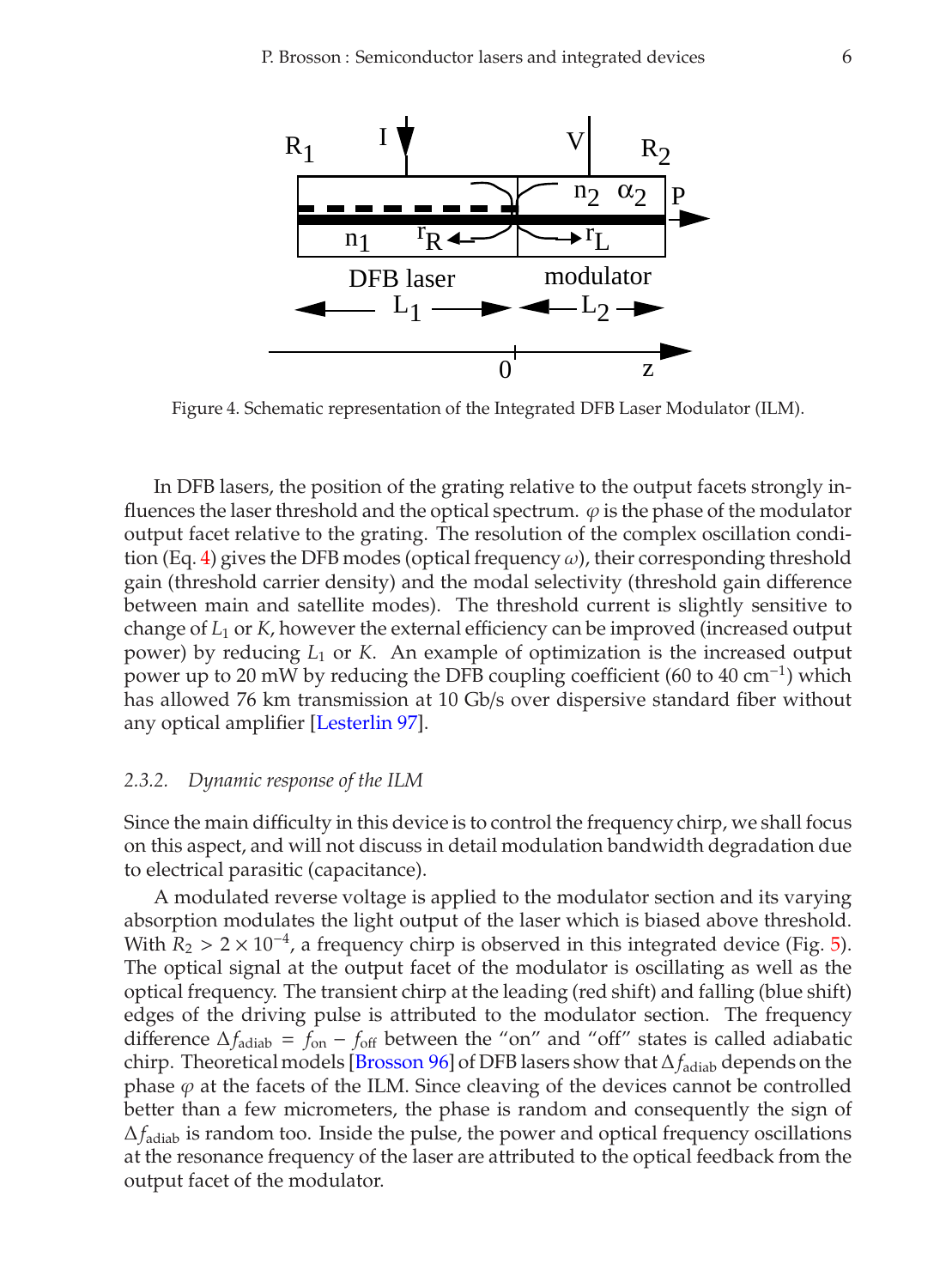

<span id="page-6-0"></span>Figure 5. — Optical frequency chirp under digital modulation of an Integrated electroabsorption Laser Modulator.



<span id="page-6-1"></span>Figure 6. Origin of the feedback induced chirp in an Integrated Laser Modulator.

The frequency chirp originates [\[Brosson 96\]](#page-48-1) from two effects (Fig. [6\)](#page-6-1):

- 1) due to the optical feedback, the modulation of the optical loss of the modulator induces a change of the threshold carrier density of the laser and consequently a variation of the carrier density  $N$ . This leads to a modulation of  $n_1$  and of the lasing wavelength.
- 2) Simultaneously, the modulation of  $\alpha_2$  induces a change of the effective refractive index *n*2, leading to a change of the phase of the light at the modulator output facet. This contributes to an additional optical frequency change, resulting in blue/red-shifted leading edge and red/blue-shifted falling edge of the pulse under digital modulation. This effective refractive index change is described by the modulator chirp parameter  $\alpha_{\text{H2}} = \frac{dn_2}{dV} / (\frac{\lambda}{4\pi} \frac{da_2}{dV})$

Even with a zero modulator reflectivity, this last contribution remains (Fig. [3\)](#page-4-0). For modulation frequencies  $f_{\text{mod}}$  close to the resonance frequency of the laser, the modulation of the carrier density is higher and the optical frequency oscillations are enhanced (resonant chirp). This frequency chirp is strongly dependent on the reflectivity  $R_2$  and the facet phase. This dependence with  $R_2$  is demonstrated in Figure [7](#page-7-0) where experimental results [\[Lestra 96a\]](#page-51-2) of the normalized FM to AM ratio  $\beta/m = \frac{\delta f}{f_{\text{mod}}}$  *o<sub>F</sub> p ersus* the modulation frequency are presented. Severe AR coating is expected to be required in order to minimize chirp in an ILM.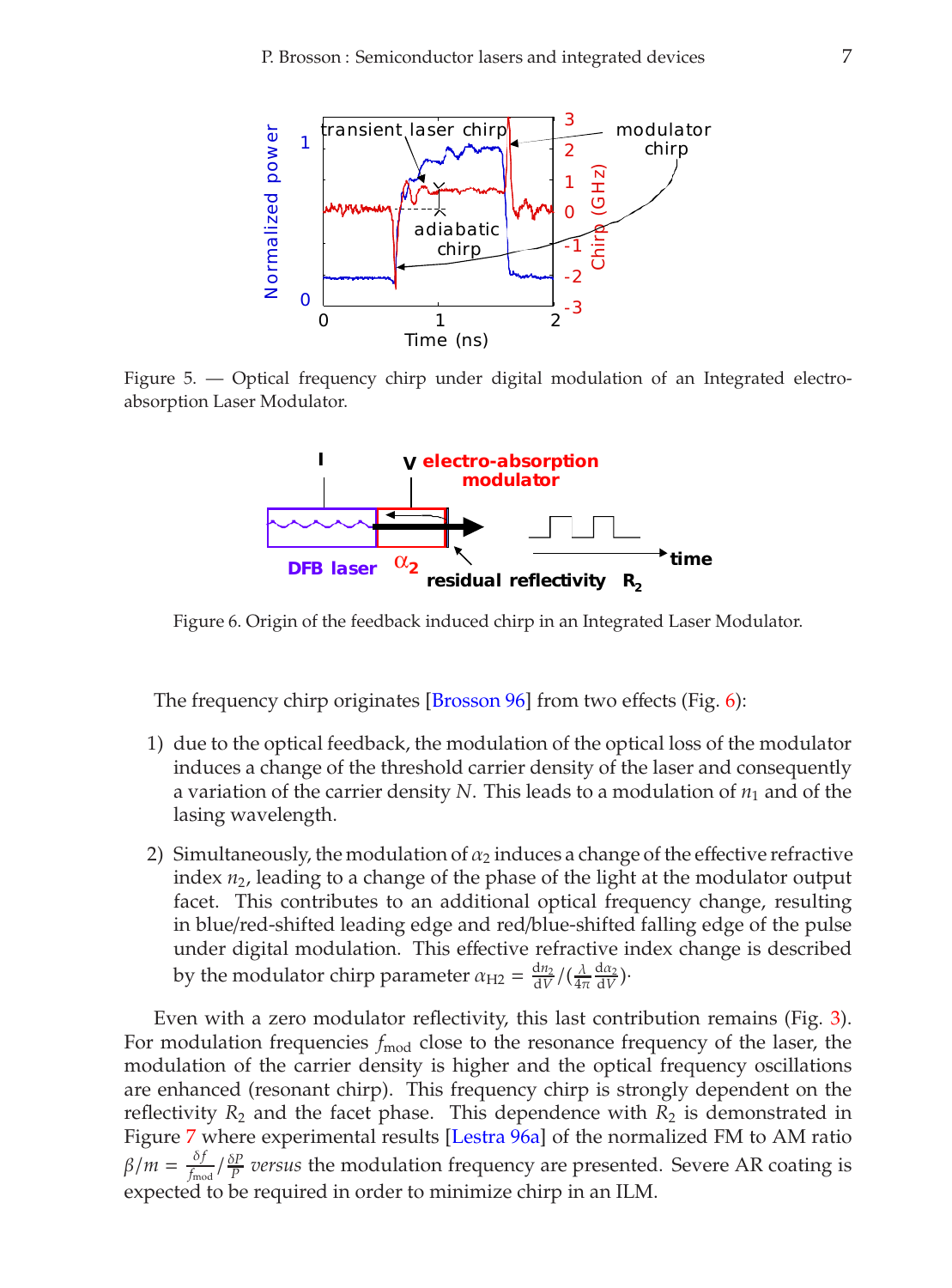

<span id="page-7-0"></span>Figure 7. — Measured normalized FM/AM response: influence of the modulator facet reflectivity [\[Lestra 96a\]](#page-51-2).



<span id="page-7-1"></span>Figure 8. — (a) Amplitude and frequency modulation responses of the ILM at  $P = 5$  mW for  $\alpha_2 = 5$ , 9.5, 10.5 dB,  $\varphi = 0.1\pi$ ; (b) Amplitude and frequency modulation responses of the ILM at *P* = 5 mW for  $\alpha_2$  = 5, 9.5, 10.5 dB,  $\varphi$  = 0.6 $\pi$ .

#### Small signal modulation

By solving the coupled rate equations in a small signal approximation, analytical expressions of the FM and AM responses have been obtained [\[Brosson 96\]](#page-48-1). The model allows to calculate, as a function of the modulation frequency  $\Omega/2\pi$ , (1) the AM response  $\delta P/\delta V$ , (2) the FM response  $\delta f/\delta V$ , (3) the normalized FM/AM  $(2\beta/m)$  response, (4) the phase difference between FM and AM, (5) the carrier density modulation δ*N*/δ*V*.

Typical responses  $\delta P/\delta V$  and  $\delta f/\delta V$  are shown in Figure [8a](#page-7-1). The peak observed near 16 GHz corresponds to the resonance frequency of the laser. The behavior of these frequency responses is dependent on the phase  $\varphi$  and consequently random. Typical responses for another value of  $\varphi$  are shown in Figure [8b](#page-7-1). The AM response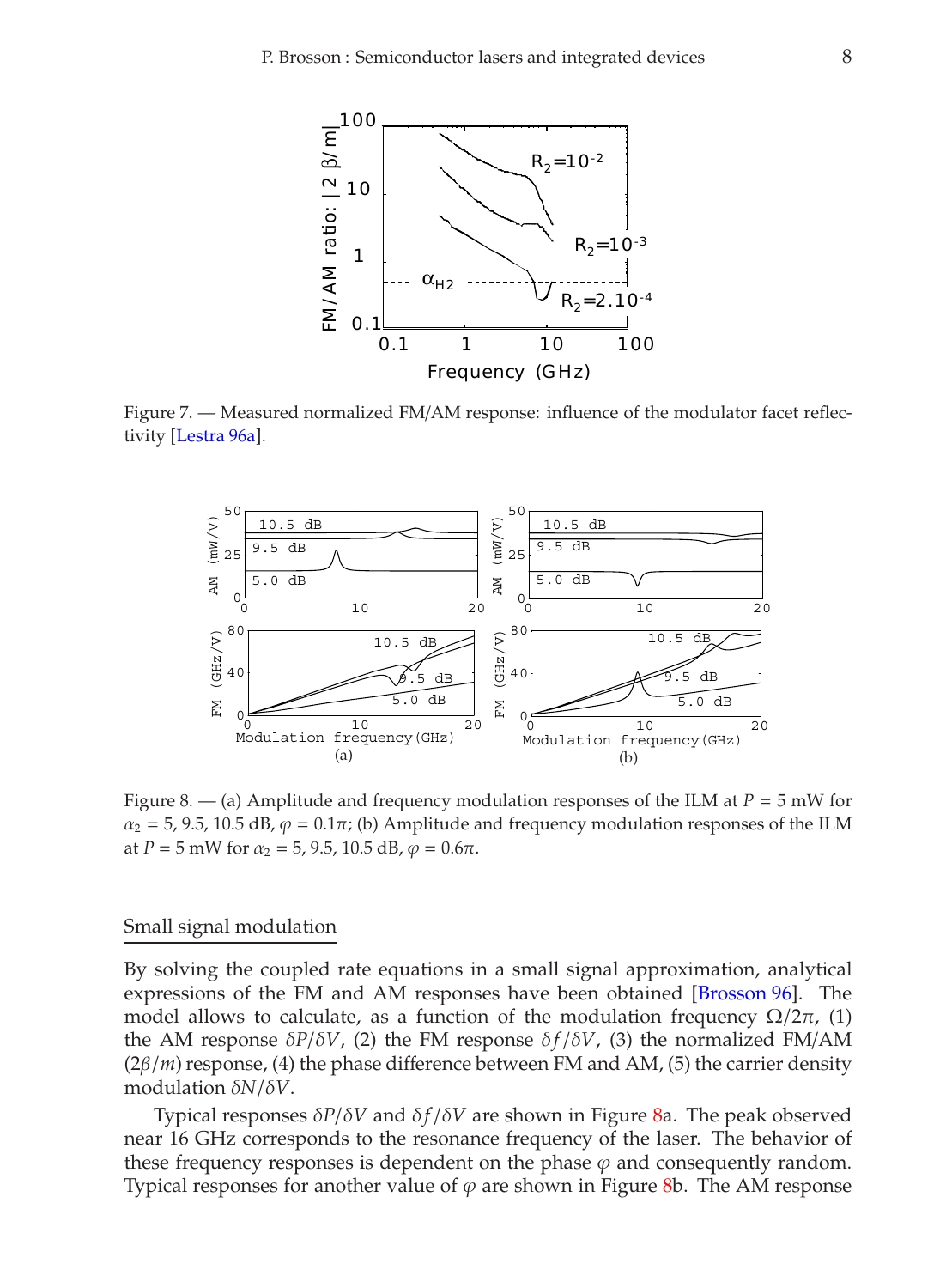

<span id="page-8-0"></span>Figure 9. — Measured frequency chirp, (a) 48 mA, −1 V, (b) 48 mA, −1.25 V, (c) 87 mA, −1 V, (d) 87 mA, −1.25 V [J. G. Provost, private communication].

can be enhanced or depleted around the resonance frequency, depending on the value of the phase  $\varphi$ . In case (a) the value of the phase is such that the contribution of the modulator is in phase with that of the laser, in case (b), they are out of phase. The same analysis explains the depleted or enhanced FM response shown in Figure [7.](#page-7-0) This unusual behavior is actually in agreement with measured frequency responses.

### Digital modulation

By numerically integrating [\[Brosson 97\]](#page-48-2) the coupled rate equations, the responses to a pulse or a 16-bit pseudo random bit NRZ sequence at 10 Gb/s is obtained. As in the case of small signal modulation, we calculate the time response of (1) the modulated output power  $P(t)$ , (2) the optical frequency  $\delta f(t)$ , (3) the phase of the optical signal Φ(*t*). Adiabatic chirp (variation of the optical frequency between the "on" and "off" states) depends on the phase  $\varphi$  and therefore is highly random. Figure [9](#page-8-0) shows the measured time response to a pulse at 1 Gb/s. Figures [9a](#page-8-0) and [9b](#page-8-0) correspond to a DC current in the laser section of 48 mA and Figures [9c](#page-8-0) and [9d](#page-8-0) to a current of 87 mA. The bias voltages are −1, and −1.25 V. These measurements clearly show that the adiabatic chirp can be positive (Figs. [9a](#page-8-0), [9b](#page-8-0)) or negative (Fig. [9d](#page-8-0)), depending on the value of the DC current in the laser section. By changing the current, due to heating effects, the lasing wavelength changes, resulting in a change of  $n_2$  and consequently of the phase  $\varphi$ . By increasing the applied bias voltage,  $\alpha_{H2}$  changes from positive to negative, resulting in blue-shifted leading edge of the pulse (Figs. [9a](#page-8-0), [9c](#page-8-0)) and redshifted (Figs. [9b](#page-8-0), [9d](#page-8-0)). We also have observed a random behavior [\[Lestra 96a\]](#page-51-2) of the chirp for  $R_2 = 10^{-2}$ , on devices from the same wafer, due to the random character of the laser facet phase.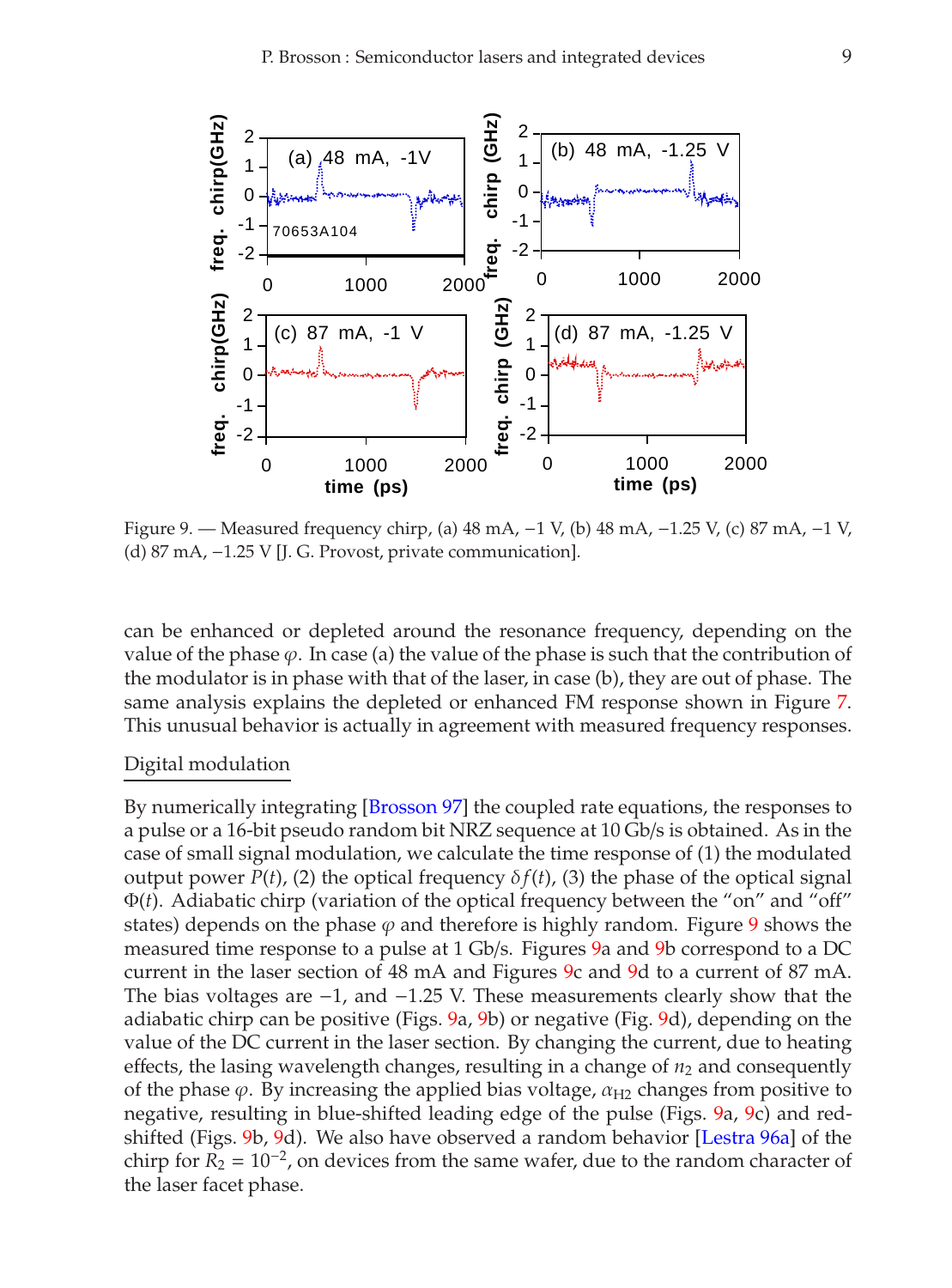

<span id="page-9-0"></span>Figure 10. — Time response of the modulator modulated by a 16-bit NRZ sequence at 10 Gb/s for a phase  $\varphi = 1.8$  rad., leading to a maximum positive adiabatic chirp;  $\alpha_{H2} = -0.5$ . (Left) Modulator output power; (right) Optical frequency chirp.



Figure 11. — Time response of the modulator modulated by a 16-bit NRZ sequence at 10 Gb/s for a phase  $\varphi = 0.8$  rad., leading to a maximum negative adiabatic chirp;  $\alpha_{H2} = -0.5$ . (Left) Modulator output power; (right) Optical frequency chirp.



<span id="page-9-1"></span>Figure 12. — Time response of the modulator modulated by a 16-bit NRZ sequence at 10 Gb/s for a phase  $\varphi = 1.4$  rad., leading to zero adiabatic chirp;  $\alpha_{H2} = -0.5$ . (Left) Modulator output power; (right) Optical frequency chirp.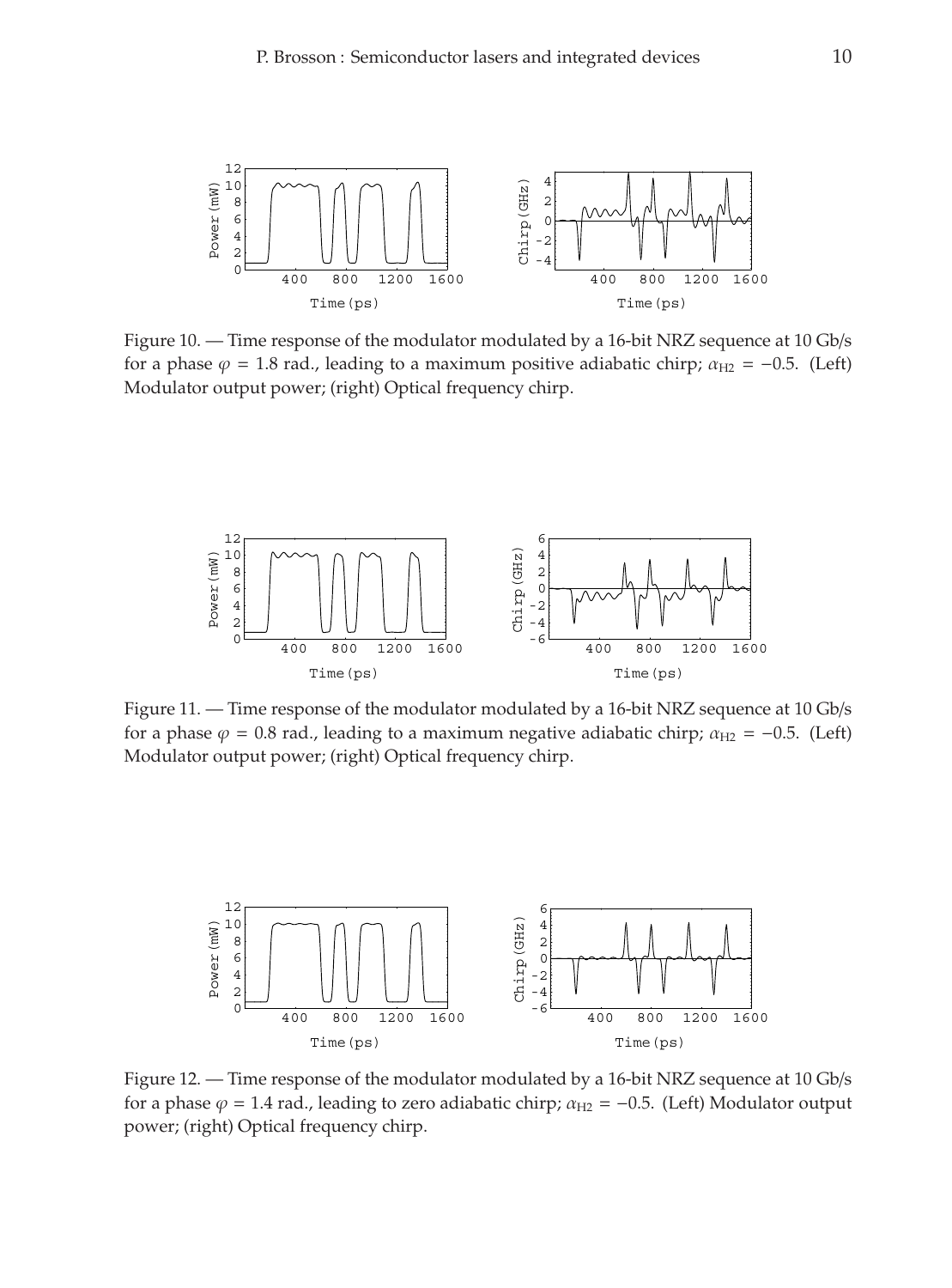

<span id="page-10-0"></span>Figure 13. — Adiabatic chirp as a function of the phase  $\varphi$  for a modulator facet reflectivity.  $R_2 = 2 \times 10^{-4}$ ,  $1 \times 10^{-3}$ ,  $5 \times 10^{-3}$ ,  $1 \times 10^{-2}$ . The chirp parameter of the modulator section is  $\alpha_{H2} = 0.$ 

We have investigated the effect of the phase  $\varphi$  on the response to a 16-bit pseudo random bit NRZ sequence at 10 Gb/s with a 11 dB extinction ratio. Typical theoretical responses are shown in Figures  $10-12$  $10-12$  for  $\varphi = 1.8$ , 0.8 and 1.4 rad., which correspond respectively to a maximum positive adiabatic chirp (blue shift), maximum negative adiabatic chirp (red shift), and zero adiabatic chirp. The order of magnitude of the chirp given by this numerical simulation is in agreement with time resolved chirp measurements at 1 Gb/s (Fig. [9\)](#page-8-0). The transient oscillations of the output power  $P(t)$ (Figs.  $10-12$  $10-12$ , left) and of the optical frequency  $\delta f(t)$  (Figs.  $10-12$ , right) correspond to the resonance frequency of the laser while the transient frequency chirp at the leading and falling edges of the pulses is due to the modulator section itself. The adiabatic chirp has been calculated (Fig. [13\)](#page-10-0) as a function of  $\varphi$  for  $R_2 = 2 \times 10^{-4}$ ,  $1 \times 10^{-3}$ ,  $5 \times 10^{-3}$ ,  $1 \times 10^{-2}$  for  $\alpha_{\text{H2}} = 0$ . It is a periodic function of  $\varphi$ , whose amplitude depends on the value of the residual reflectivity  $R_2$  of the modulator facet. By decreasing the residual reflectivity *R*2, the adiabatic chirp decreases. Similar results have been obtained for  $\alpha_{\text{H2}} = -1.$ 

### **2.4. Conclusion**

Fast and low chirp modulation can be achieved with a good design ILM. Feedback induced chirp depends on the modulator facet reflectivity and phase. Despite the random character of the facet phase in an ILM, the adiabatic chirp can be  $\leq 1$  GHz whatever the value of the phase  $\varphi$ , provided [\[Brosson 96\]](#page-48-1) that the modulator facet reflectivity is  $\leq$  2  $\times$  10<sup>-4</sup>.

Owing to their improved packaging and performances, integrated DFB Laser Modulators (Fig. [14\)](#page-11-0) are widely used for 10 Gb/s transmission in standard fibers [\[Lesterlin 96b\]](#page-51-3). The modulator section consists of compressive strained MQWs ensuring low chirp parameter and low (1 volt) driving voltage. The laser section consists of compressive strained MQWs with 20 mA threshold current. The low capacitance required for high electrical bandwidth is obtained using a short ridge structure for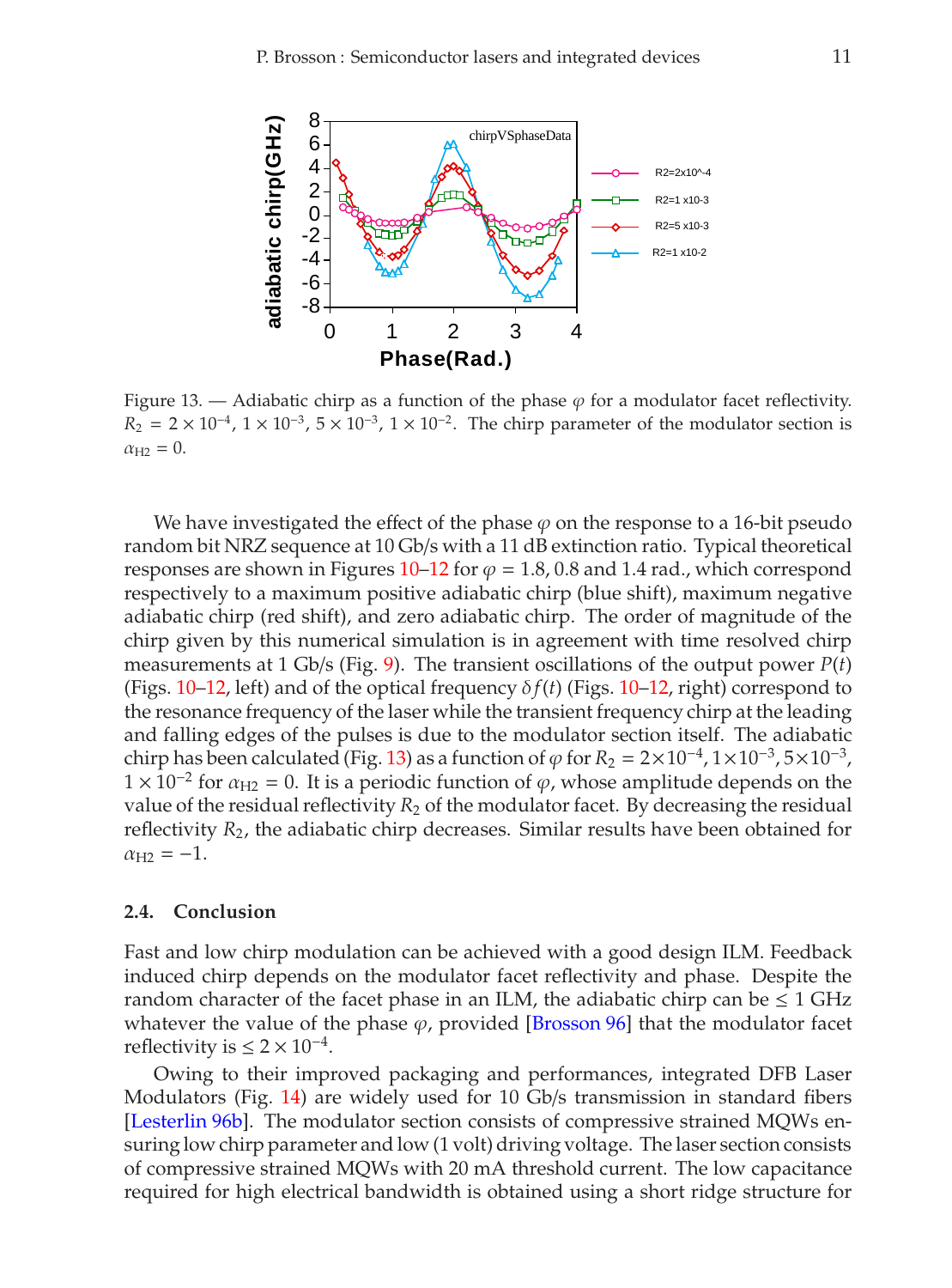

Figure 14. Integrated electro-absorption DFB Laser Modulator.

<span id="page-11-0"></span>

<span id="page-11-1"></span>Figure 15. Integrated Laser Modulator at 10 Gb/s, state of the art (NL: non linear regime).

the modulator section ( $L_2 = 200 \mu$ m). Figure [15](#page-11-1) shows the evolution of the state of the art for this device. The transmission distance was  $\leq$  50 km in 1993 and has reached 120 km these last years.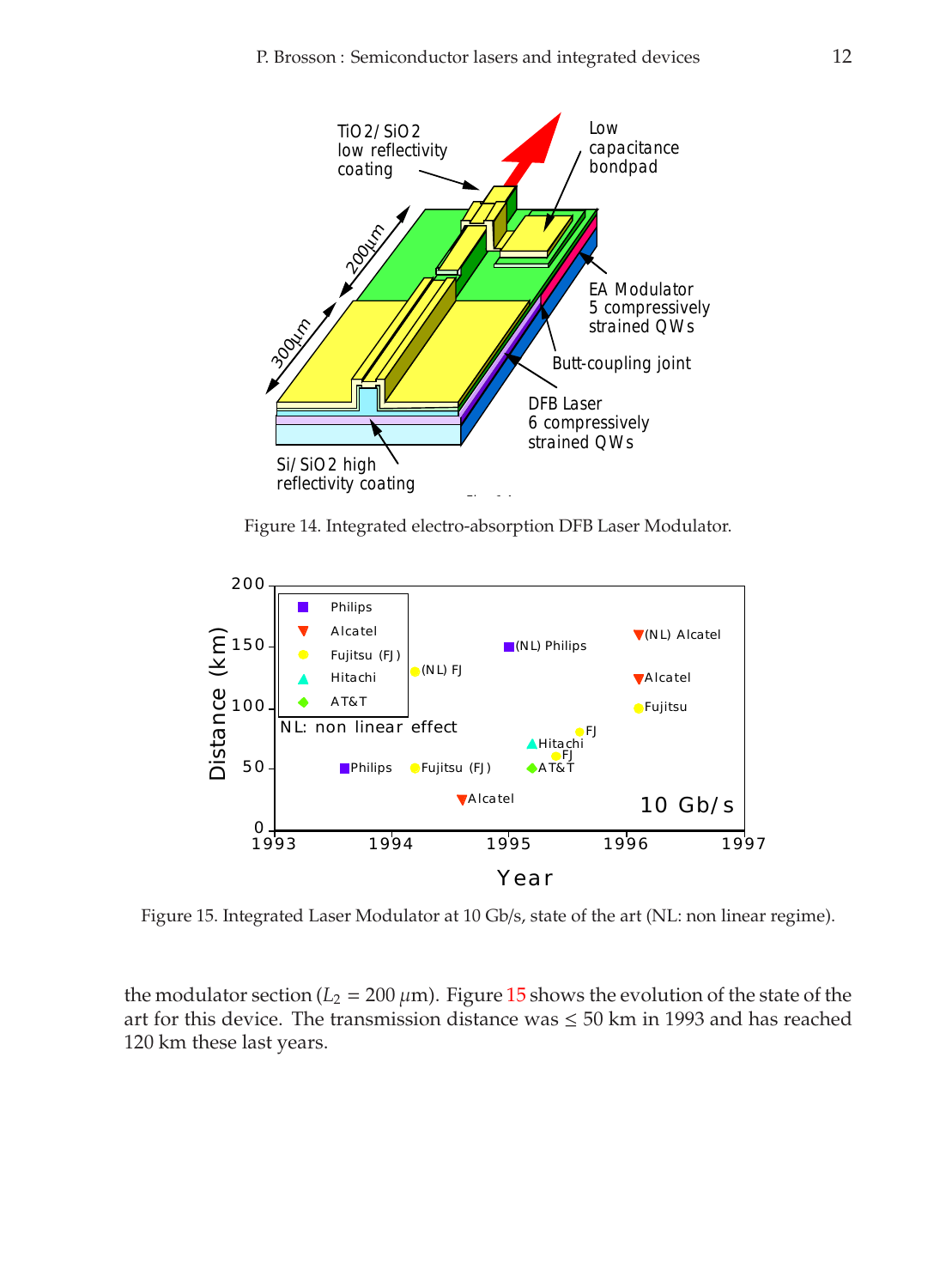#### **3. INTEGRATED LASER MACH-ZEHNDER MODULATOR (ILMZ)**

#### **3.1. Introduction**

In high bit rate optical links using conventional fiber, the required low frequency chirp of the transmitter can be obtained by using an external modulator, of electroabsorption [\[Haisch 95\]](#page-50-3) or Mach-Zehnder [\[Delansay 97\]](#page-49-0) type. Another attractive feature of the Mach-Zehnder modulator is its intrinsic wavelength independence with application in WDM systems.

### **3.2. The discrete Mach-Zehnder interferometer modulator**

The schematic structure of the Mach-Zehnder modulator is shown in Figure [16.](#page-13-0) Both arms A and B consist of identical optical waveguides (p-i-n heterostructure similar to the *E*/*A* one) of length *L*. In contrast with an electro-absorption modulator, both arms are transparent at the operating wavelength (1550 nm). By applying reverse voltage *V* on one arm (Fig. [17\)](#page-13-1), at the operating wavelength, the absorption is slightly increased and a refractive index is change is induced.

The light emitted by a CW laser (DFB, wavelength  $\lambda = 1550$  nm) is coupled into the Mach-Zehnder interferometer. For  $V = 0$ ,  $n_A = n_B$  and the light output is maximum at the operating wavelength. Applying a reverse voltage on arm A results in  $n_A ≠ n_B$  ( $n_A − n_B ≅ 0.01$ ) at the operating wavelength. If the optical path difference is an integer number *q* of wavelength (0 phase difference), interferences of the optical signal propagating in both arms are constructive and the light output is maximum. The conditions read

<span id="page-12-0"></span>
$$
(n_A - n_B)L = q\lambda.
$$
 (5)

Destructive interferences are obtained for  $V = V_{\pi}$ , with

$$
(n_{A} - n_{B})L = q \frac{\lambda}{2}
$$
 (6)

where *q* is an integer.

Equation [\(5\)](#page-12-0) is equivalent to

$$
\varphi_{A} - \varphi_{B} = q(2\pi), \quad \text{with } \varphi_{A,B} = -\frac{2\pi L}{\lambda} n_{A,B}
$$
 (7)

assuming that the optical field is of the form exp(iω*t* − iβ*z*). The lengths of both arms A and B can be equal (symmetric Mach-Zehnder) or intentionally mismatched by  $\Delta L = L_A - L_B$  in order to obtain  $\pi$ -phase-shifted [\[Yu 96\]](#page-52-1) Mach-Zehnder modulator at zero bias. The relation between ∆*L* and the phase difference ∆ϕ<sup>0</sup> between both arms is given by  $\Delta L = \frac{\lambda \Delta \varphi_0}{2\pi n_2}$  If a modulation voltage (10 Gb/s) is applied on electrode A (Fig. [18\)](#page-13-2), the light output follows the modulation drive voltage. In the case of  $\pi$ -phase-shifted Mach-Zehnder modulator, an opposite signal is obtained.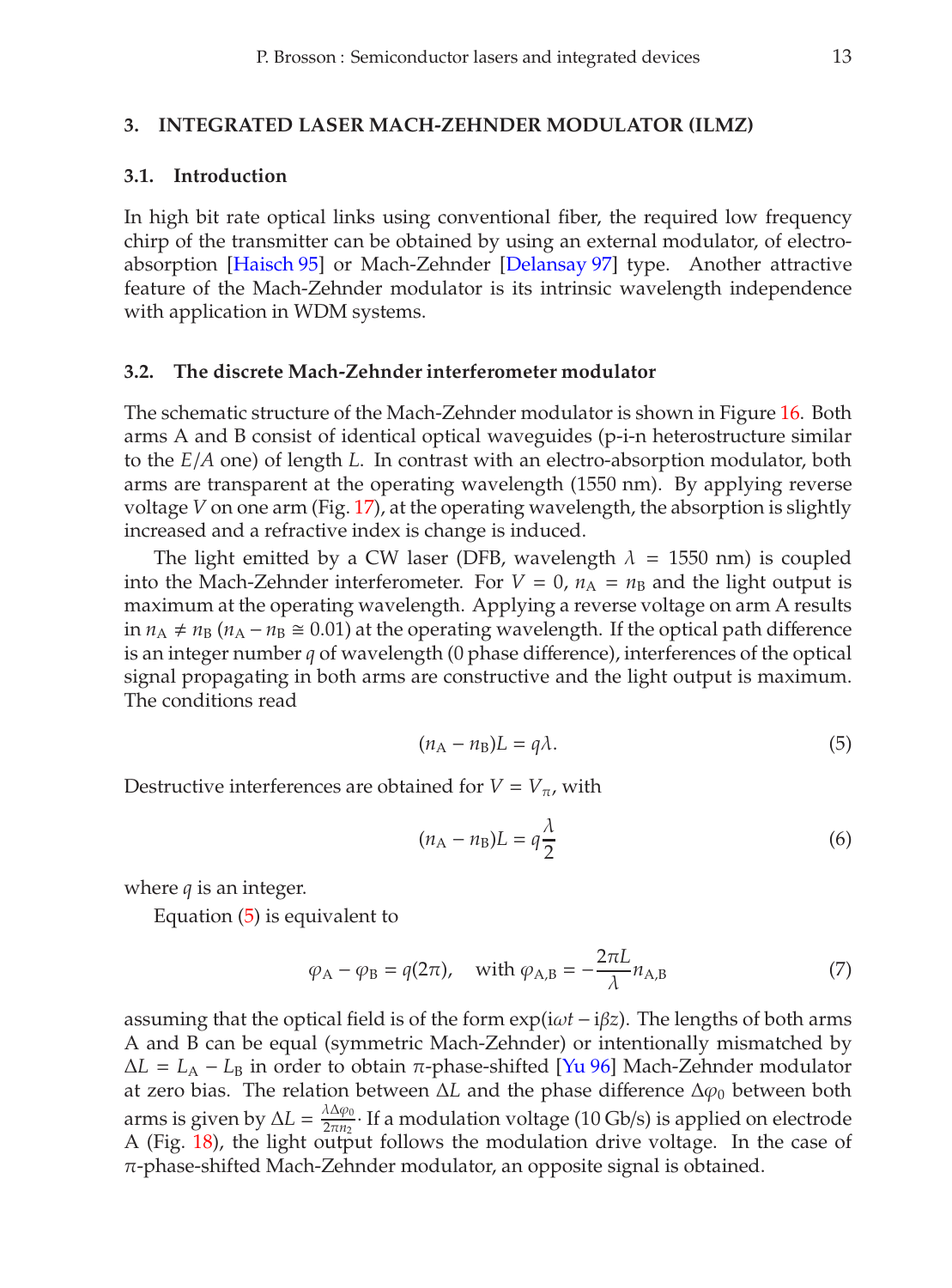

<span id="page-13-0"></span>Figure 16. The discrete Mach-Zehnder interferometer modulator: operating principle.



<span id="page-13-1"></span>Figure 17. — Absorption spectrum of the Mach-Zehnder waveguide arm. For  $V = 0$  V, the absorption is low at 1550 nm. For  $V = -2$  V, due to the applied electric field *F* in the intrinsic layer, the absorption spectrum is shifted towards low energy. At 1550 nm the absorption is still low but the refractive index is changed.



<span id="page-13-2"></span>Figure 18. Discrete symmetric Mach-Zehnder modulator.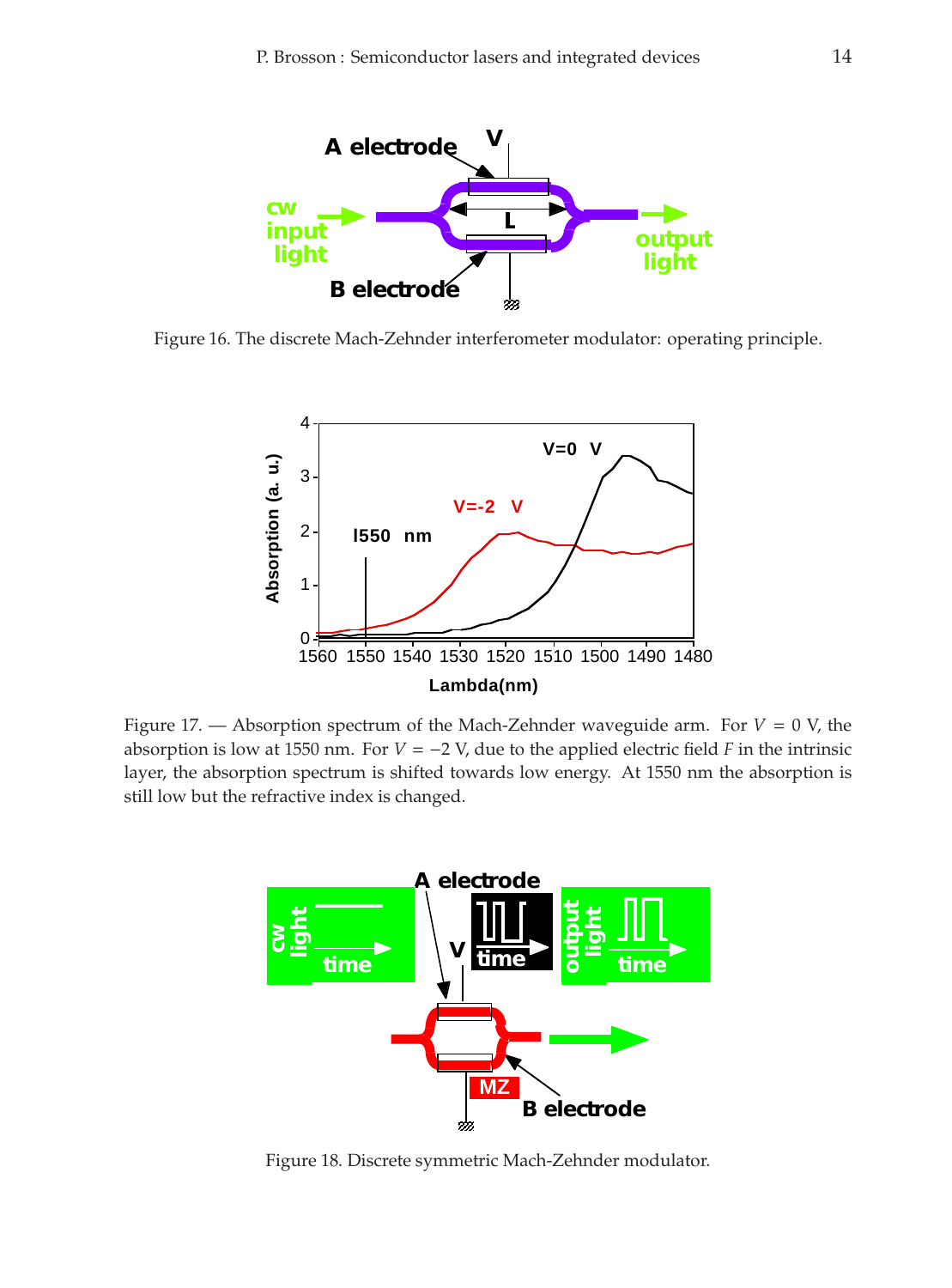#### **3.3. The Integrated Laser Mach-Zehnder modulator (ILMZ)**

### *3.3.1. Introduction*

Integration of the laser with Mach-Zehnder [\[Delansay 98,](#page-49-1)[Zucker 92,](#page-52-2) [Tanbun-Ek 95,](#page-52-3) [Adams 96\]](#page-48-3) modulators are being extensively investigated to take advantage of their cost effective packaging.

However in an Integrated Laser Modulator, the residual optical feedback from the output modulator facet induces frequency chirp and relaxation oscillations which limit the transmission distance in high bit rate fiber optic links.

This has been observed in the case of Integrated Laser electro-absorption Modulators (ILM), which we have theoretically investigated [\[Brosson 96,](#page-48-1)[Lestra 96b,](#page-51-4) [Brosson 97\]](#page-48-2). For this type of modulator, the chirp parameter  $\alpha_H$  can be set [\[Lesterlin 96b\]](#page-51-3) negative, close to zero, corresponding to an optimal transmission on a standard fiber, by adjusting the bias voltage of the modulator section. However, this leads to an increase of the optical loss.

In the case of the Integrated Laser Mach-Zehnder modulator with a  $π$ -phase-shifted configuration [\[Penninckx 97\]](#page-52-4), the chirp is negative from zero to  $V_{\pi}$  and close to −1, thus allowing optimized driving conditions while keeping a reasonable high output power. Furthermore, the wavelength independent behavior of the π-phaseshifted configuration makes it an ideal modulator candidate for WDM oriented systems [\[Delansay 97\]](#page-49-0).

Feedback effects have been investigated theoretically [\[Brosson 98b\]](#page-48-4) deriving analytical expressions of the FM and AM responses, since FM response is an indicator of the chirp induced by optical feedback. The analysis allows identifying the direct and indirect contributions to the FM response.

#### *3.3.2. Modes and laser threshold of the ILMZ*

The schematic structure of the ILMZ and details of the waveguide are shown in Figure [19.](#page-15-0) Two Mach-Zehnder configurations are shown in Figure [20.](#page-15-1) In the first one  $(2\times1)$  output coupler), both arms of the Mach-Zehnder are coupled into a unique output waveguide. In the second one  $(2 \times 2$  output coupler), both arms are coupled into two output waveguides.

The integrated structure consists of two sections, the DFB laser and the Mach-Zehnder. Subscript 1 refers to the laser section and 2 to the modulator section with arms A and B.  $n_1$ ,  $n_{2A}$ ,  $n_{2B}$  are the effective refractive indexes,  $\alpha_A$  and  $\alpha_B$  the intensity optical modal loss,  $L_1$ ,  $L_{\text{in}}$ ,  $L_{\text{out}}$ ,  $L_e = L_{\text{in}} + L_{\text{out}}$ ,  $L_A$ ,  $L_B$  the respective lengths (Fig. [20\)](#page-15-1),  $r_1 = \sqrt{R_1}$ ,  $r_{2A} = \sqrt{R_{2A}}$ ,  $r_{2B} = \sqrt{R_{2B}}$ ,  $r_2 = \sqrt{R_2}$ , the facet reflectivities (amplitude and intensity) of the laser and modulator, *I* the current intensity in the laser and *V* the reverse applied voltage on arm A of the modulator section.

 $\kappa$  is the grating coupling coefficient of the DFB laser section,  $\varphi_1$  and  $\varphi_2$  the arbitrary phases of the left and right facets relative to the grating and  $\alpha_{H2} = \frac{dn_2}{dV} / (\frac{\lambda}{4\pi} \frac{d\alpha_2}{dV})$  the chirp parameter of the Mach-Zehnder waveguides. A coupling ratio 50/50 between both waveguides with Multi-Mode Interference (MMI) couplers is assumed and the experimental extra loss (0.4 dB) coming from these couplers can been neglected.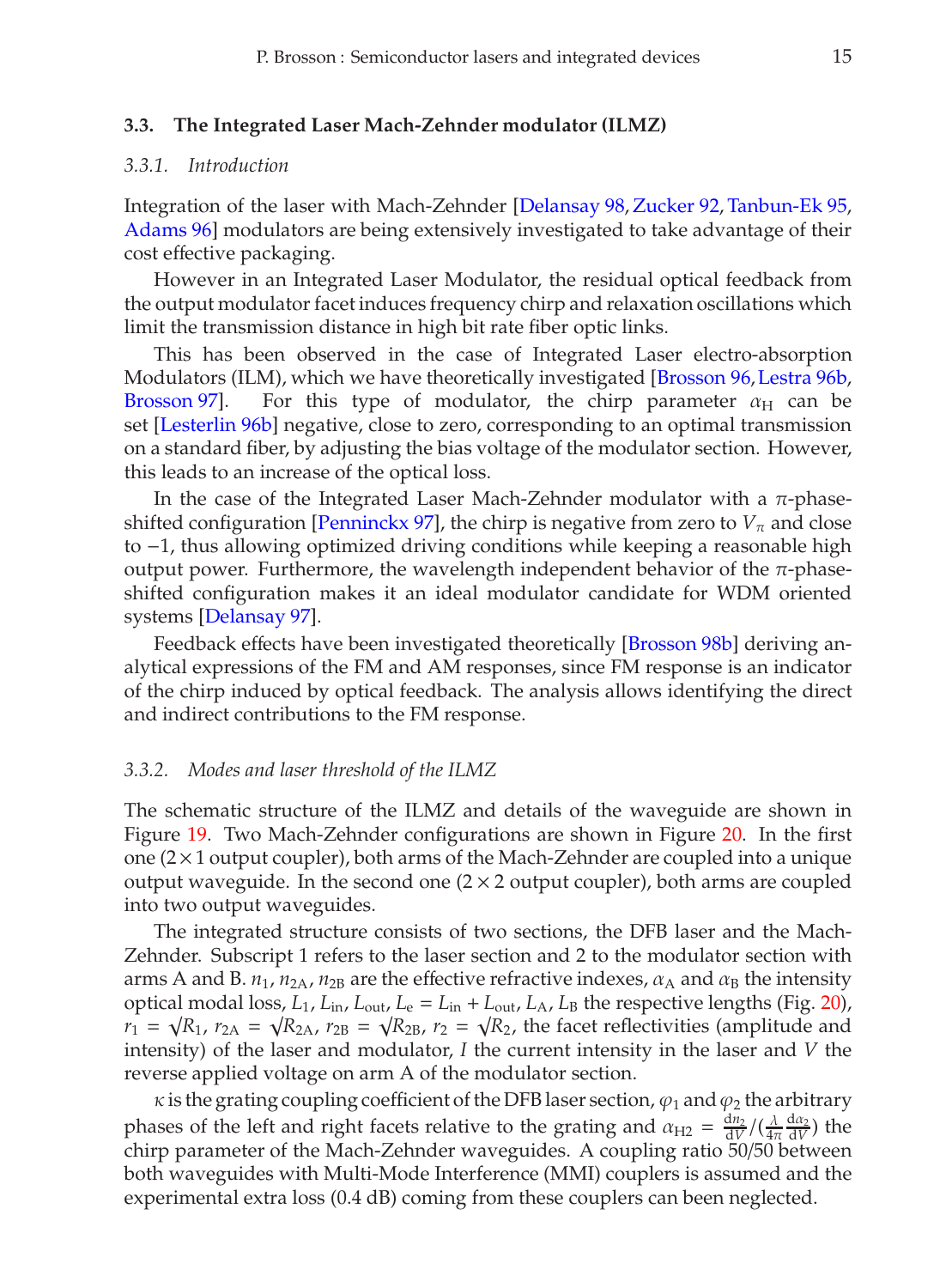

Figure 19. Integrated Laser Mach-Zehnder (ILMZ) modulator: waveguide structure.

<span id="page-15-0"></span>

<span id="page-15-1"></span>Figure 20. — Schematic representation of the Integrated DFB Laser Mach-Zehnder modulator (ILMZ). The reference plane  $z = 0$  is at the interface between the laser and modulator sections.

Using the same approach [*Brosson 96*] as for the ILM, we define  $r_L$ ,  $r_R$  the left and right complex effective reflectances of the DFB laser section and of the modulator section. The DFB laser and the Mach-Zehnder modulator are designed such that at  $\lambda = 1550$  nm, the absorption is low for both  $V = V_{on} = 0$  and  $V = V_{off} \neq 0$  (Fig. [17\)](#page-13-1). The modulator output facet is AR coated (residual reflectivity  $R_2 < 10^{-4}$ ) in order to avoid optical feedback into the laser section.

In the configuration  $2 \times 1$ , the required additional phase for  $\pi$ -phase-shifted behavior is  $\Delta \varphi_0 = \pi$ . In the configuration 2 × 2, the MMI coupler itself introduces a  $\pi/2$  phase shift, and the required additional phase for  $\pi$ -phase-shifted behavior is  $\Delta\varphi_0 = \pi/2$ . With  $\lambda = 1550$  nm and  $n_2 = 3.23$ ,  $\Delta L = 0.24$  and 0.12  $\mu$ m for the 2 × 1 and  $2 \times 2$  Mach-Zehnder configurations respectively. The resolution of the complex oscillation condition  $r_L(\omega, N)r_R(\omega, V) = 1$  gives the DFB modes (optical frequency  $\omega$ ) and their corresponding threshold gain (threshold carrier density  $N_{\text{th}}$ ).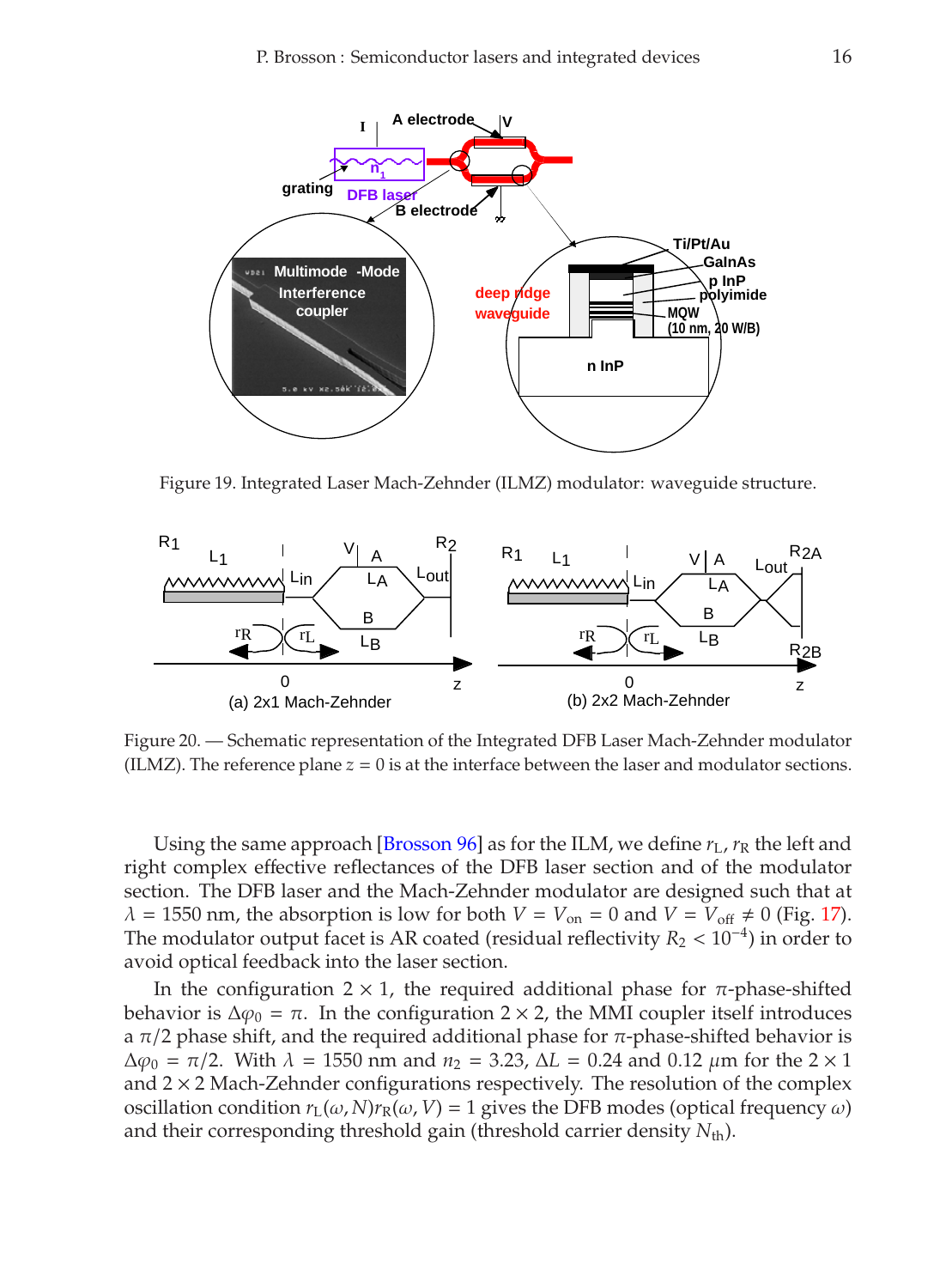A modulated reverse voltage is applied to arm A of the modulator section (Fig. [21\)](#page-17-0). The resulting modulated refractive index leads to the modulation of the light output of the laser which is biased above threshold. In the analysis, the small modulation of  $\alpha_A$  is taken into account in addition to the modulation of  $n_A$ . The frequency chirp originates from two effects:

- 1) due to the optical feedback, the modulation of  $r<sub>R</sub>$  induces a change of the threshold carrier density of the laser and consequently a variation of the carrier density *N*. This leads to a modulation of  $n_1$  and of the lasing wavelength.
- 2) Simultaneously, the modulation of  $\alpha_A$  and  $n_A$  induces a change of the phase of the light at the modulator output. This contributes to an additional frequency chirp [\[Marcuse 90\]](#page-51-5).

In this model, we have neglected the spatial variation of the carrier distribution along the DFB laser section (spatial hole burning), the reflectivity at the laser/modulator interface (justified in the butt-coupling scheme [\[Simes 92\]](#page-52-5)), the spontaneous emission coupled into the mode and the optical gain saturation in the laser section.

The small signal modulation is discussed in details in [\[Brosson 98b\]](#page-48-4) The model gives analytical expressions of the complex AM and FM intrinsic responses δ*P*/δ*V*, δ *f* /δ*V* and δ*N*/δ*V* for 2×1 and 2×2 modulators. δ *f* /δ*V* is the sum (complex) of three terms:

 $(\delta f/\delta V)_1$ , the direct modulation by the modulator, proportional to the modulation frequency  $Ω$ .

 $(\delta f/\delta V)_2$ , related to optical feedback, constant with  $\Omega$ .

 $(\delta f/\delta V)_3$ , related to the indirect modulation of the carrier density in the laser section induced by optical feedback. The resonant FM response  $(\delta f / \delta V)_3$  is proportional to the carrier density modulation δ*N*/δ*V*.

These contributions are shown in Fig. [22.](#page-17-1) The small signal analysis shows a strong increase or decrease of the FM response around the resonance frequency, depending on the facet phase.

The effective reflectance  $|r_R|$ , the Henry parameter  $\alpha_{H2}$  and the derivative of the normalized absorption  $L_2 \times \partial \alpha_2 / \partial V$ , have to be kept as low as possible in order to ensure a low frequency chirping behavior. A residual reflectivity lower than  $10^{-4}$  is required (Fig. [23\)](#page-17-2) to ensure low feedback induced frequency chirp. A lower chirp is obtained for the ILMZ compared to the ILM. Furthermore, at output B of the  $2\times2$  ILMZ, as well as for the  $\pi$ -phase-shifted  $2\times1$  ILMZ, the extinction ratio is higher and the effective chirp parameter is negative and small on the 0 to  $V_\pi$  voltage range, while keeping a reasonably high output power.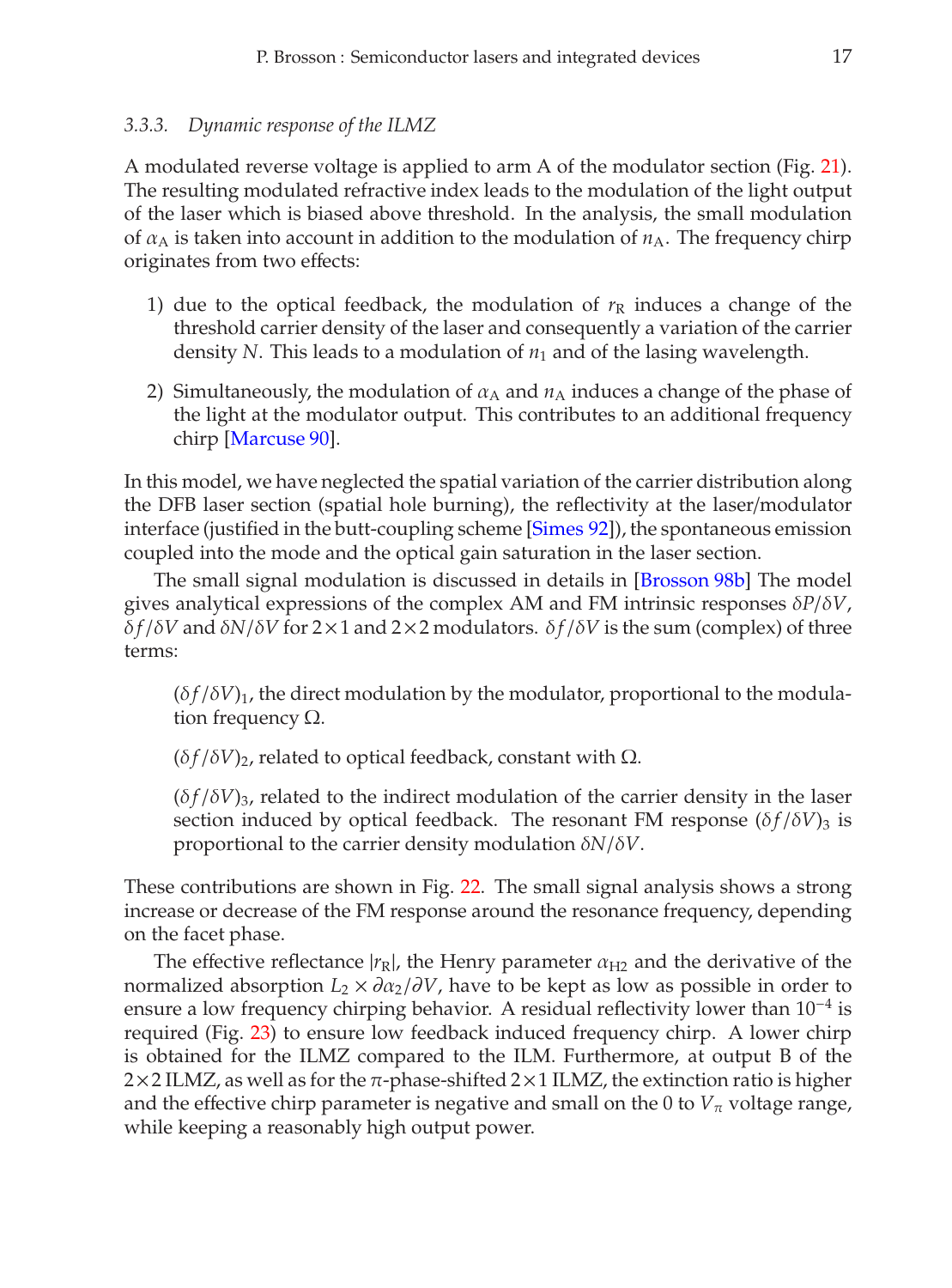

Figure 21. Origin of the feedback induced frequency chirp in ILMZ.

<span id="page-17-0"></span>

<span id="page-17-1"></span>Figure 22. — FM response of the ILMZ.  $\delta f/\delta V$  is the sum (complex) of three terms:  $(\delta f/\delta V)_1$ , the direct modulation by the modulator, proportional to the modulation frequency  $Ω$ ; ( $δf/δV$ )<sub>2</sub>, related to optical feedback, constant with  $Ω$ ; ( $δf/δV$ )<sub>3</sub>, resonant FM, related to the indirect modulation (induced by optical feedback) of the carrier density in the laser section.



<span id="page-17-2"></span>Figure 23. — Frequency modulation  $(\delta f/\delta V)_{\text{Max}}$  and  $(\delta f/\delta V)_{\text{R Max}}$  for the worst phase  $\varphi_2$ value,  $-2$  V bias,  $\alpha_{\text{H2}} = 13.5$  and comparison with the Integrated Laser electro-absorption Modulator (ILM) [\[Brosson 96\]](#page-48-1) with  $\alpha_{H2} = -1$ . In the case of the 2 × 2 ILMZ, results are relative to the favorable (with negative effective chirp parameter) output B. (a) Frequency modulation  $(\delta f / \delta V)_{0 \text{ Max}}$  at zero frequency. (b) Frequency modulation  $(\delta f / \delta V)_{\text{R Max}}$  at resonance.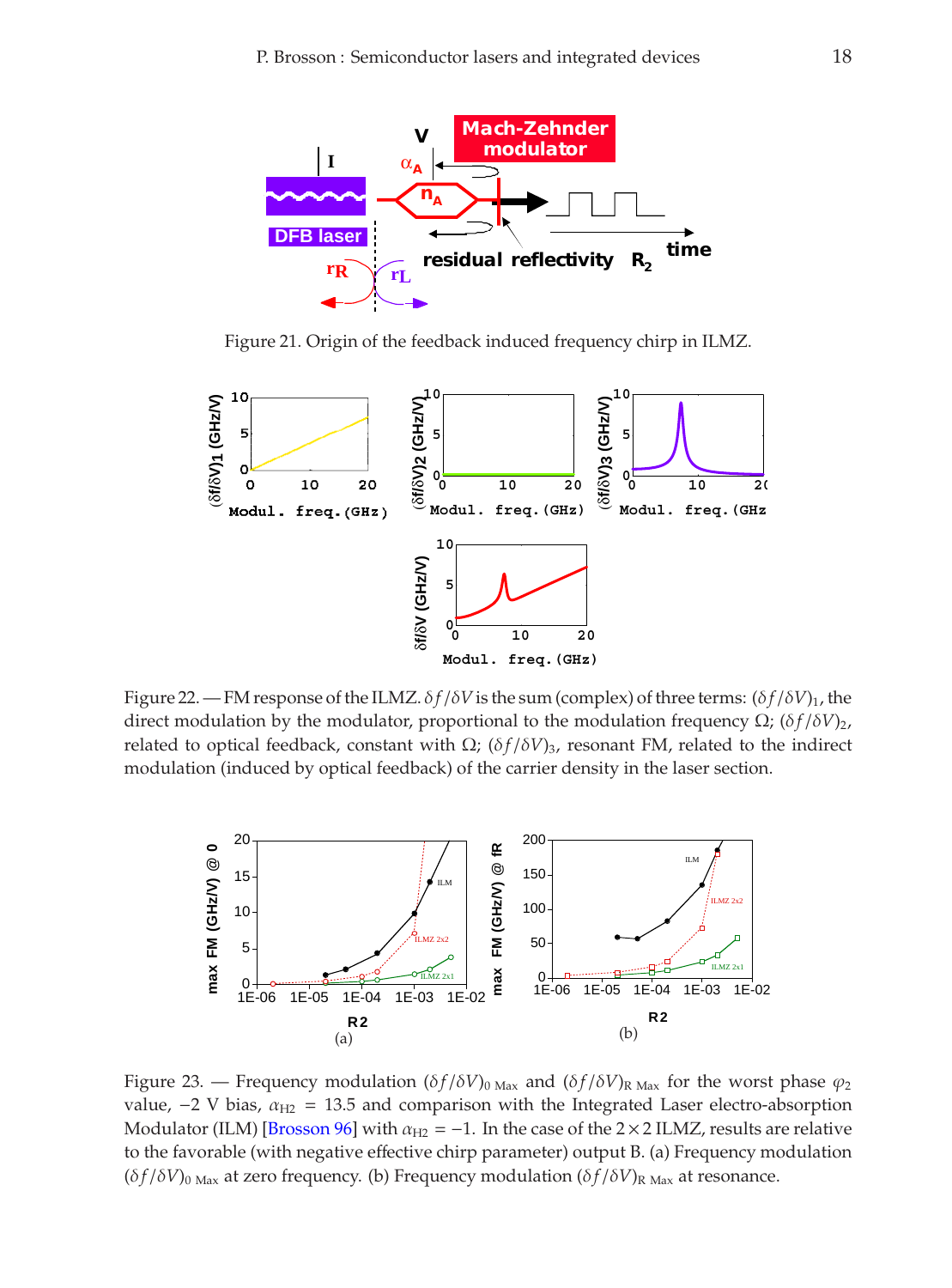Based on this model, we have proposed a simple method to characterize the feedback induced chirp in an Integrated Laser Mach-Zehnder modulator by measuring the AM response at the back facet output of the laser [\[Brosson 98a\]](#page-48-5). Transmission at 2.5 Gbit/s over standard dispersive fiber (1086 km) using an ILMZ with a negative power penalty has been reported [\[Delansay 98\]](#page-49-1). The negative power penalty is due to pulse compression consequent to negatively chirped signals.

### **4. SEMICONDUCTOR OPTICAL AMPLIFIER (SOA)**

### **4.1. Introduction**

A Semiconductor Optical Amplifier (SOA) is obtained by Anti-Reflection (AR) coating its facets in order to prevent oscillation of the natural Fabry-Perot cavity. The original application of these devices was their use as in-line amplifiers in optical fiber links. Around 1990, in-line amplification was widely and successfully used with Erbium Doped Fiber Amplifiers (EDFA) due to their better performances (lower noise) compared to the intrinsic noise of SOAs (spontaneous emission) and compatibility with optical fibers. SOAs can be used as efficient and compact optical gates in photonic switching matrix.

Depending on the (AR) coating, two types of SOAs can be obtained: the resonant SOA with residual reflectivity around *R* = 10<sup>-2</sup> and the Travelling Wave (TW) SOA with *R* ≤ 10<sup>-4</sup>. For the resonant SOA, the gain ripple is high (10–20 dB) and the bandwidth is very narrow (2–10 GHz). For TW SOAs, the gain ripple is low  $\langle \langle a \rangle$  few dBs) and the bandwidth is high (3 THz). For optical applications in a switching matrix, the gain ripple must be as low as 0.3 dB and TW SOAs are required. SOAs can also be used as wavelength converters and all-optical lightwave 3-R regeneration [\[Chiaroni 97\]](#page-49-2). The 3-R regeneration means Re-amplification, Re-shaping and Re-timing. All-optical 3-R regeneration has been demonstrated using a wavelength converter (SOA under cross-gain modulation) associated with a second wavelength converter (2 SOAs in a Mach-Zehnder). This last application will not be discussed.

#### **4.2. Principle of operation**

Figure [24](#page-19-0) shows an ideal TW SOA (*R* = 0). An input optical signal of intensity *I* injected in the SOA waveguide is amplified according to

$$
I = I_0 \exp(g_{\text{net}} L) \tag{8}
$$

where  $g_{\text{net}} = \Gamma g - \alpha$  is the net gain,  $\Gamma$ ,  $g$ , and  $\alpha$  are respectively the optical confinement factor, the material gain and the optical loss.

The single pass gain is

$$
G_{\rm s} = \exp(g_{\rm net}L). \tag{9}
$$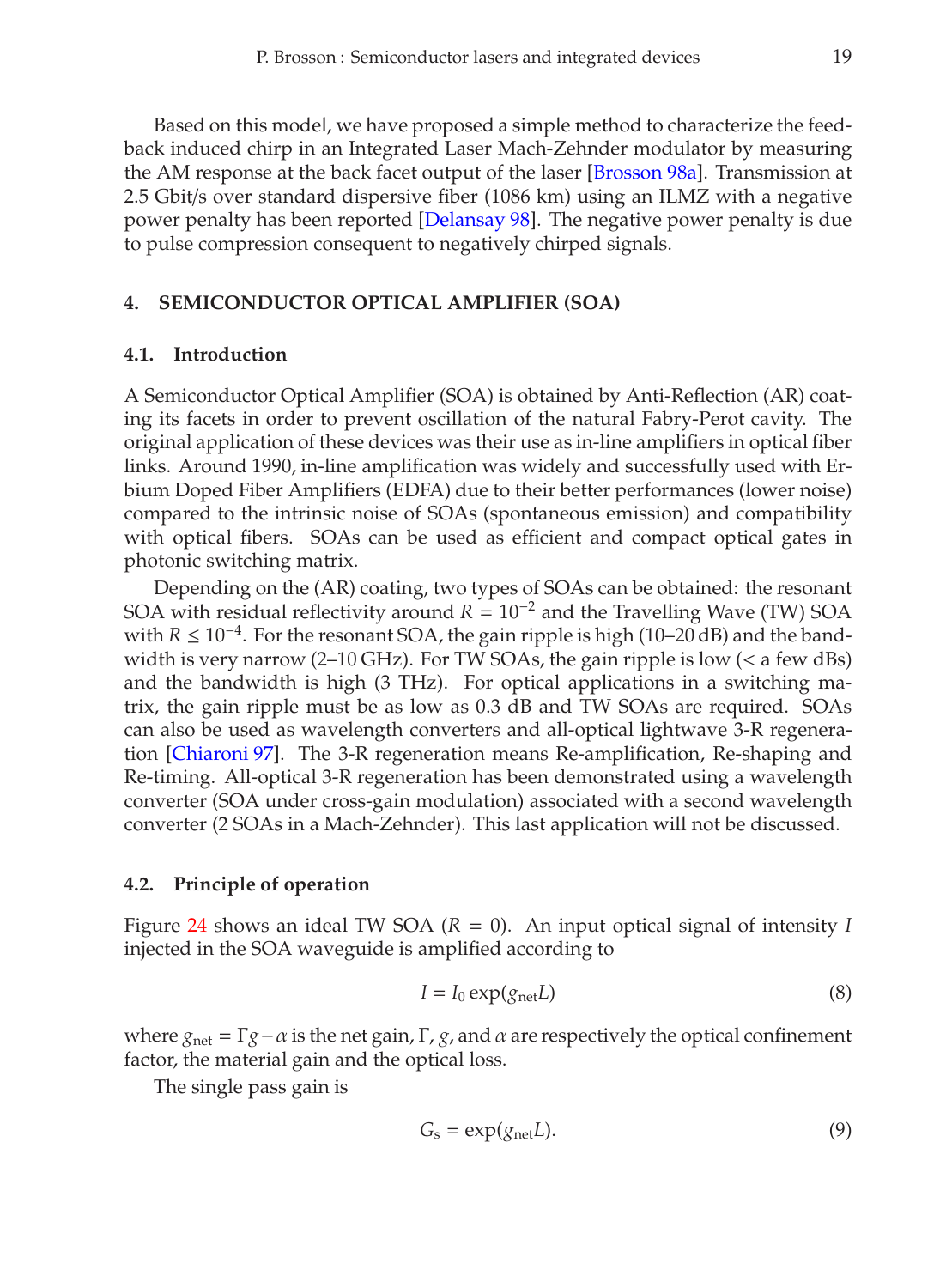

<span id="page-19-0"></span>Figure 24. Principle of operation of the Semiconductor Optical Amplifier.

The gain of the SOA is often defined in dB

$$
Gs(dB) = 10 log(Gs)
$$
  
= 10 log(e)g<sub>net</sub>L  
= 4.3 g<sub>net</sub>L. (10)

With AR coating technology using  $TiO<sub>2</sub>/SiO<sub>2</sub>$  layers, the lowest achievable reflectivity is  $R = 10^{-5}$ . Tilted facets (7<sup>°</sup>) combined with AR coating allow a highly reproducible low effective residual reflectivity.

The gain of the amplifier is determined by the multiple reflections at the mirror facets of reflectivities  $R_1$  and  $R_2$ . Within the rough approximation of a uniform carrier distribution along the SOA, the small signal gain (unsaturated gain for  $P_{\text{in}} < -30$  dBm) is given by

<span id="page-19-1"></span>
$$
G(\lambda) = \frac{(1 - R_1)(1 - R_2)G_s}{[1 - \sqrt{R_1 R_2} G_s]^2 + 4\sqrt{R_1 R_2} G_s \sin^2[(k - k_r)L]}
$$
(11)

where  $k = 2\pi n_{\text{eff}}/\lambda$ ,  $k_r = 2\pi n_{\text{eff}}/\lambda_r$ ;  $\lambda$  is the wavelength of the input signal and  $\lambda_r$  the wavelength of the resonant Fabry-Perot modes. Equation [\(11\)](#page-19-1) neglects gain saturation by the Amplified Spontaneous Emission (ASE) and as Gs approaches the threshold value  $1/\sqrt{R_1R_2}$ , gain ripple becomes infinite and the gain ripple given by (4.4) is over-estimated. Actually, both the ASE (determined by the spontaneous emission factor  $\beta$ ) and the signal saturate the gain and this leads to a non uniform longitudinal carrier distribution [\[Brosson 94\]](#page-48-6).

Gain saturation has the advantage of reducing the gain ripple. For  $R_1 = R_2 = 10^{-4}$ , *P*in = −40 dBm,  $\beta$  = 10<sup>-3</sup>, taking into account gain saturation, the gain ripple is reduced below 2 dBm (Fig. [25\)](#page-20-0). For  $\beta = 4 \times 10^{-3}$ , the gain ripple is reduced (< 1 dB), in agreement with experimental results.

The key parameters required for a SOA are

- 1) a low residual reflectivity ( $R \le 10^{-4} 10^{-5}$ ) to ensure low gain ripple (≤ 0.5 dB);
- 2) low optical loss;
- 3) high material gain to ensure low drive current operation (20-30 dB fiber to fiber gain for 100 mA);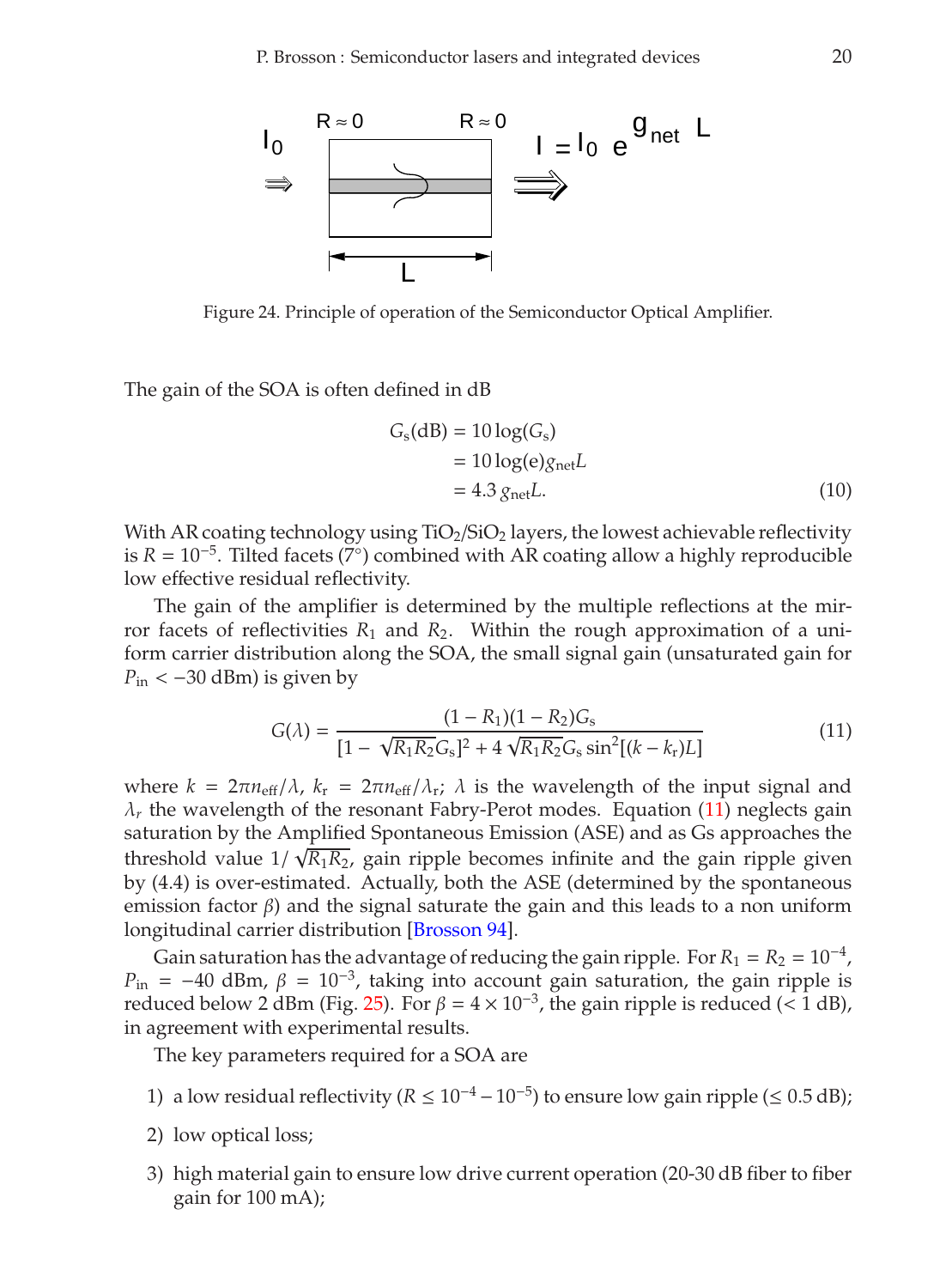

<span id="page-20-0"></span>Figure 25. — Gain as a function of incident signal wavelength for  $J/J_{th} = 0.9$ ,  $R_1 = R_2 = 10^{-4}$ ,  $P_{\text{in}} = -40$  dBm and a spontaneous emission factor  $\beta = 10^{-3}$ .

- 4) low polarization sensitivity since the polarization of optical signal issued from a fiber is usually random. Since material gain is isotropic in bulk material, polarization sensitivity as low as 0.3 dB can be achieved with a bulk near square  $(0.4 \mu m \times 0.6 \mu m)$  active waveguide SOA with almost same confinement factor for both polarizations. The difficulty is to control the stripe width  $< 0.6 \mu m$ . In bulk SOAs, equalization of the modal gain (confinement factor, material gain product) is obtained using bulk-tensile strained SOAs (higher TM material gain) to compensate the lower TM optical confinement factor of rectangular waveguides;
- 5) High saturation power. The output saturation power  $P_{\text{sat}}^{\text{out}}$  is defined as the output power for which the gain is reduced by 3 dB. *P*<sup>out</sup> is proportional to 1/Γ and therefore improved (increased) in QW SOAs;
- 6) high coupling efficiency using integrated mode-expanding tapered waveguides at the output facets.

Compromises have to be accepted since all these requirements cannot be obtained simultaneously. With the use of Quantum Well SOAs, requirements 1–3 can be satisfied. Polarization sensitivity is intrinsic in quantum well SOAs ( $G_{TE} > G_{TM}$ ). It can be reduced by combining compressive strained QWs (higher TE gain ) and tensile strained QWs (higher TM gain). Requirement 5 is needed in WDM applications (the SOA can saturate by increasing the number of channels) since saturation of the SOA induces crosstalk between channels. A specific SOA device (Gain Clamped SOA) has been proposed and developed [\[Doussière 94b\]](#page-49-3) to solve this problem.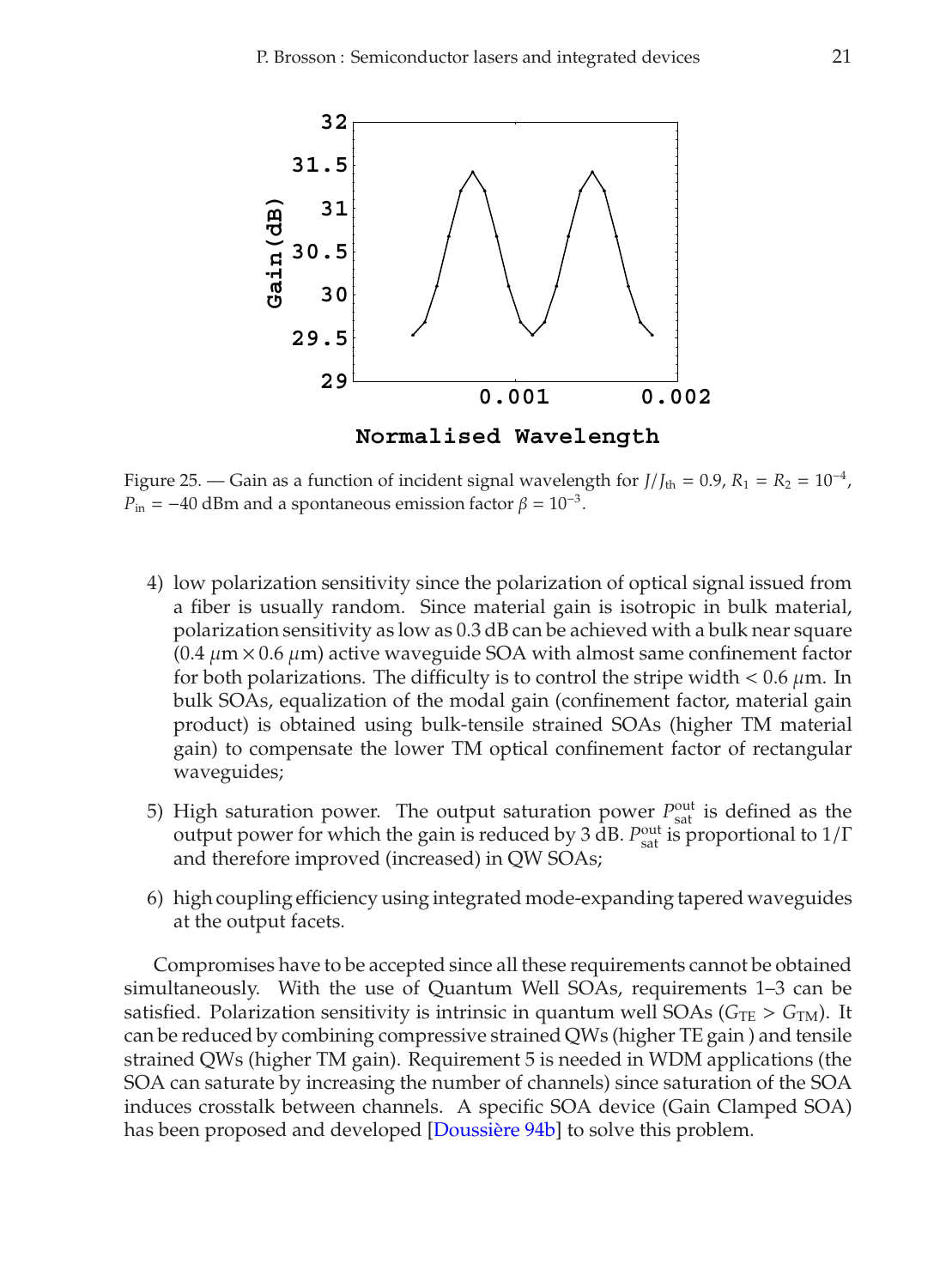

<span id="page-21-0"></span>Figure 26. — Gain clamping by laser oscillation [\[Doussière 94b\]](#page-49-3). The device is lasing at wavelength 1580 nm and stabilized optical gain is available in the range  $1550 \pm 20$  nm. Laser threshold is around 50 mA. The gain saturates above 50 mA.

### **4.3. The Gain Clamped SOA**

### *4.3.1. Why a Gain Clamped SOA?*

In optical switching systems, SOAs as optical gate have many advantages:

- compensation of coupling loss;
- high extinction ratio (40 dB);
- $G_{TE} \approx G_{TM}$  with suitable design.

However the gain saturates when increasing the number of wavelength channels (or the input power) in the same SOA. The saturation of the gain by one channel modifies the response of the other channels and produces crosstalk. The objective of the Gain Clamped SOA is to prevent gain saturation.

#### *4.3.2. Principle of operation of the Gain Clamped SOA*

The clamping [\[Doussière 94b\]](#page-49-3) of the gain is obtained by forcing the SOA to lase at a wavelength  $\lambda_{\text{laser}}$  lying outside the desired bandwidth of the SOA (for instance  $\lambda_{\text{laser}} = 1580 \text{ nm}$  for  $\lambda_{\text{signal}} = 1550 \pm 20 \text{ nm}$ .

Due to lasing, the carrier density *N* saturates and the optical gain which is approximately proportional to *N* saturates too, whatever the input signal level. Of course, the gain is stabilized, but to a lower level compared to the standard SOA. The saturation output power turns out enhanced (+10 dBm instead of 0 dBm).

Figure [26](#page-21-0) shows the experimental light output characteristic (Amplified Spontaneous Emission, ASE) and the fiber-to-fiber gain of the GC SOA as a function of current. At the laser threshold ( $I_{th} \approx 50$  mA), the gain is clamped as expected. The polarization sensitivity of this bulk SOA is < 1 dB.

Low fiber coupling loss is achieved through optical mode size shaping using a tapered waveguide at the end of the SOA (Fig. [27\)](#page-22-0) in association with transverse evanescent coupling from the upper active SOA towards the passive waveguide.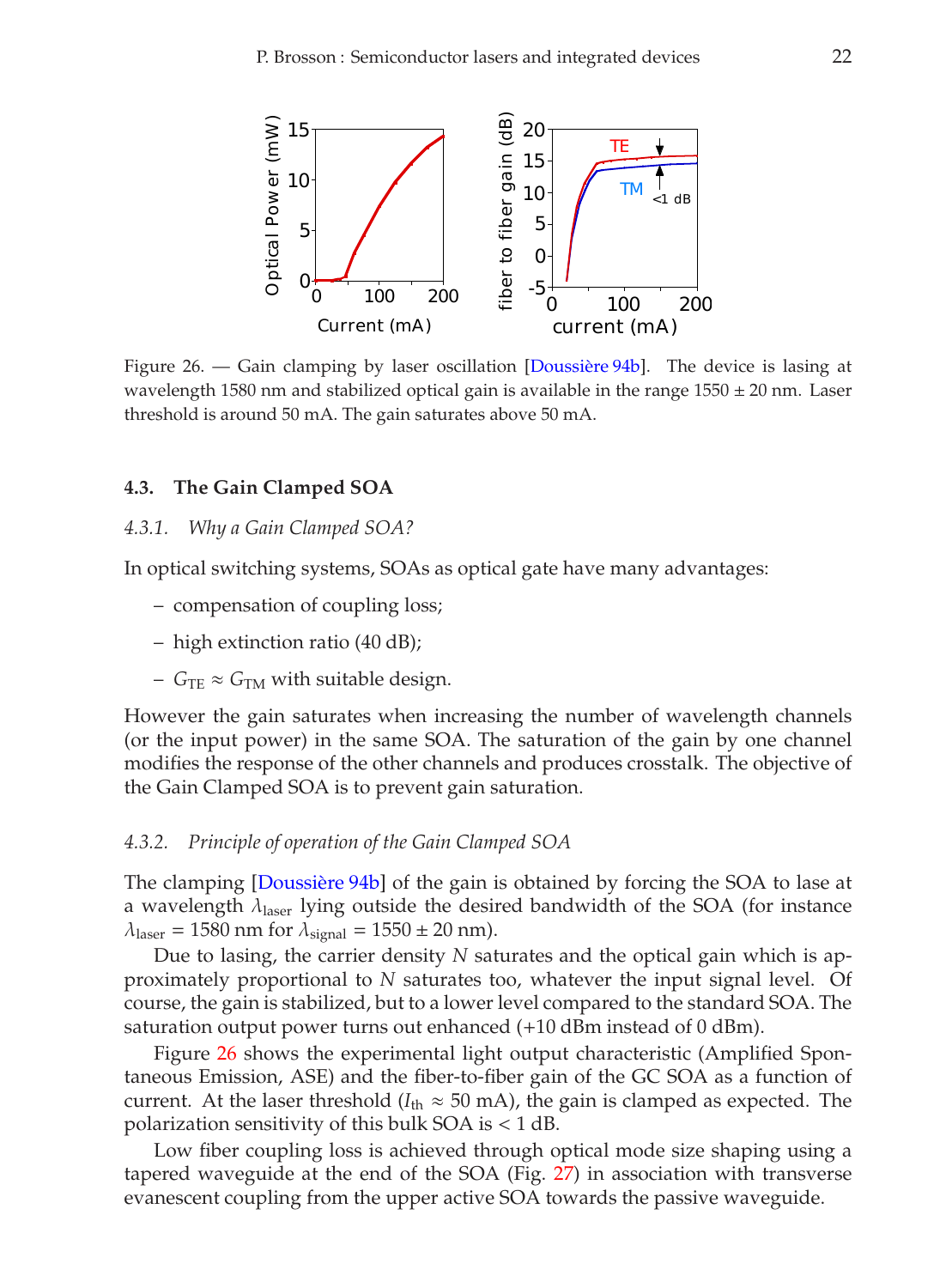

<span id="page-22-0"></span>Figure 27. — Gain Clamped SOA with taper [\[Doussière 94b\]](#page-49-3). The coupling efficiency with fiber is improved with the integrated mode expanding tapered waveguides at the output facets. Lasing at 1580 nm is obtained thanks to the Bragg reflector (passive grating).



<span id="page-22-1"></span>Figure 28. — Tilted SOA 4-gate array flip-chip mounted on a Si motherboard (not scaled). Insert: design of the alignment indentation,  $EF = \Phi / \sin \theta - 2\delta / \text{tg } \theta$  determines the vertical alignment.

### **4.4. The 4-gate SOA array**

Due to their high gain, low driving current, low polarization sensitivity [\[Doussière 94a\]](#page-49-4), high extinction ratio and fast switching capability [\[Fernier 92\]](#page-50-4), SOAs have been proposed [\[Gabriagues 91\]](#page-50-5) and used successfully as discrete optical gates in a  $4 \times 4$  ATM optical switch block at 2.5 Gb/s [\[Gabriagues 93,](#page-50-6) [Chiaroni 93\]](#page-49-5).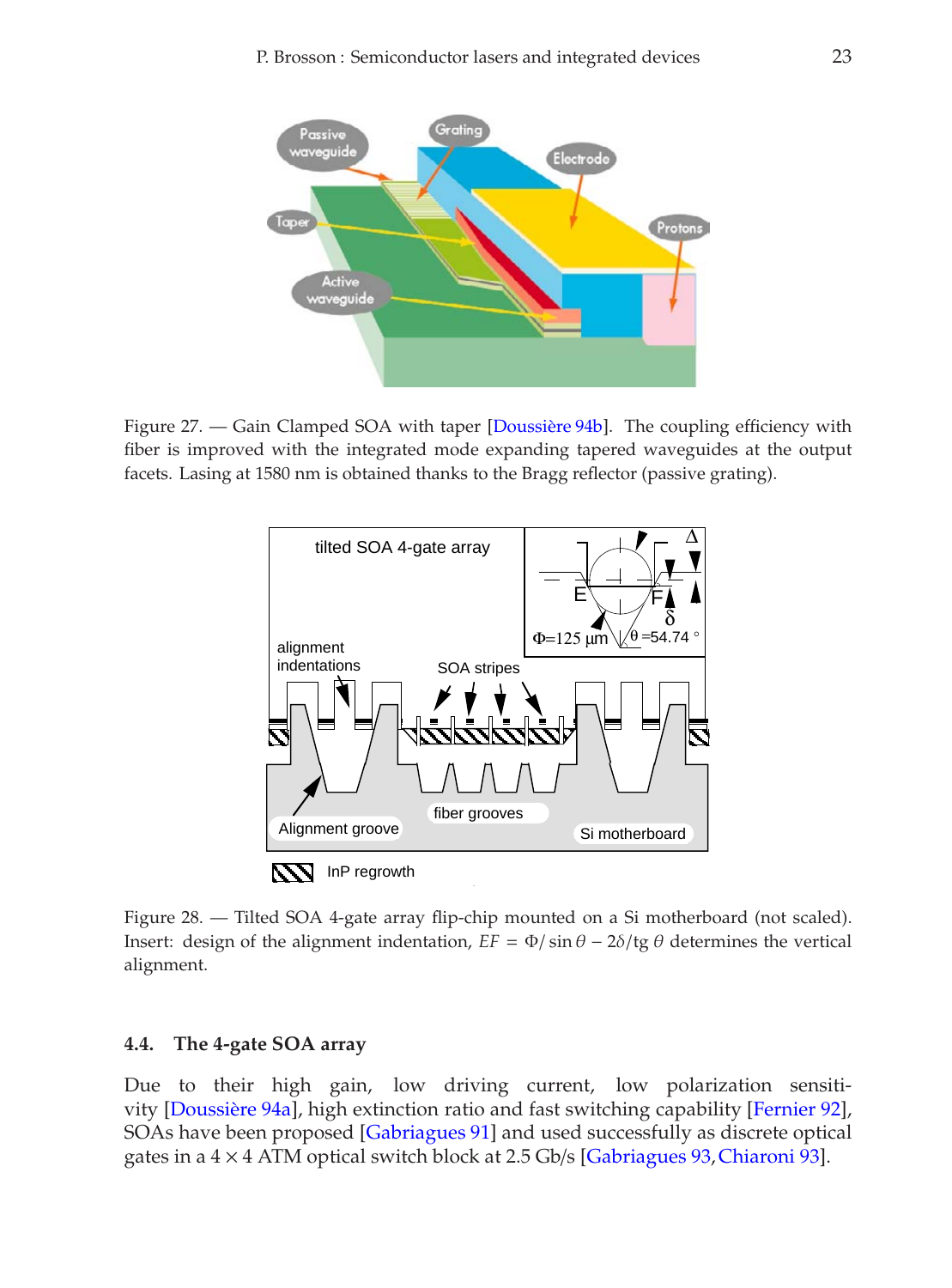

<span id="page-23-0"></span>Figure 29. SEM viewgraph of the tilted (7◦) SOA 4-gate array chip.

A large size optical switching matrix is possible only with integrated SOA gates due to the large number of gates required [\[Renaud 96\]](#page-52-6). Reducing the number of discrete components lowers the packaging coast of the switching matrix since dynamic alignment is not required.

A 4-gate 1.55 µm SOA (Fig. [28\)](#page-22-1) flip-chip soldered on Si motherboard has been demonstrated [\[Hunziker 95\]](#page-50-7), [\[Leclerc 95\]](#page-51-6). Alignment indentations are defined on the SOA array and fit into V-grooves defined in the Si motherboard and the fibers fit in separate V-grooves as shown in Figure [28,](#page-22-1) providing automatic alignment of the 4 gates and 8 fibers in the vertical and lateral directions.

A SEM view of the tilted SOA 4-gate array is shown in Figure [29.](#page-23-0) The dimensions of the array are 2300  $\mu$ m wide and 800  $\pm$  5  $\mu$ m long, the 4 SOA stripes being spaced by  $250 \mu m$ .

Measurements of the fiber-to-fiber gain on the packaged module are shown in Figure [30.](#page-24-0) The gain characteristics are uniform among the 4 gates, with a fiber-to-fiber gain of 14 dB and 1.3 dB polarization sensitivity. Penalty-free switching experiment at 2.5 Gb/s (Asynchronous Transfer Mode Optical Switching, ATMOS, Fig. [31\)](#page-24-1) using this 4-gate SOA array has been demonstrated [\[Gavignet 95\]](#page-50-8) with switching times shorter than 400 ps. A  $4 \times 4$  ATM switch block operating at 2.5 Gb/s is shown in Figure [32.](#page-25-0)

Wavelength is used to route the cells towards the required address (routing tag). To avoid cell contention, the cells are directed to fiber delay lines of 0, 1, 2, 3, 4 T, using optical gates. T is the ATM cell duration ( $\approx$  200 ns corresponding to 40 m optical fiber).

New generations of 8-gate Gain Clamped SOAs [\[Dorgeuille 2000\]](#page-49-6) have been recently developed, demonstrating WDM switching experiments (16 wavelengths  $\times$  $10$  Gb/s).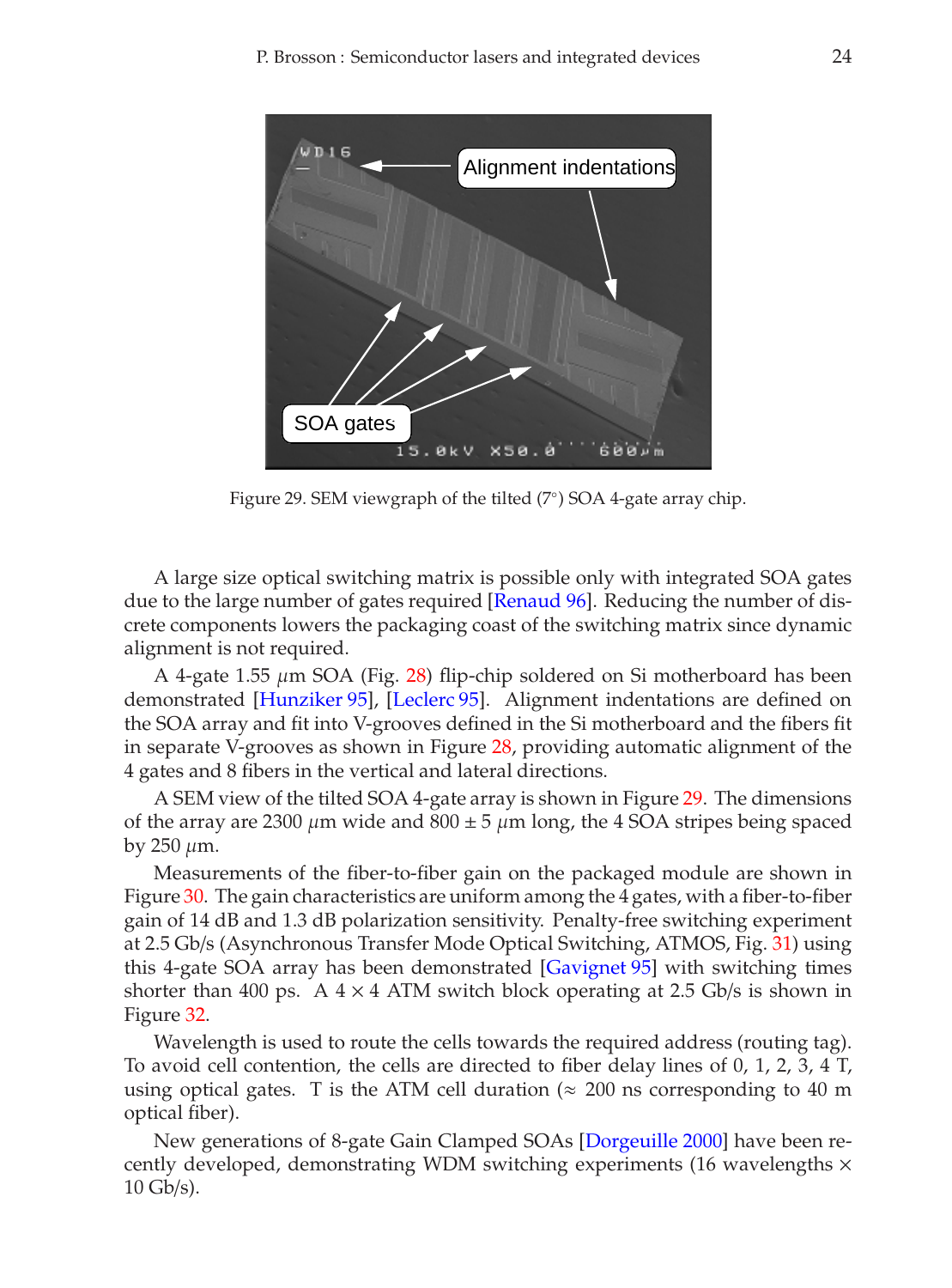

<span id="page-24-0"></span>Figure 30. Fiber-to-fiber gain for the 4 SOAs of the gate-array module.

# **Asynchronous Transfer Mode (ATM)**

| 53 bytes          |                     |  |
|-------------------|---------------------|--|
| 5 bytes<br>header | 48 bytes<br>payload |  |

# **ATM Optical Switching (ATMOS)**

| 64 bytes |                        |                                                 |                     |
|----------|------------------------|-------------------------------------------------|---------------------|
|          |                        | 3 bytes 8 bytes 5 bytes<br>guard routing header | 48 bytes<br>payload |
|          | 9.6 ns 25.7 ns 16.1 ns |                                                 | 154.3 $ns$          |

**@ 2.48832 Gb/s -> bit duration = 402 ps**

<span id="page-24-1"></span>Figure 31. ATM Optical Switching cell.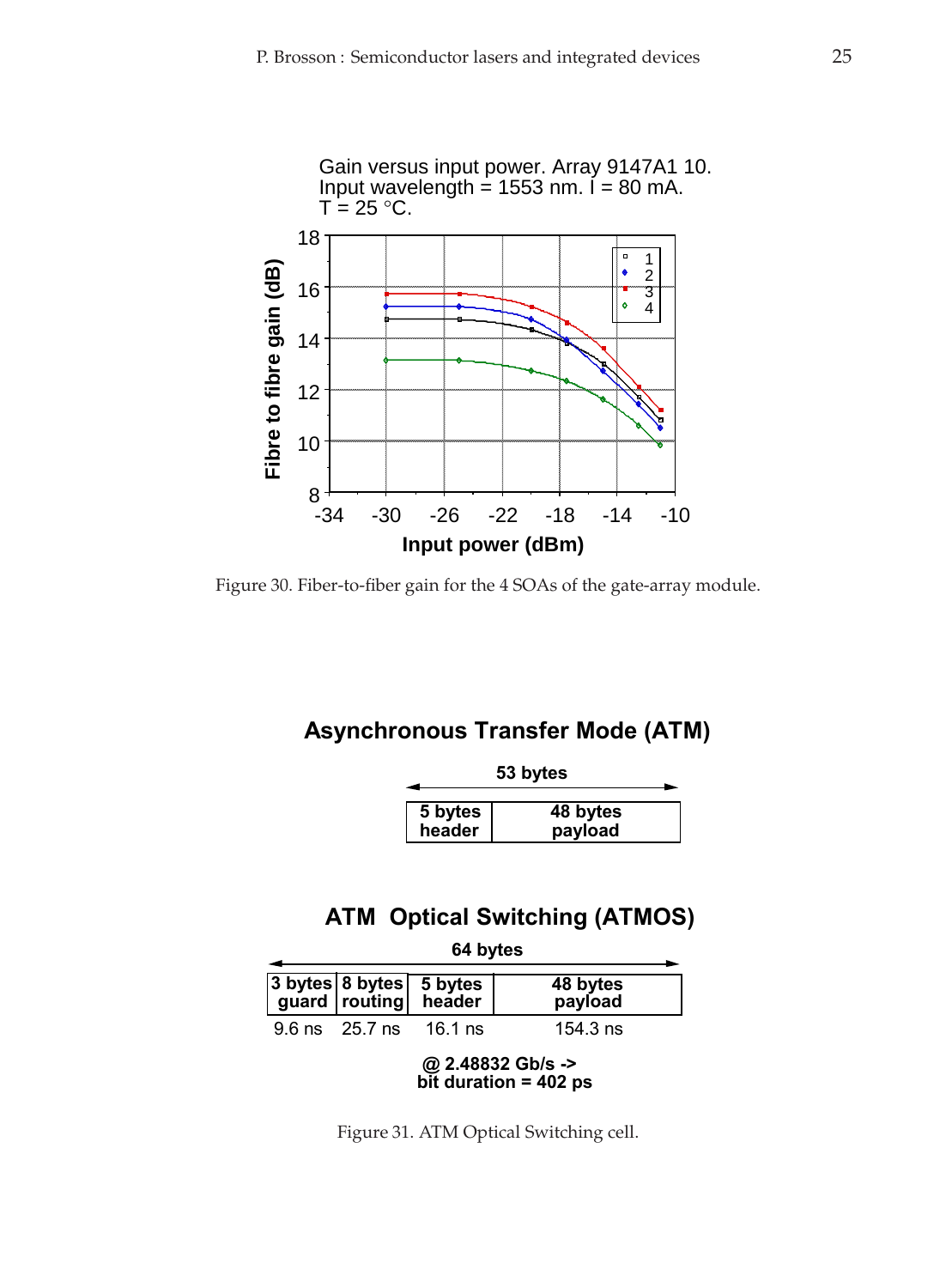

<span id="page-25-0"></span>Figure 32.  $-4 \times 4$  ATM block for 2.5 Gb/s switching experiments (ATMOS RACE project) with of 4 4-gate arrays (16 optical gates). The incoming ATM cells are routed by opening the SOA gates. Contention of the cell is avoided thanks to the optical fiber delay lines (1T, 2T, 3T).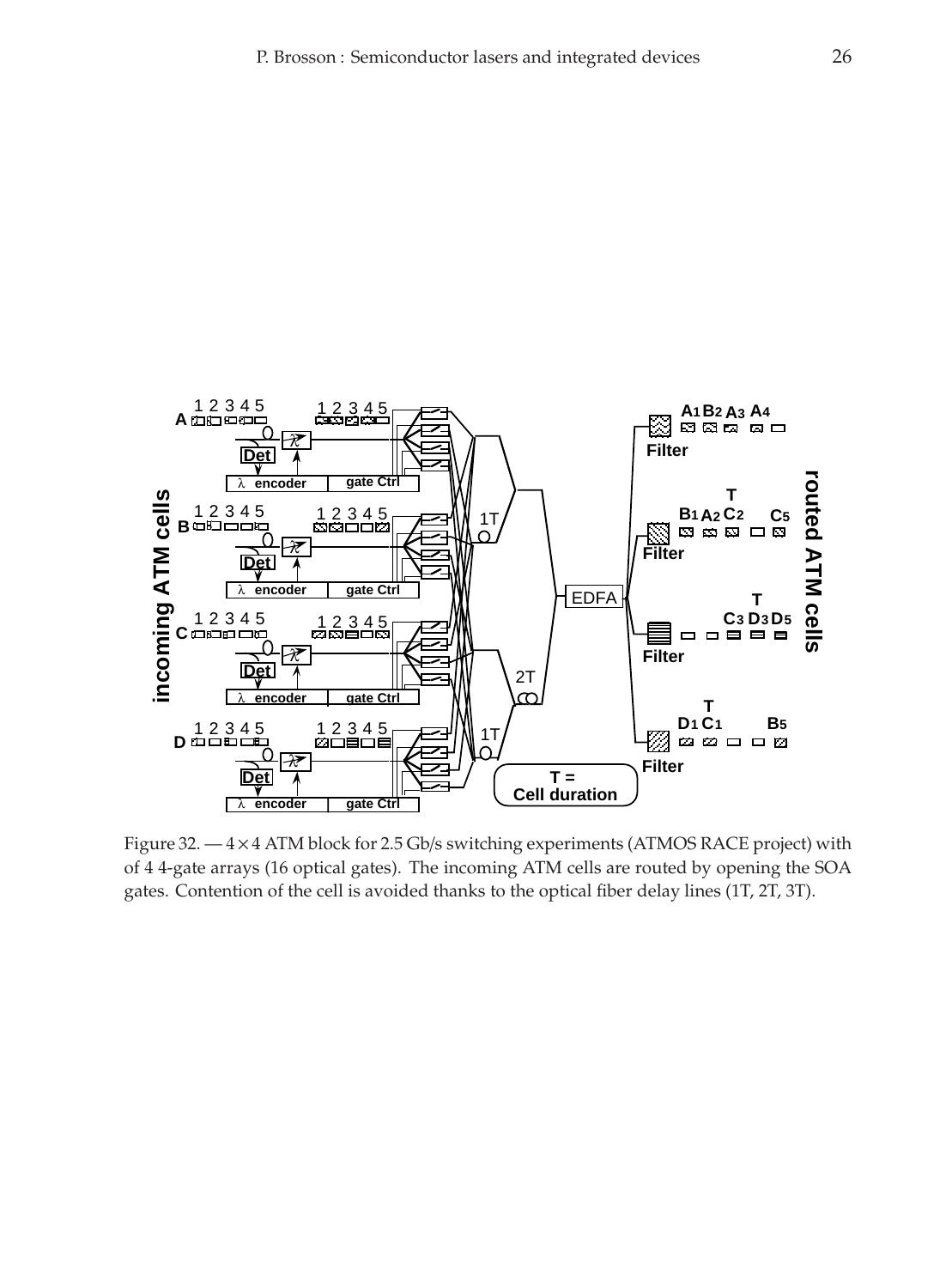# **5. WAVELENGHT CONVERTER**

# **5.1. Introduction**

Wavelength converters are key components for Wavelength Division Multiplexing (WDM) photonic switching systems [\[Gabriagues 91\]](#page-50-5) and switching matrix using wavelength routing. In the 1530-1560 nm available bandwidth of the Erbium Doped Fiber Amplifier (EDFA), the number of wavelengths channels is limited to  $\approx 40$  for a 100 GHz span and wavelengths must be reused. In other words, wavelength conversion is required. We will not discuss opto-electronic conversion and will focus on all-optical conversion which can be obtained with bi-stable tunable lasers or SOAs. For system applications, the device must be able to convert the signal to the same wavelength.

# **5.2. All-optical wavelengths converters**

The objective of these converters is to obtain at wavelength  $\lambda_{\text{out}}$  a replica of the  $\lambda_{\rm in}$  optical input signal and to avoid optic-electric conversion. In most of these devices, the output wavelength is tuned by adjusting the electric current through a passive DBR section. The increase of the carrier concentration in the DBR section induces a reduction of the refractive index and consequently a decrease of the Bragg wavelength. Depending on the mechanism, the extinction ratio can be improved or degraded.

# *5.2.1. Bistable Distributed Bragg Reflector (DBR) laser*

The device (Fig. [33\)](#page-27-0) consists of an active gain section, a Bragg section and a saturable absorber section. In the saturable absorber section (10-20  $\mu$ m long), the active layer has been proton implanted to ensure bistable operation. The tunable Bragg section allows wavelength tuning (by adjusting *I*Bragg) of the laser at the required output wavelength  $\lambda_{\text{out}}$ .

The laser is biased slightly below threshold and the optical input signal triggers the DBR laser. The wavelength range of this device is limited by the condition  $\lambda_{\rm in} < \lambda_{\rm out}$ since optical pumping energy must be higher than the signal output energy. The maximum bit rate is determined by the effective carrier lifetime and 1 Gb/s has been reported [\[Duan 93,](#page-49-7) [Serre 93\]](#page-52-7). Table [I](#page-28-0) gives the main features of this device.

# *5.2.2. Carrier depletion in the gain section of a Distributed Bragg Reflector (DBR) laser*

The device (Fig. [34\)](#page-27-1) consists of an active gain section, a passive Bragg section and a passive phase section [\[Mikkelsen 93a,](#page-52-8) [Ottolenghi 93\]](#page-52-9). The laser is biased slightly above threshold. The optical input signal  $(\lambda_{\rm in})$  is amplified in the gain section and this contributes to deplete the gain (eventually below threshold) leading to a reduction of the power of the DBR emitting at  $\lambda_{\text{out}}$ . An inverted replica of the input signal is obtained at  $\lambda_{\text{out}}$ .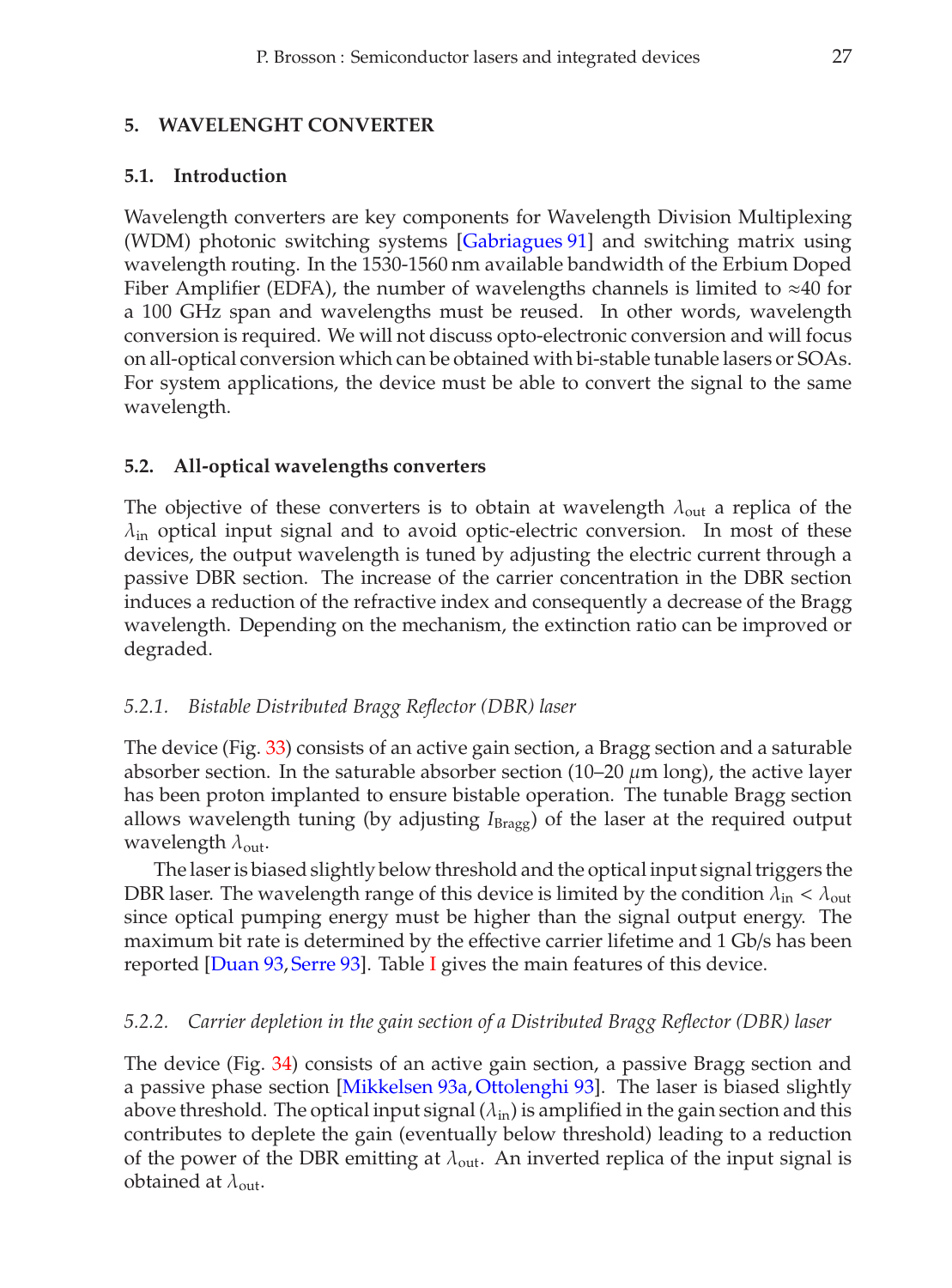

<span id="page-27-0"></span>Figure 33. All-optical wavelength converter using a bistable DBR laser.



<span id="page-27-1"></span>Figure 34. — All-optical wavelength converter using carrier depletion in the gain section of a DBR laser.



<span id="page-27-2"></span>Figure 35. — All-optical wavelength converter using gain saturation in a Semiconductor Optical Amplifier.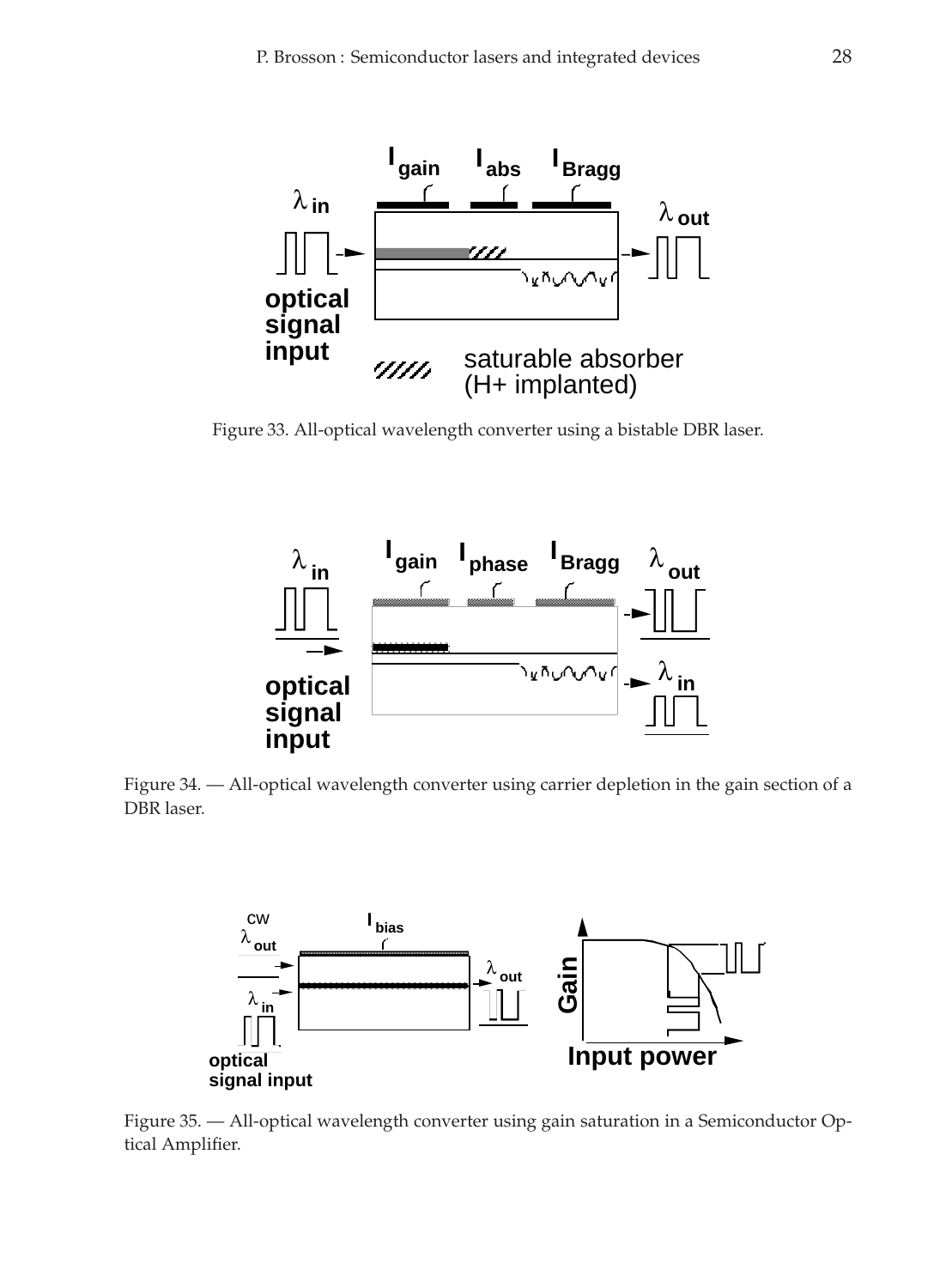<span id="page-28-0"></span>Table I. — Wavelength converter using a bi-stable tunable Distributed Bragg Reflector (DBR) laser. The condition  $\lambda_{\text{in}} < \lambda_{\text{out}}$  is required to allow optical pumping.

| Bit rate $(Gb/s)$                                                                     |          |
|---------------------------------------------------------------------------------------|----------|
| $\lambda_{\text{in}}$ range (nm) (with $\lambda_{\text{in}} < \lambda_{\text{out}}$ ) | 20       |
| $\lambda_{\text{out}}$ tunability (nm)                                                |          |
| <b>Extinction ratio regeneration</b>                                                  | ves      |
| Polarization sensitivity input/output                                                 | high/low |

<span id="page-28-1"></span>Table II. — Wavelength converter using Cross-Gain Modulation (XGM) due to gain saturation in the gain section of a tunable Distributed Bragg Reflector (DBR) laser. Same wavelength conversion  $\lambda_{\text{in}} = \lambda_{\text{out}}$  is not possible.

| Bit rate $(Gb/s)$                                                                        |           |
|------------------------------------------------------------------------------------------|-----------|
| $\lambda_{\text{in}}$ range (nm) (with $\lambda_{\text{in}} \neq \lambda_{\text{out}}$ ) | 40        |
| $\lambda_{\text{out}}$ tunability (nm)                                                   |           |
| <b>Extinction ratio regeneration</b>                                                     | ves       |
| Polarization sensitivity input/output                                                    | high/high |

<span id="page-28-2"></span>Table III. — Wavelength converter using Cross-Gain Modulation (XGM) due to gain saturation in a SOA. Same wavelength conversion  $\lambda_{\text{in}} = \lambda_{\text{out}}$  is not possible.

| 2.5                  |  |
|----------------------|--|
| 20 @ high power      |  |
| 40                   |  |
| Tunability of the cw |  |
| laser                |  |
| no                   |  |
| low/low              |  |
| degraded             |  |
|                      |  |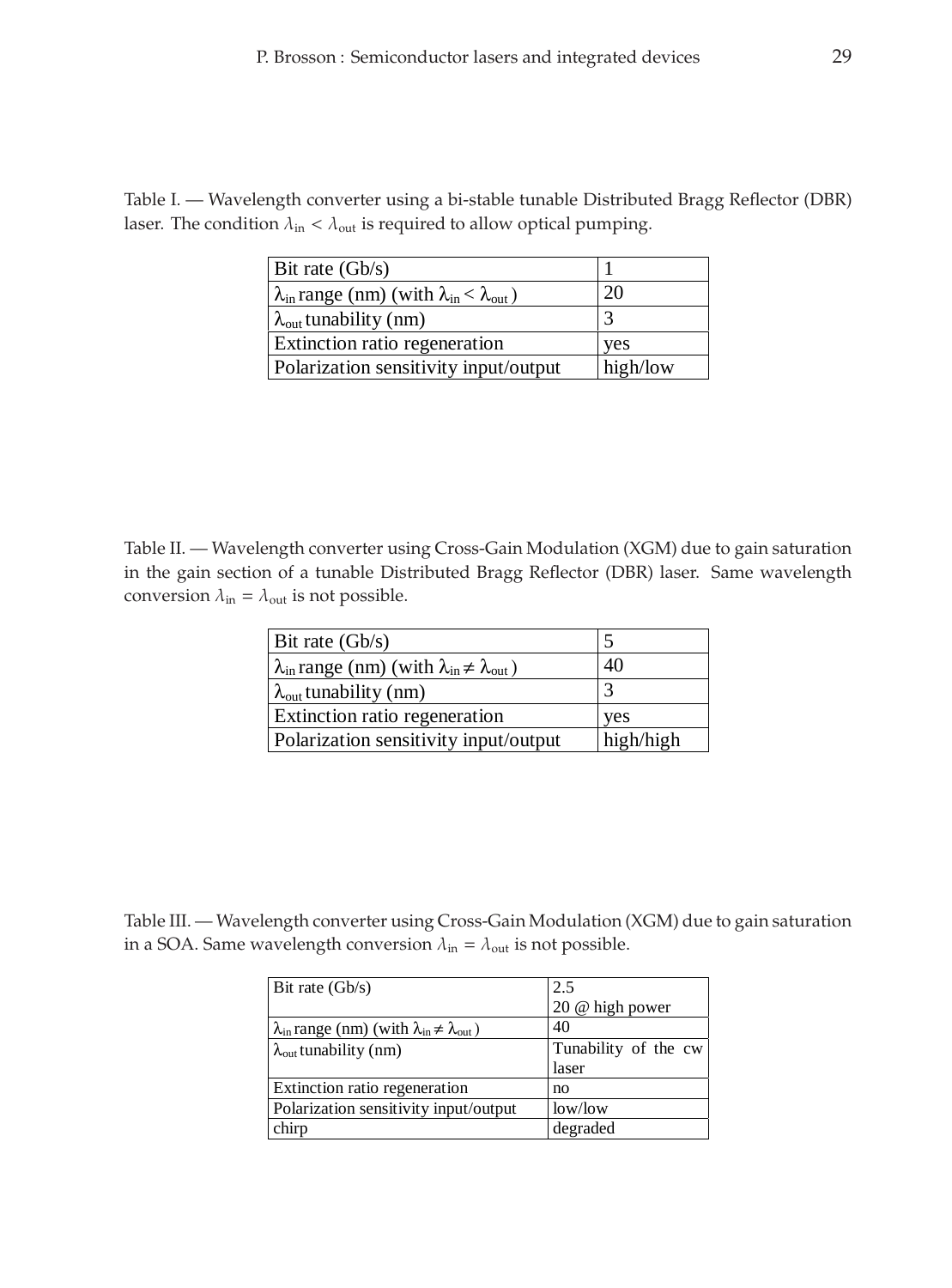The tunable Bragg section allows wavelength tuning (by adjusting *I*<sub>Bragg</sub>) of the laser at the required output wavelength  $\lambda_{\text{out}}$ . The wavelength range of this device is limited by the condition  $\lambda_{\text{in}} \neq \lambda_{\text{out}}$ . Furthermore, an output filter at  $\lambda_{\text{out}}$  is required to reject the modulated input signal  $(\lambda_{\rm in})$ . Table [II](#page-28-1) gives the main features of this device.

### *5.2.3. Gain saturation in a Semiconductor Optical Amplifier (SOA)*

The device (Fig. [35\)](#page-27-2) is a Semiconductor Optical Amplifier (SOA). The wavelength conversion mechanism is similar to the previous case. CW light (at the required wavelength  $\lambda_{\text{out}}$ ) is injected into the SOA and amplified, resulting in a CW output beam in the absence of input signal. The optical signal (wavelength  $\lambda_{\rm in}$ ) and CW light (at the required wavelength  $\lambda_{\text{out}}$ ) are injected into the SOA [\[Joergensen 92,](#page-51-7) [Mikkelsen 93b\]](#page-52-10). The optical input signal is amplified in the SOA and this contributes to deplete the gain of the SOA leading to a reduction of the power of the output beam. An inverted replica of the input signal is obtained at  $\lambda_{\text{out}}$ . This technique is referred as Cross-Gain Modulation (XGM). Extinction ratio is degraded as well as chirp in the output signal.

A filter at  $\lambda_{\text{out}}$  is required to reject the modulated input signal ( $\lambda_{\text{in}}$ ) and the Amplified Spontaneous Emission (ASE). Wavelength tuning is obtained using a CW tunable or standard DFB laser emitting at the required wavelength  $\lambda_{\rm in}$ . The maximum bit rate is determined by the effective carrier lifetime and is improved by increasing the length of the SOAs (enhanced interaction length) and the photon density (smaller optical mode cross section) in the Mach-Zehnder. The low polarization sensitivity is obtained using bulk-tensile strain SOAs. Table [III](#page-28-2) gives the main features of this device.

### *5.2.4. Semiconductor Optical Amplifier (SOA) in a Mach-Zehnder interferometer*

### Principle of operation and first experimental demonstrations

The device consists of a Semiconductor Optical Amplifier (SOA) in arm 1 of an optical fiber Mach-Zehnder interferometer [\[Durhuus 93,](#page-49-8)[Mikkelsen 93b,](#page-52-10)[Doussière 92a\]](#page-49-9) (Fig. [36\)](#page-30-0). The wavelength conversion mechanism is similar to the previous case but relies on refractive index change associated with gain saturation in the SOA.

CW light (at the required wavelength  $\lambda_{\text{out}}$ ) is injected into the two arms of the Mach-Zehnder, amplified by the SOA and recombined, resulting in a CW output beam in the absence of input signal. The optical signal (wavelength  $\lambda_{\rm in}$ ) and CW light (at the required wavelength  $\lambda_{\text{out}}$ ) are injected into the Mach-Zehnder. The optical input signal is amplified in the SOA and this contributes to deplete the gain and the carrier density in the SOA, inducing a refractive index change and consequently a phase difference  $\Delta\varphi$  between the two arms of the Mach-Zehnder interferometer.  $\Delta\varphi$  can be adjusted to  $\Delta\varphi = \pi$  by changing the gain of the SOA, in order to obtain destructive interferences (out-of-phase conversion). An inverted replica of the input signal is obtained at  $\lambda_{\text{out}}$ . Adjusting  $\Delta \varphi = 0$  (in-phase conversion), a replica of the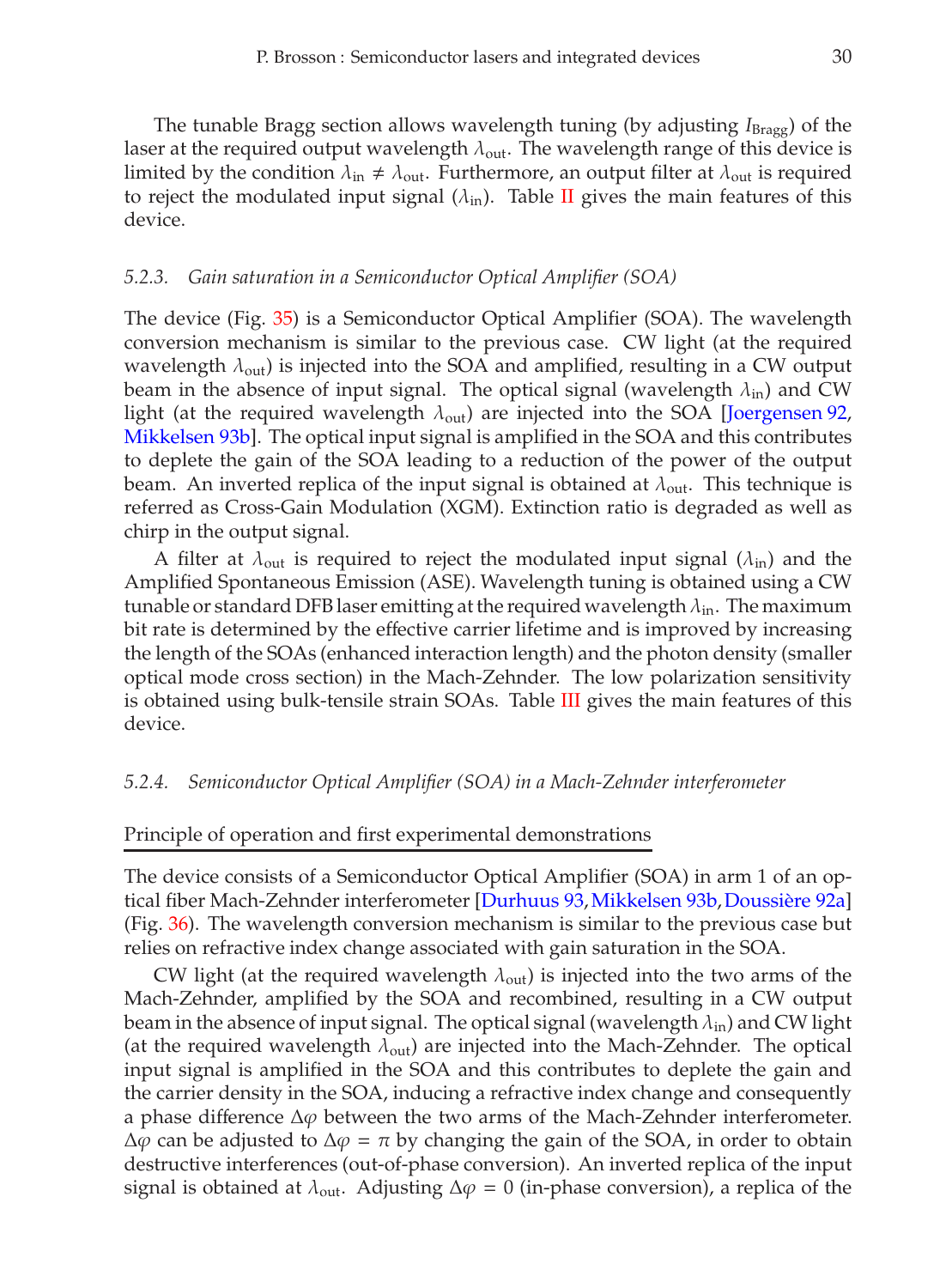

<span id="page-30-0"></span>Figure 36. — All-optical wavelength converter using a Semiconductor Optical Amplifier in a Mach-Zehnder fiber interferometer, co-propagation configuration, out-of-phase conversion. An optical filter is necessary to reject the input signal  $(\lambda_{\rm in})$ . Consequently, same wavelength conversion  $\lambda_{\rm in} = \lambda_{\rm out}$  is not possible.

input signal is obtained at  $\lambda_{\text{out}}$ . This technique is referred as Cross-Phase Modulation (XPM) since the phase modulation is translated into amplitude modulation of the CW beam.

A filter at  $\lambda_{\text{out}}$  is required to reject the modulated input signal  $(\lambda_{\text{in}})$  for this copropagation configuration, and conversion to the same wavelength is not possible. In the counter-propagation configuration (the CW light beam is injected from the opposite side of the input signal), the input signal is rejected, the filter is not required and same wavelength conversion becomes possible. However, the maximum bit rate is lower for this configuration (due to the short interaction time between the beams, the mechanism is less effective). Wavelength tuning is obtained using a CW tunable or standard DFB laser emitting at the required wavelength  $\lambda_{\rm in}$ .

The main advantage of this converter is the improvement of the extinction ratio. Furthermore since the gain modulation of the SOA is small compared to the XGM case, the converted output signal is nearly chirp-free. The sign of the residual chirp can be adjusted positive (in-phase conversion) or negative (out-of-phase conversion). This converter has been realized by integration of semiconductor passive waveguides and active SOAs in both or one arm of the Mach-Zehnder.

Table [IV](#page-32-0) gives the main features of this device (co-propagation configuration).

# Integrated all-active Mach-Zehnder wavelength converter, co-propagation configuration

Instead of integrating passive waveguides and couplers with active SOAs in both or one arm of the Mach-Zehnder, all-active integration greatly simplifies the fabrication process and eliminates parasitic internal reflections [\[Janz 99a,](#page-50-9) [Janz 99c,](#page-51-8) [Dagens 99\]](#page-49-10). Coupling losses are compensated by the SOAs. Figure [37](#page-31-0) shows such an integrated all-active wavelength converter.

The two SOAs in the arms of the Mach-Zehnder are long (1.2 mm) to allow saturation of the gain and enhance cross phase modulation of the CW beam by the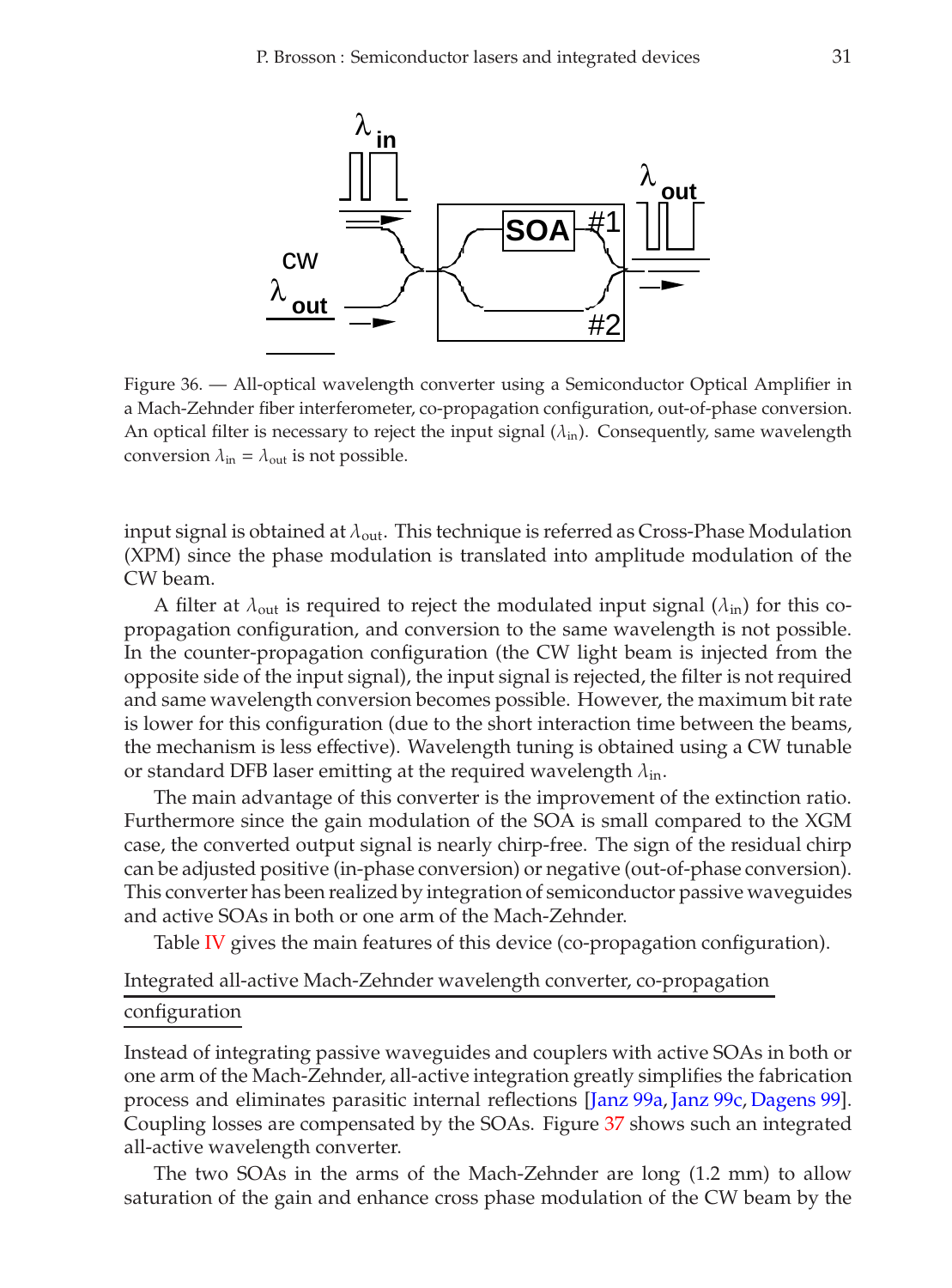

<span id="page-31-0"></span>Figure 37. — Integrated all-active Mach-Zehnder (MZ) wavelength converter, co-propagation configuration, out-of-phase conversion. The CW input, signal input, output and MZ waveguides are SOAs. Same wavelength conversion  $\lambda_{\text{in}} = \lambda_{\text{out}}$  is not possible.



<span id="page-31-1"></span>Figure 38. — Integrated all-active Dual-Order Mode (DOMO) Mach-Zehnder wavelength converter, co-propagation configuration, out-of-phase conversion. The arms of the Mach-Zehnder are made of active SOA waveguides sustaining two lateral modes. Multi-Mode Interference (MMI) couplers are used to couple the input signal and the CW beam and to reject the input signal. Same wavelength conversion  $\lambda_{\text{in}} = \lambda_{\text{out}}$  is possible.

signal. Co-propagation configuration (the CW light beam and input signal propagate in the same direction), allows high bit rates but requires filtering of the input signal and prohibits conversion to the same wavelength. The three SOAs respectively at the input signal, CW, and output signal ports are made as short as possible to avoid gain saturation. They provide compensation of the coupling losses and eventually can boost the input signal. Integrated mode-expanding tapers are included at the cleaved facets to improve coupling with the fibers. Wavelength conversion has been demonstrated at 10 Gb/s with an input signal power of −10 dBm (10 dB improvement compared to the passive-active scheme)with a signal power dynamic range of 15 dB.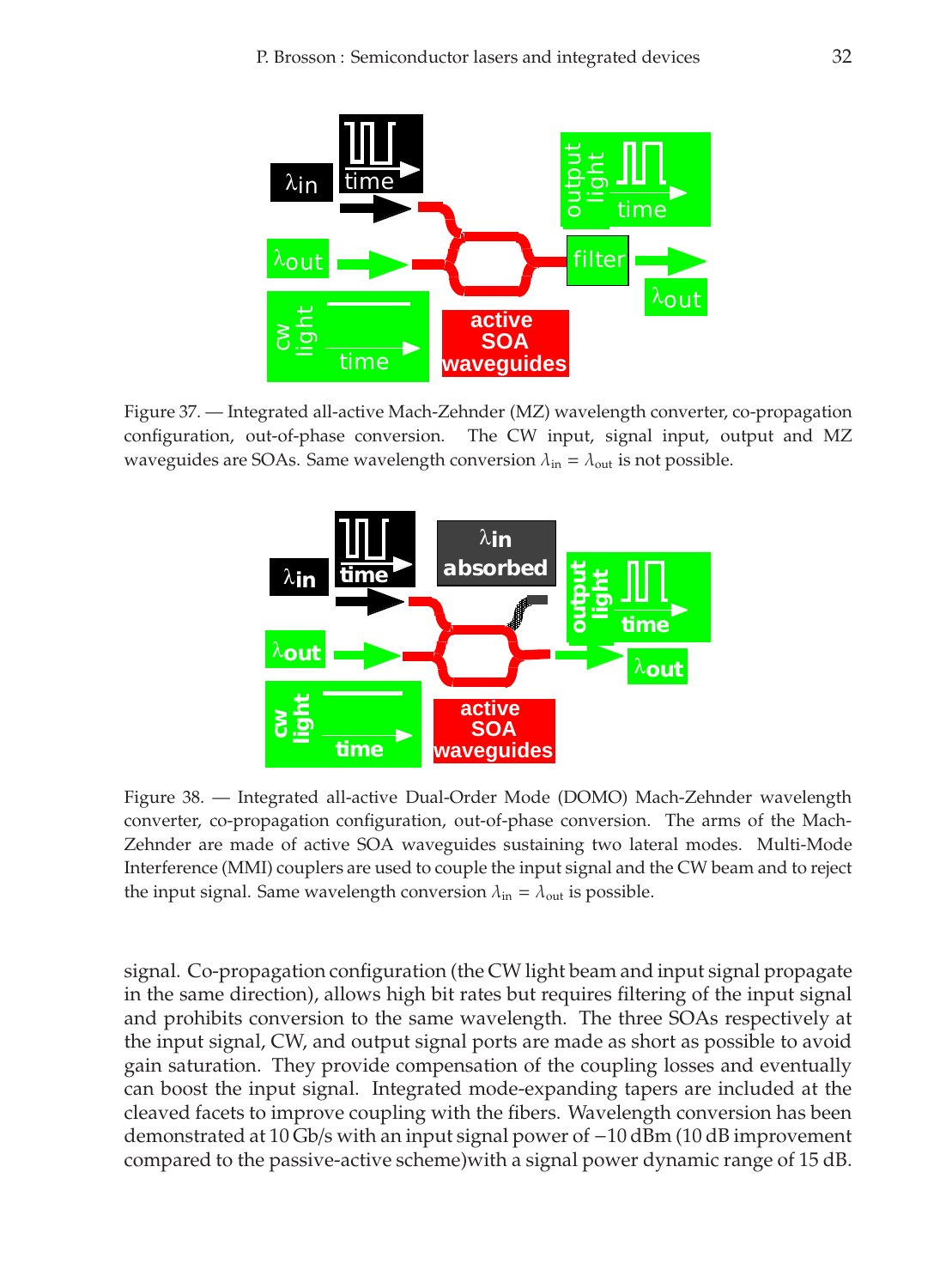| Bit rate $(Gb/s)$                                                               | 2.5        |
|---------------------------------------------------------------------------------|------------|
|                                                                                 | 20         |
| $\lambda_{\rm in}$ range (nm) (with $\lambda_{\rm in} \neq \lambda_{\rm out}$ ) | 40         |
| $\lambda_{\text{out}}$ tunability (nm)                                          | Tunability |
|                                                                                 | of the cw  |
|                                                                                 | laser      |
| Extinction ratio regeneration                                                   | yes        |
| Polarization sensitivity input/output                                           | low/low    |
| chirp                                                                           | nearly     |
|                                                                                 | chirp-free |

<span id="page-32-0"></span>Table IV.—Wavelength converter using Cross-Phase Modulation (XPM) due to gain saturation in a SOA Mach-Zehnder interferometer. Same wavelength conversion  $\lambda_{\text{in}} = \lambda_{\text{out}}$  is not possible.

<span id="page-32-1"></span>Table V. — Integrated all-optical, all-active Mach-Zehnder wavelength converters. Best performances (high bit rate and same wavelength conversion possible) are obtained with the Dual-Order Mode wavelength converter (DOMO).

|                                    | co-propagation configuration                                                                                        |                                                    | Counter propagation                                      |
|------------------------------------|---------------------------------------------------------------------------------------------------------------------|----------------------------------------------------|----------------------------------------------------------|
|                                    | $MZ \lambda$ converter                                                                                              | DOMO MZ $\lambda$ converter MZ $\lambda$ converter |                                                          |
|                                    | $L = 1.2$ mm                                                                                                        | $L = 1.8$ mm                                       | $L = 1.2$ mm                                             |
| reference                          | $\lfloor$ anz 99a $\rfloor$                                                                                         | $\left[ \text{Janz } 99b \right]$                  | $\left[$ Janz 99a $\right]$                              |
| Input signal rejection             | Filter required                                                                                                     | 28 dB                                              | Intrinsic                                                |
|                                    | $\lambda_{\rm in} \rightarrow \lambda_{\rm in}$ prohibited $\lambda_{\rm in} \rightarrow \lambda_{\rm in}$ possible |                                                    | $\lambda_{\rm in} \rightarrow \lambda_{\rm in}$ possible |
| Input signal sensitivity $-10$ dBm |                                                                                                                     |                                                    | -3 dBm                                                   |
| Input dynamic range                | 15 dB                                                                                                               |                                                    |                                                          |
| bit rate (experim.)                | $10 \text{ Gb/s}$                                                                                                   | $10 \text{ Gb/s}$                                  | $10 \text{ Gb/s}$                                        |
| (expected)                         | $> 10$ Gb/s                                                                                                         | $> 10$ Gb/s                                        |                                                          |
| <b>SNR</b>                         |                                                                                                                     | 45 dB                                              |                                                          |
| Extinction                         | yes                                                                                                                 | yes                                                | yes                                                      |
| ratio                              |                                                                                                                     |                                                    |                                                          |
| regeneration                       |                                                                                                                     |                                                    |                                                          |
| Chirp                              | nearly chirp-free                                                                                                   | nearly chirp-free                                  | low                                                      |
| $> 0$ if in-phase                  |                                                                                                                     |                                                    |                                                          |
| conversion                         |                                                                                                                     |                                                    |                                                          |
| $< 0$ if out-phase                 |                                                                                                                     |                                                    |                                                          |
| conversion                         |                                                                                                                     |                                                    |                                                          |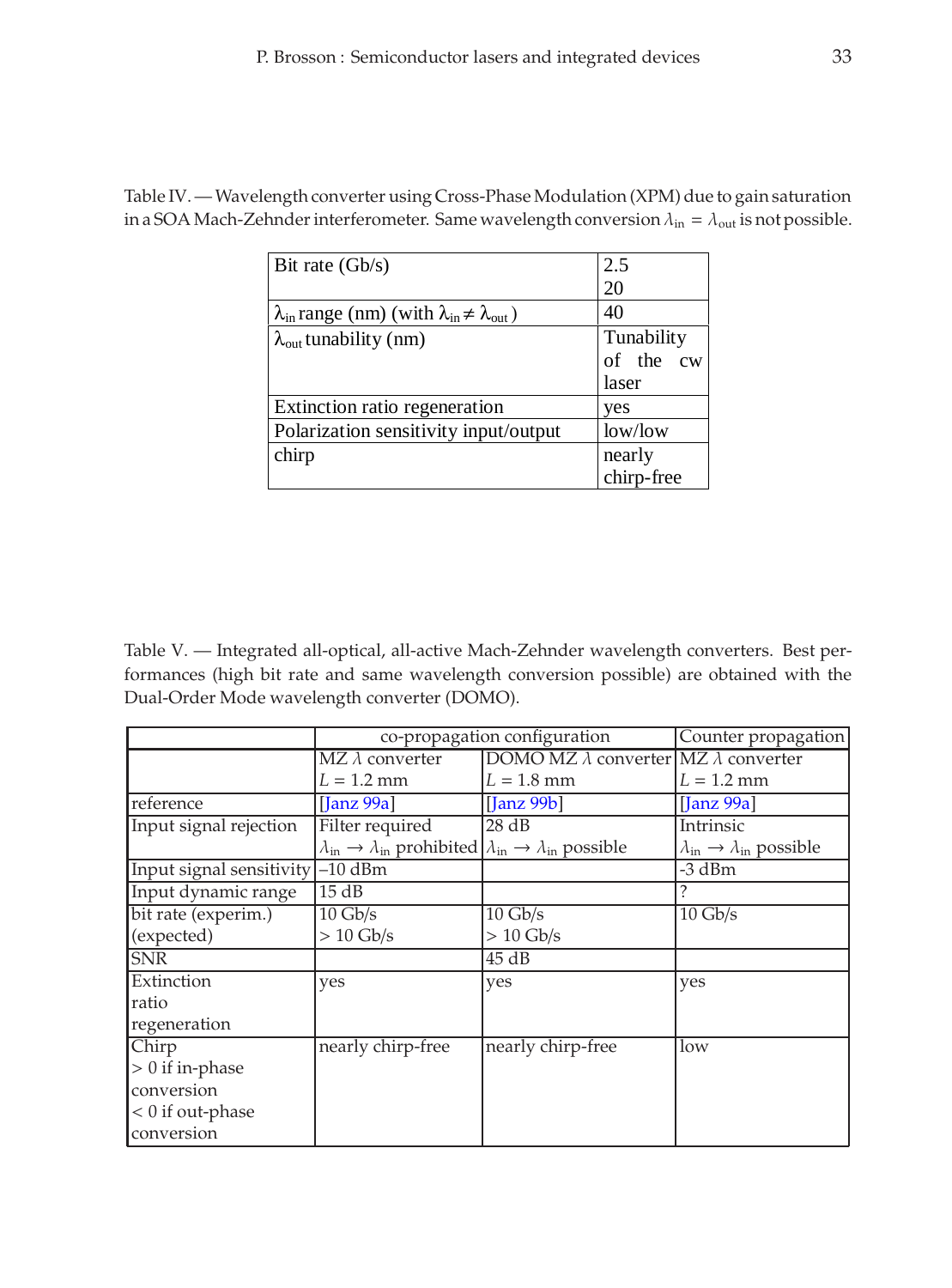This scheme [\[Janz 99b\]](#page-51-9) allows both high conversion speed (taking advantage the high conversion speed of the co- propagation configuration) and conversion to the same wavelength (thanks to strong rejection of the input signal).

The arms of the Mach-Zehnder are made of active SOA waveguides (1.8 mm) sustaining two lateral modes. Multi-Mode Interference (MMI) couplers are used to couple the input signal and the CW beam and to reject the input signal as shown in Figure [38.](#page-31-1) Same design rules (short peripheral active guides, small optical mode cross section, bulk-tensile strained SOAs, integrated mode-expanding tapers at the cleaved facets) are used. Wavelength conversion at 10 Gb/s with 28 dB rejection of the input signal have been demonstrated. Table  $V$  summarizes and compares the performances of these all-optical, all-active Mach-Zehnder wavelength converters.

# **6. WAVELENGTH DEMULTIPLEXER (WDM)**

# **6.1. Introduction**

In Wavelength Division Multiplexing systems (WDM), in order to increase the total bit rate capacity of a link without increasing the basic bit rate of the transmitter, several different signals at different wavelengths (channels) are transported simultaneously over the same optical fiber (Fig. [39\)](#page-34-0). As an example the transmission over 6150 km of 32 channels modulated at 10 Gb/s has been demonstrated [\[Gautheron 99b\]](#page-50-10). In order to extract (Fig. [40\)](#page-34-1) one or several channels, Wavelength DeMultiplexers (WDMs) with the 100 GHz ITU channel spacing (0.8 nm) are required. WDMs with closer channel spacing (50 GHz ITU grid) are required for Dense WDM. Such Wavelength DeMultiplexers are key components for WDM systems. The Wavelength demultiplexer is also referred as phase array.

# **6.2. Wavelength Demultiplexer operating principle**

Figure [41a](#page-34-2) shows the example of 9 mutiplexed signals carried by 3 different wavelengths  $\lambda_1$ ,  $\lambda_2$  and  $\lambda_3$ . The purpose is to route these 9 wavelength-multiplexed signals towards their respective wavelength channel. The demultiplexer consists of 3 input and 3 output waveguides and an array of a large number of waveguides. The waveguide array is a kind of "super" Mach-Zehnder interferometer with many arms. Each arm has a different length (increment ∆*L*). For waves travelling from the input waveguides towards port  $0<sub>1</sub>$ , constructive interferences occur at  $\lambda<sub>1</sub>$ . The same argument can be repeated for the remaining  $\lambda_2$  and  $\lambda_3$ . A schematic representation of a 4-channel Wavelength Demultiplexer is shown in Figure [41b](#page-34-2). The actual number of waveguides is 12. Figure [42](#page-35-0) shows the ridge waveguide structure. Single mode operation is obtained for a 2  $\mu$ m width and a 1.1  $\mu$ m thickness. The characteristics of the WDM are given in Table [VI](#page-36-0) (see end of section).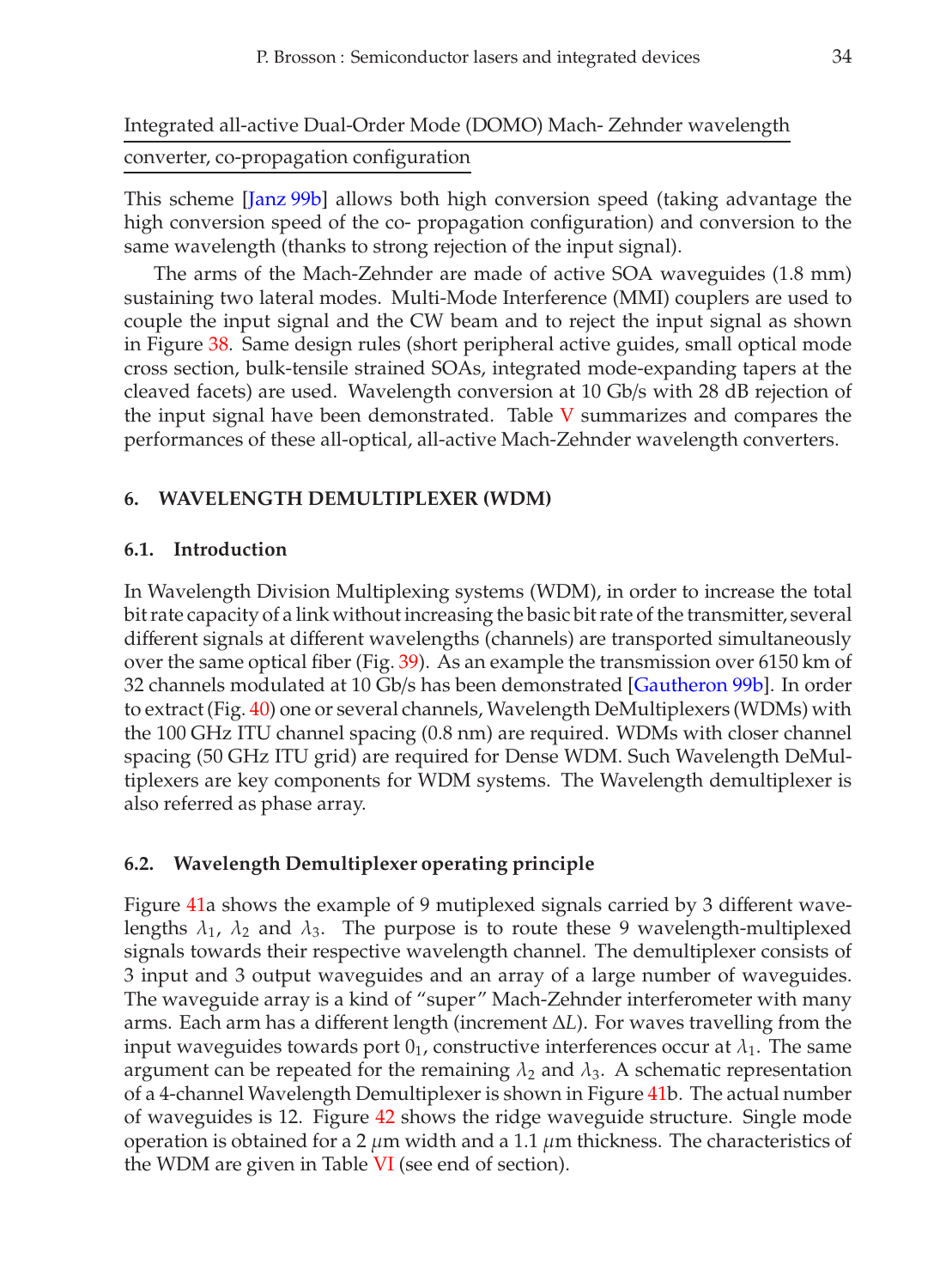

Figure 39. Wavelength multiplexing.

<span id="page-34-0"></span>

Figure 40. Wavelength demultiplexer.

<span id="page-34-1"></span>

<span id="page-34-2"></span>Figure 41. Wavelength demultiplexer, operating principle.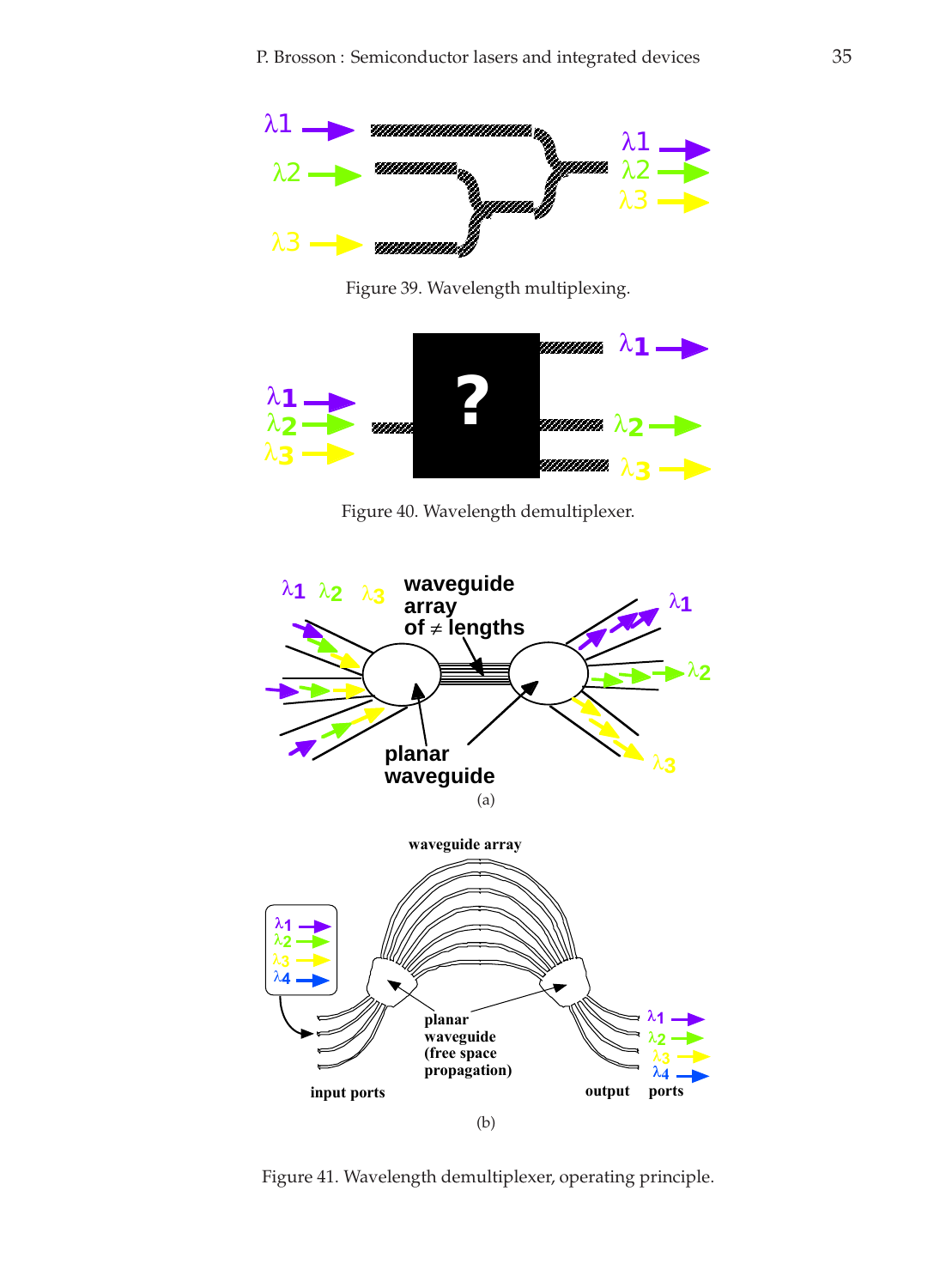

Figure 42. Ridge waveguide structure [\[Bissessur 95a\]](#page-48-7).

<span id="page-35-0"></span>

<span id="page-35-1"></span>Figure 43. — Measured spectral response of the 4-channel Wavelength Demultiplexer. Light is coupled into one input guide and the output spectrum is measured for each of the 4 output waveguides. The 4 spectra are shown overlaid [\[Bissessur 95a\]](#page-48-7).

Figure [43](#page-35-1) shows the measured spectral response of the 4-channel WDM. Light is coupled into one input guide and the output spectrum is measured for each of the 4 output waveguides. The 4 spectra are shown overlaid.

Since the waveguides (Fig. [42\)](#page-35-0) are not square, the effective index is different for the two polarizations and the maximum of the spectral response is polarization (Fig. [44\)](#page-36-1) dependent ( $\lambda_{TE} \neq \lambda_{TM}$ ). However, it is possible to optimize the geometry ( $w = 2 \mu m$ ) of the waveguide to obtain nearly zero [\[Bissessur 95b\]](#page-48-8) birefringence ( $\lambda_{TE} \neq \lambda_{TM}$ ) as shown in Figure [44.](#page-36-1)

Figure [45](#page-36-2) shows the measured spectral response of an extremely small 16-channel WDM. Its characteristics are given in Table [VII.](#page-36-3) The record small size  $(1.1 \times 1.1 \text{ mm}^2)$ is obtained using small (100  $\mu$ m) radius curvature. This Wavelength Demultiplexer will be part of the wavelength selector (see next chapter).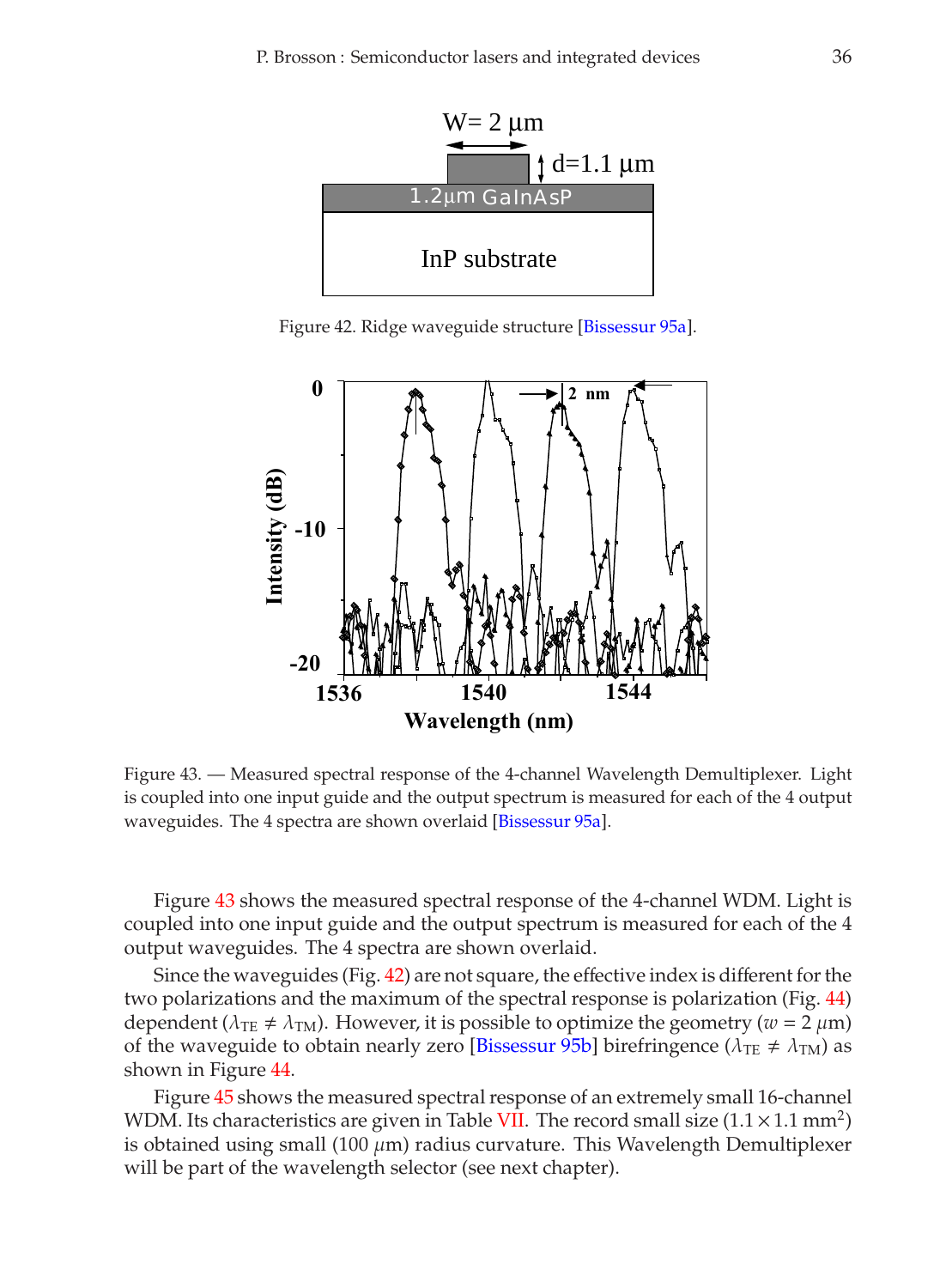

<span id="page-36-1"></span>Figure 44. Polarization sensitivity and guide width [\[Bissessur 96\]](#page-48-9).



<span id="page-36-2"></span>Figure 45. — Measured spectral response of an extremely small 16-channel WDM. Light is coupled into one input guide and the output spectrum is measured for each of the 16 output waveguides. The 16 spectra are shown overlaid [\[Bissessur 96\]](#page-48-9).

<span id="page-36-0"></span>Table VI. 4-channel Wavelength Demultiplexer [\[Bissessur 95a\]](#page-48-7).

| Wavelength spacing $\Delta\lambda$ (nm) |                |
|-----------------------------------------|----------------|
| Crosstalk (dB)                          | 14             |
| Propagation loss(dB), 1channel          | $\neg -\wedge$ |
| Fiber to fiber insertion loss (dB)      | 14             |
| Birefringence (nm) @ 1550 nm            | $\approx 0$    |
| Birefringence (nm) @ 1310 nm            | 0.05           |

<span id="page-36-3"></span>Table VII. 16-channel Wavelength Demultiplexer [\[Bissessur 96\]](#page-48-9).

| Wavelength spacing $\Delta\lambda$ (nm) |             |
|-----------------------------------------|-------------|
| Crosstalk (dB)                          | 14          |
| Propagation loss(dB), 1channel          | -6          |
| Fiber to fiber insertion loss (dB)      | 7_8         |
| Birefringence (nm) @ 1550 nm            | $\approx 0$ |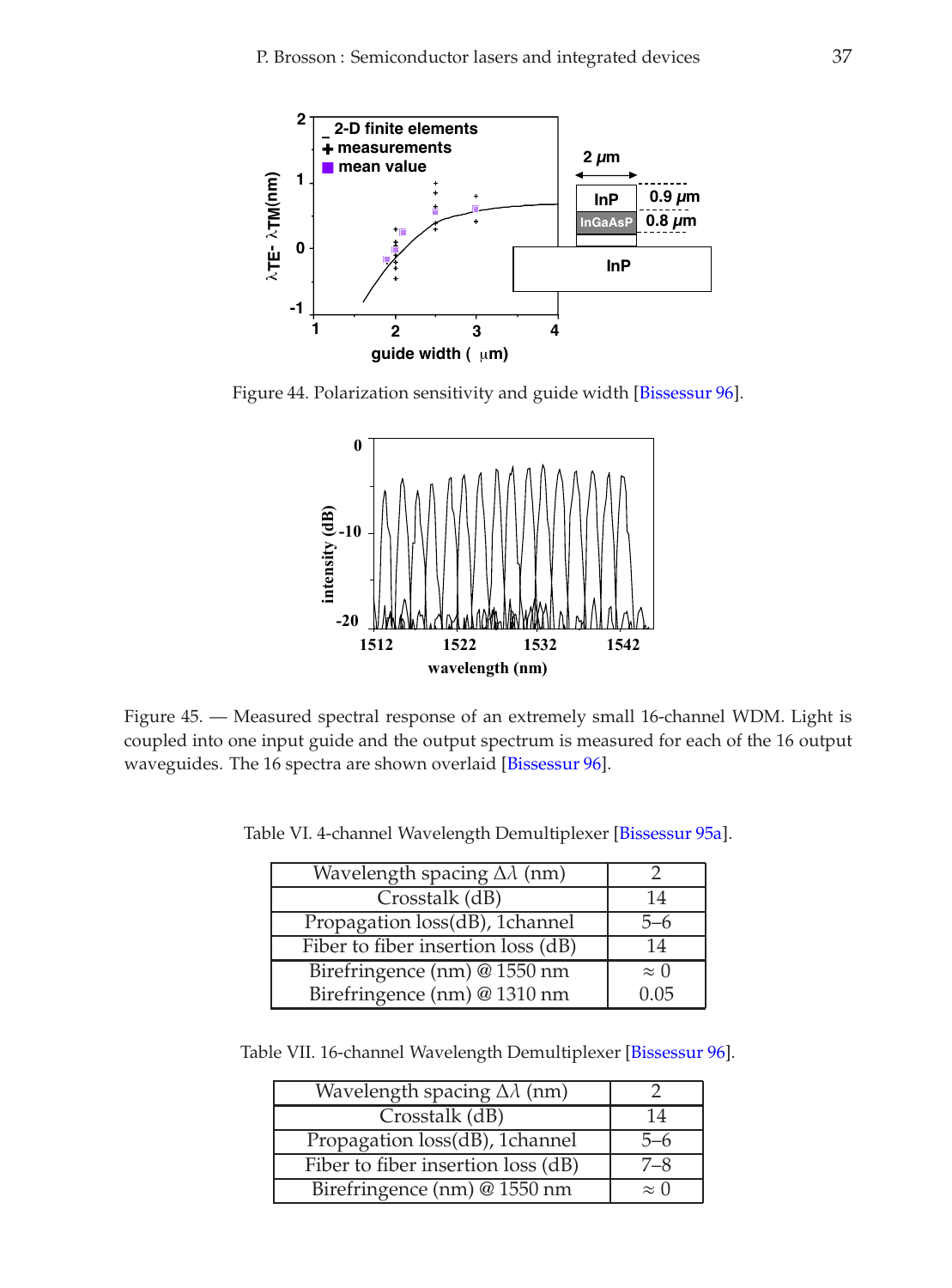

<span id="page-37-0"></span>Figure 46. The wavelength selector.

# **7. WAVELENGHT SELECTOR**

### **7.1. Introduction**

In Wavelength Division Multiplexing systems (WDM), and more specifically for switching of optical packets, extraction (Fig. [46\)](#page-37-0) of one/several channels (one/several wavelengths), requires selective filters with high speed switching time. The wavelength selector combines Wavelength DeMultiplexers (WDM) with fast switching Semiconductor Optical Amplifier (SOA) gates. Furthermore, coupling and propagation losses can be compensated by the SOAs. Low polarization sensitivity is obtained using near zero birefringence WDMs and polarization-independent SOAs. High performances obtained with this device makes it very attractive for WDM systems.

## **7.2. Wavelength Selector operating principle**

The wavelength selector (Fig. [47\)](#page-38-0) consists [\[Mestric 96,](#page-52-11) [Mestric 99\]](#page-52-12) of a first Wavelength DeMultiplexer (WDM1), a SOA gate array and a second identical Wavelength DeMultiplexer (WDM2).

Let us assume that we want to select signal at wavelength  $\lambda_1$  among the 4 multiplexed signals  $\lambda_1$ ,  $\lambda_2$ ,  $\lambda_3$ ,  $\lambda_4$ . The 4 input signals at wavelengths  $\lambda_1$ ,  $\lambda_2$ ,  $\lambda_3$ ,  $\lambda_4$  are demultiplexed by  $WDM_1$ . Gate 2 is opened (current is injected in  $SOA_2$ ) in order to select the required wavelength  $\lambda_2$  while gates 1, 3, and 4 are kept closed (no current in the corresponding SOAs). The signal at  $\lambda_2$  is transmitted to the single output through  $WDM<sub>2</sub>$ . By opening several gates, it is possible to select several gates simultaneously. Since Wavelength selection is made by opening SOA gate, the switching is fast and speed is limited only by the rise and fall times of the SOAs which are typically  $< 1$  ns [\[Fernier 92\]](#page-50-4).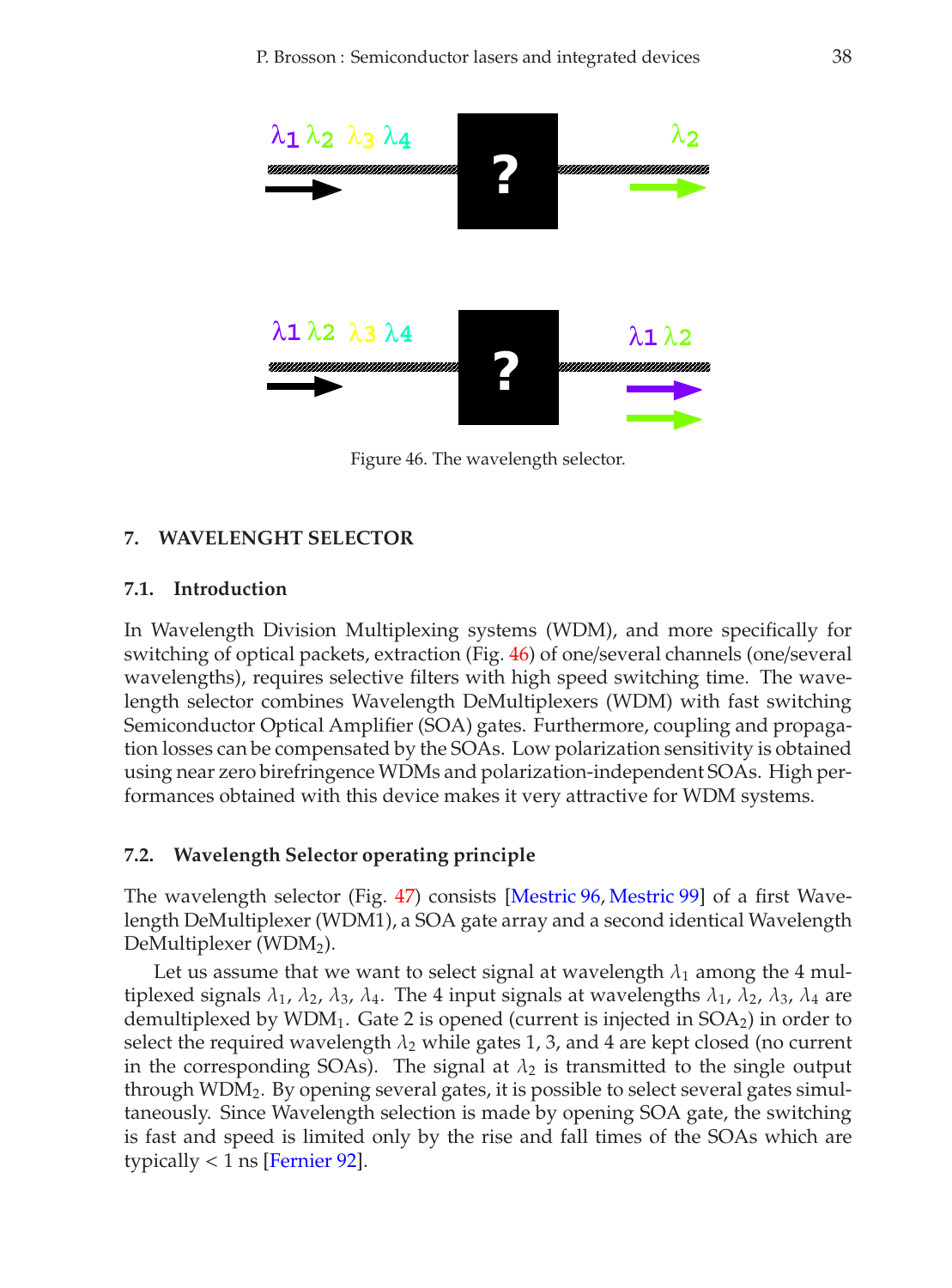

Figure 47. The wavelength selector operating principle.

<span id="page-38-0"></span>

<span id="page-38-1"></span>Figure 48. — Waveguide structures of the wavelength selector. The passive waveguide is a deep ridge structure optimized for zero birefringence. The tensile-strained bulk SOA is a Buried Stripe Structure (BRS). Passive and SOA waveguides are butt-join coupled.

#### **7.3. Wavelength Selector structure and characteristics**

The passive waveguides of the two Wavelength DeMultiplexers consist of a deep ridge structure (Fig. [48\)](#page-38-1) optimized for zero birefringence. For this combination of geometry and layer composition, TE and TM modes have the same effective index, leading to zero birefringence.

Each phase array is made of 30 waveguides with 50  $\mu$ m curvature radius in order to obtain a small (2.4 mm  $\times$  1.2 mm) device. The channel frequency spacing is 400 GHz (3.2 nm) and the wavelength channels are  $\lambda_1 = 1551.4$  nm,  $\lambda_2 = 1554.6$  nm,  $\lambda_3$  = 1557.8 nm,  $\lambda_4$  = 1561.0 nm. The tensile-strained bulk SOAs (Fig. [48\)](#page-38-1) used for the gates (see "Semiconductor Optical Amplifier" section for details) provide polarization-independent gain to compensate optical losses (22 dB internal gain for 50 mA current, 550  $\mu$ m length).

The total loss (19 dB) of the passive sections originates from the phase array (14 dB) and coupling loss (5 dB) with the fibers. The passive (WDMs) and active (SOAs) waveguides are butt-join coupled with an estimated 3 dB coupling loss. This leads to 22 dB fiber-to-fiber insertion loss. With 50 mA current in the SOA, the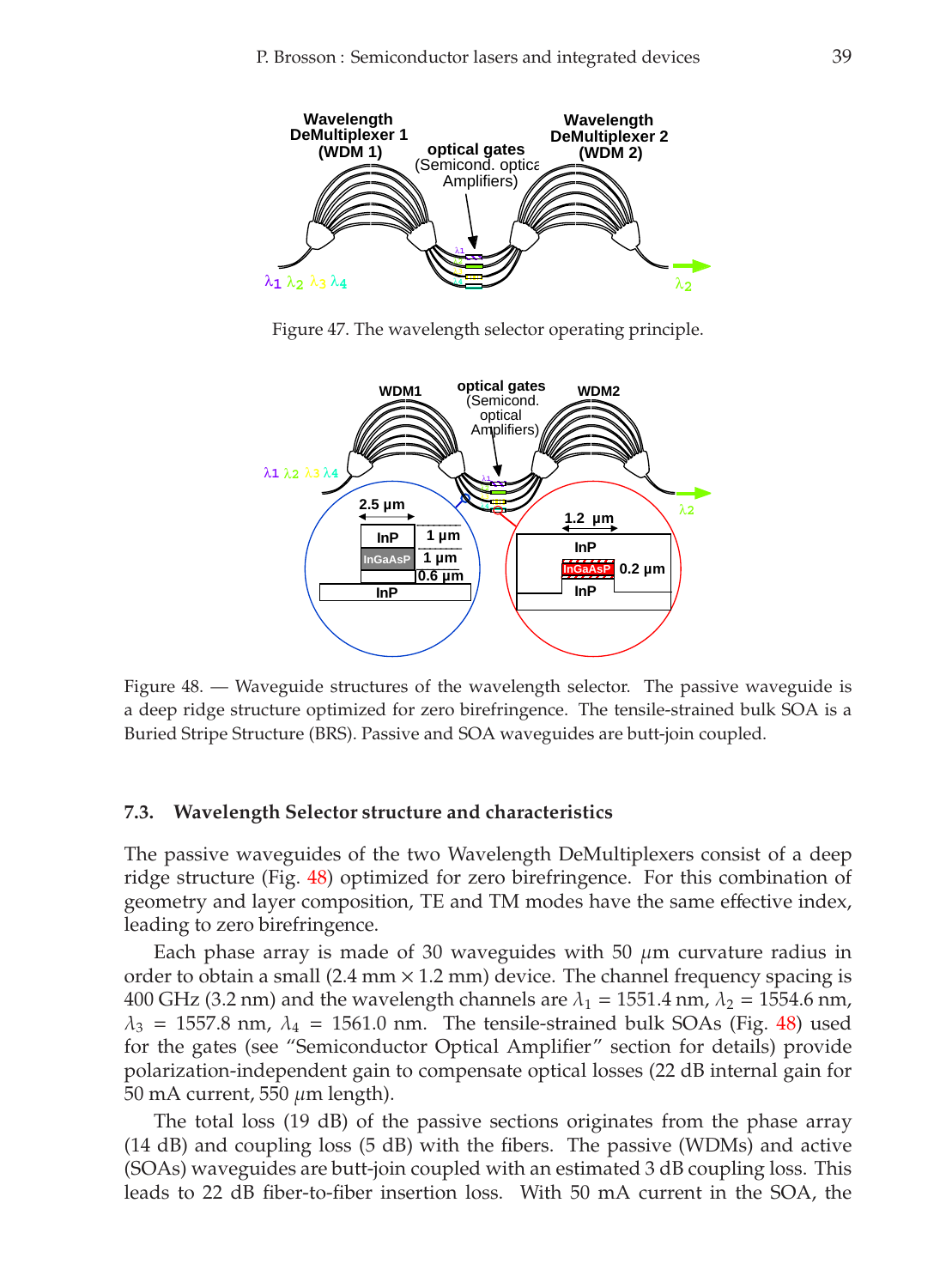fiber-to-fiber insertion loss of the wavelength selector is compensated by the gain provided by the SOAs, allowing overall loss-less operation. The crosstalk (ratio between the selected wavelength signal and remaining signals) is 40 dB.

## **7.4. System performances**

Compared to back-to-back transmission, 0.6 dB and 1.5 dB sensitivity penalties are obtained respectively at 2.5 Gb/s and 10 Gb/s for a 10−<sup>9</sup> Bit Error Rate.

# **8. TRANSMITTER RECEIVER DEVICE (TRD)**

## **8.1. Introduction**

Low cost bi-directional Transmitter-Receiver-Devices (TRD) are required for interactive Fiber-To-The-Home (FTTH) networks (Fig. [49\)](#page-40-0) such as Full Services Access Networks [\[FSAN\]](#page-50-11). This target can be reached with monolithic integration of high performance Multi Quantum Well laser with a photodiode, using well established industrial technology. An extensive review of Photonic Integrated Circuits (PIC) modules is given in [\[Mallecot 2000\]](#page-51-10). I will report only on the TRD developed in TANIA RNRT project [\[TANIA\]](#page-52-13).

# **8.2. The integrated Transmitter Receiver Device**

Such an integrated device (Fig. [50\)](#page-40-1) must be able to emit at wavelength  $\lambda_1 = 1.30 \,\mu m$ and simultaneously (full-duplex operation) to detect downstream signal  $\lambda_2 = 1.55 \,\mu m$ [\[Mallecot 99\]](#page-51-11). Upstream (from the Optical Network Unit, ONU at the end user to the Optical Line Termination, OLT) and downstream (from the OLT to the ONU) bit rates are respectively 155.52 Mb/s and 155.52/622.08Mb/s as agreed within FSAN and ITU-T G. 983. The difficult target specifications are mainly the low Bit Error Rate (BER <  $10^{-10}$  at  $-33$  dBm), the implicit required low optical crosstalk in full-duplex and low cost. An analysis on the standardization of ONU is reported in [\[Mallecot 2000\]](#page-51-10).

The integrated device (Fig. [51\)](#page-40-2) consists of a Strained-Layer Multi-Quantum Well (SL-MQW) DFB laser emitting at  $\lambda_1 = 1.30 \mu$ m, a 1.55  $\mu$ m photo-detector (bulk GaInAs PIN photodiode) and an isolation (absorption) section (same vertical structure as the laser section) to prevent absorption of the 1.30  $\mu$ m signal by the detector. Strong attenuation of the 1.30  $\mu$ m signal by the isolation section is obtained thanks to reverse biasing the central section and detuning of the lasing wavelength  $(\lambda_1 = 1.30 \,\mu\text{m}$  is controlled by the grating period) relative to the equivalent band gap wavelength ( $\lambda_{\rm g}$  = 1.31  $\mu$ m) of the absorbing section.

The downstream signal ( $\lambda_2 = 1.55 \mu m$ ) is absorbed and detected by the photodiode section and guided with low attenuation by the laser and absorption sections due to their larger band gap. The front facet is anti-refection coated  $(R = 5\%$  at  $\lambda_2$  = 1.55  $\mu$ m) to improve the input signal coupling. Electrical isolation between laser and detector is ensured by etching almost down to the waveguides.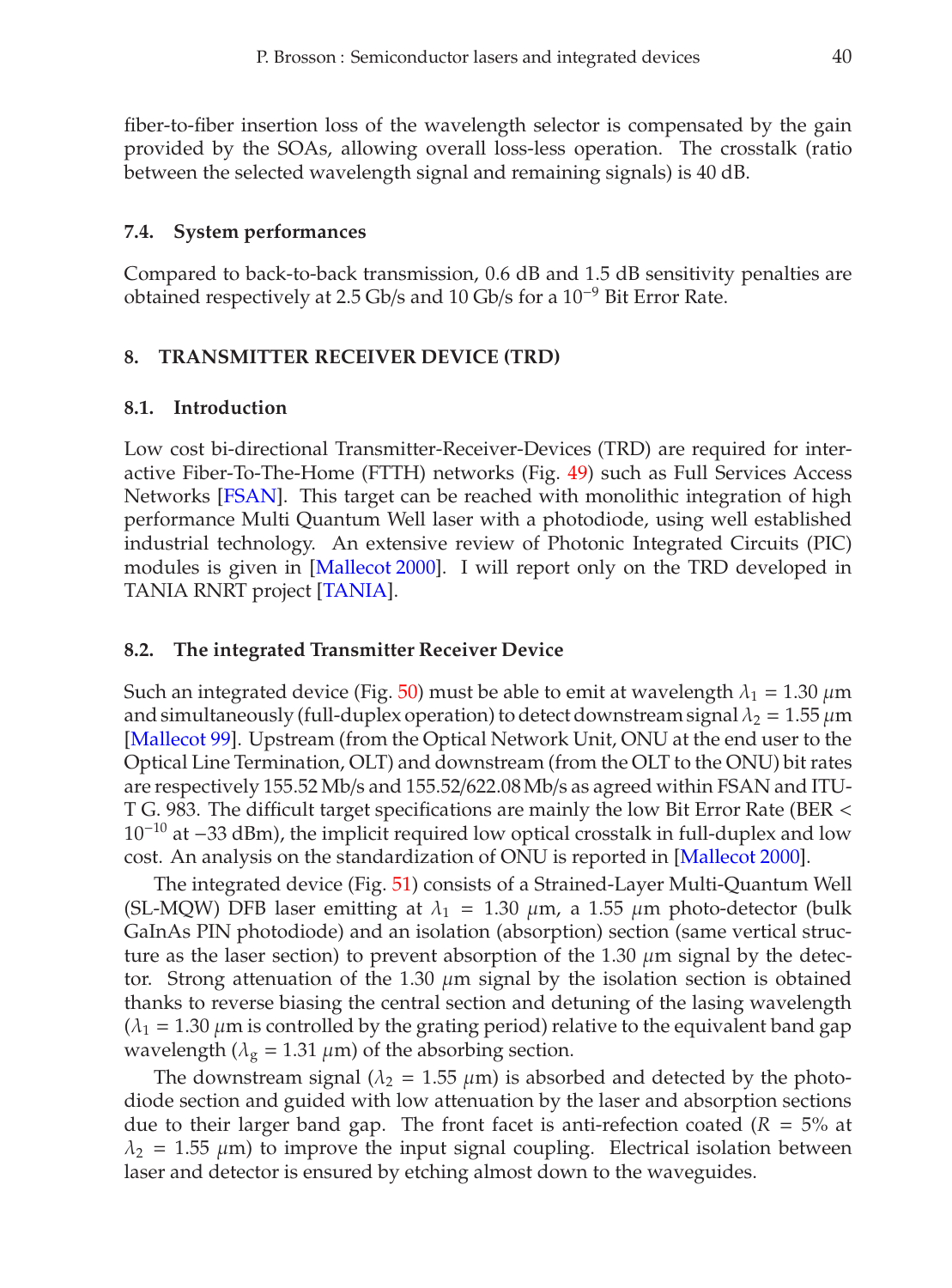

<span id="page-40-0"></span>Figure 49. — The laser in the Optical Unit (ONU) emits at 1.30  $\mu$ m (upstream) at 155 Mb/s towards the Optical Line Termination (OLT). The OLT emits at 1.55  $\mu$ m (155 or 622 Mb/s) towards the ONUs. Downstream is detected at  $1.55 \mu m$  by the ONUs.



Figure 50. The integrated Transmitter Receiver Device (TRD).

<span id="page-40-1"></span>

<span id="page-40-2"></span>Figure 51. The Transmitter Receiver Device operating principle.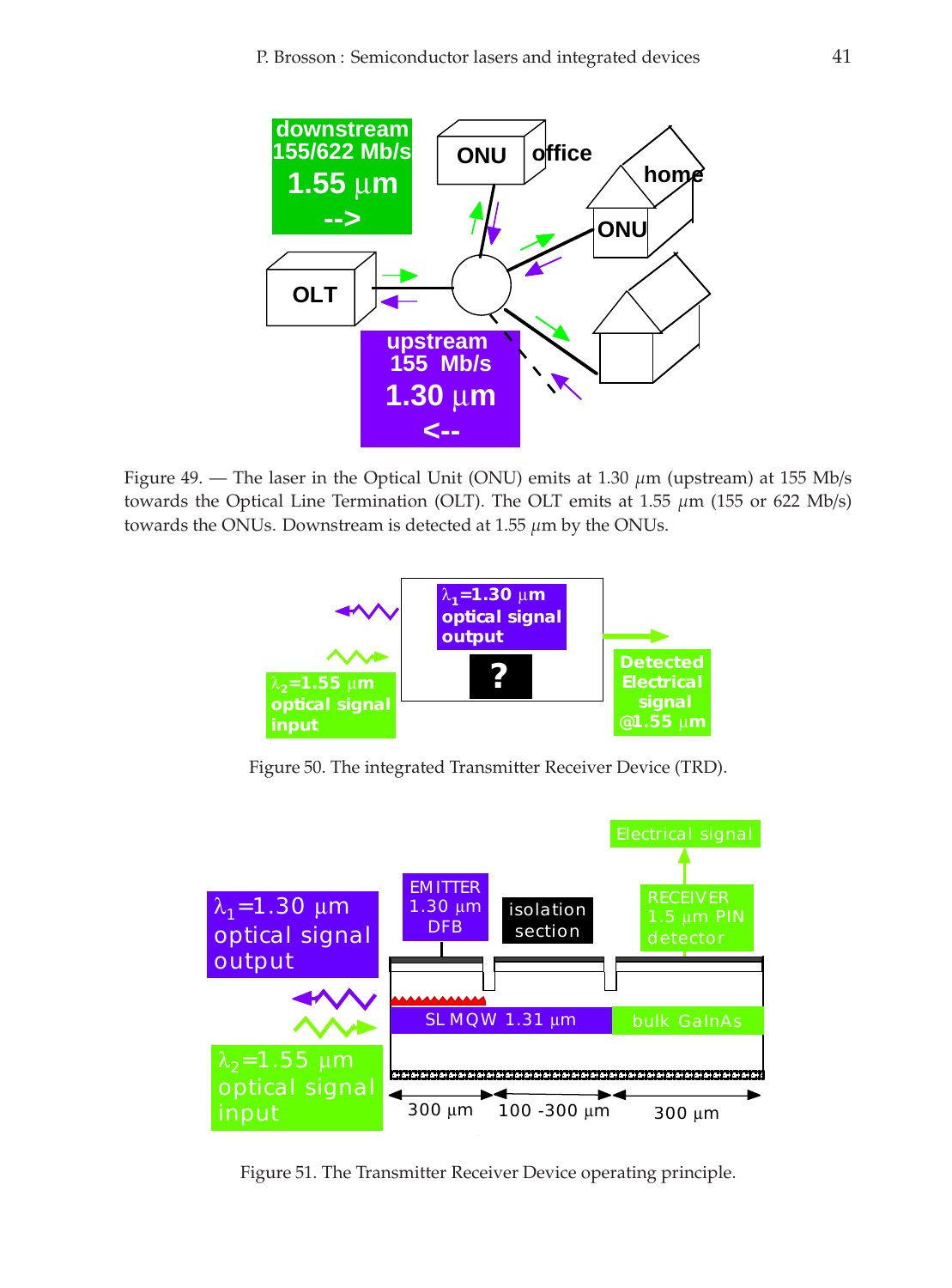

<span id="page-41-0"></span>Figure 52. — The Transmitter Receiver Device structure. The laser and detector waveguides are butt-join coupled.

The lateral structures of the laser and detector are shown in the insert of Fig. [52.](#page-41-0) The lateral current and optical confinements in the laser section are obtained with a Buried Ridge Structure (BRS) with high performances at high temperature [\[Fernier 95\]](#page-50-12). The threshold current and external efficiency are respectively 7–27 mA and 0.32–0.16 W/A in the range 0−70 ◦C. The detector is a ridge structure with 0.3 A/W sensitivity, low dark current (50 nA at  $-1$  V). The ridge structure is preferred to take advantage of its intrinsic (small size) lower capacitance (0.5 pF at –1 V). The laser and detector waveguides are butt-join coupled. Crosstalk must be considered carefully. Even with  $\lambda_1 = 1.30 \mu m < \lambda_g$ , with a bad design device, the low energy side of the spontaneous emission spectrum of the emitter can reach the detector, leading to optical crosstalk.

## **8.3. System performances**

Full-duplex operation at 155 Mb/s with -31 dBm sensitivity has been demonstrated over 20–70 °C [\[Mallecot 99\]](#page-51-11). The extra penalty in full-duplex is as low as 1.5 dB. Coaxial TO packaging of the TRD (connectorized module) is under development [\[TANIA\]](#page-52-13).

## **9. SOURCE FOR WAVELENGTH DIVISION MULTIPLEXING (WDM)**

## **9.1. Introduction**

Multiplexing is widely used to increase the capacity (total information bit rate) of transmission systems [\[Brillouet 98\]](#page-48-10). Multiplexing can be achieved in the time domain, this is Time Division Multiplexing (TDM) or/and in the spectral domain, this is Wavelength Division Multiplexing (WDM). TDM can be either Electric Time Division Multiplexing (ETDM), or Optical Time Division Multiplexing (OTDM). For example 40 Gb/s optical pulses can be obtained by ETDM (Fig. [53\)](#page-42-0) interleaving four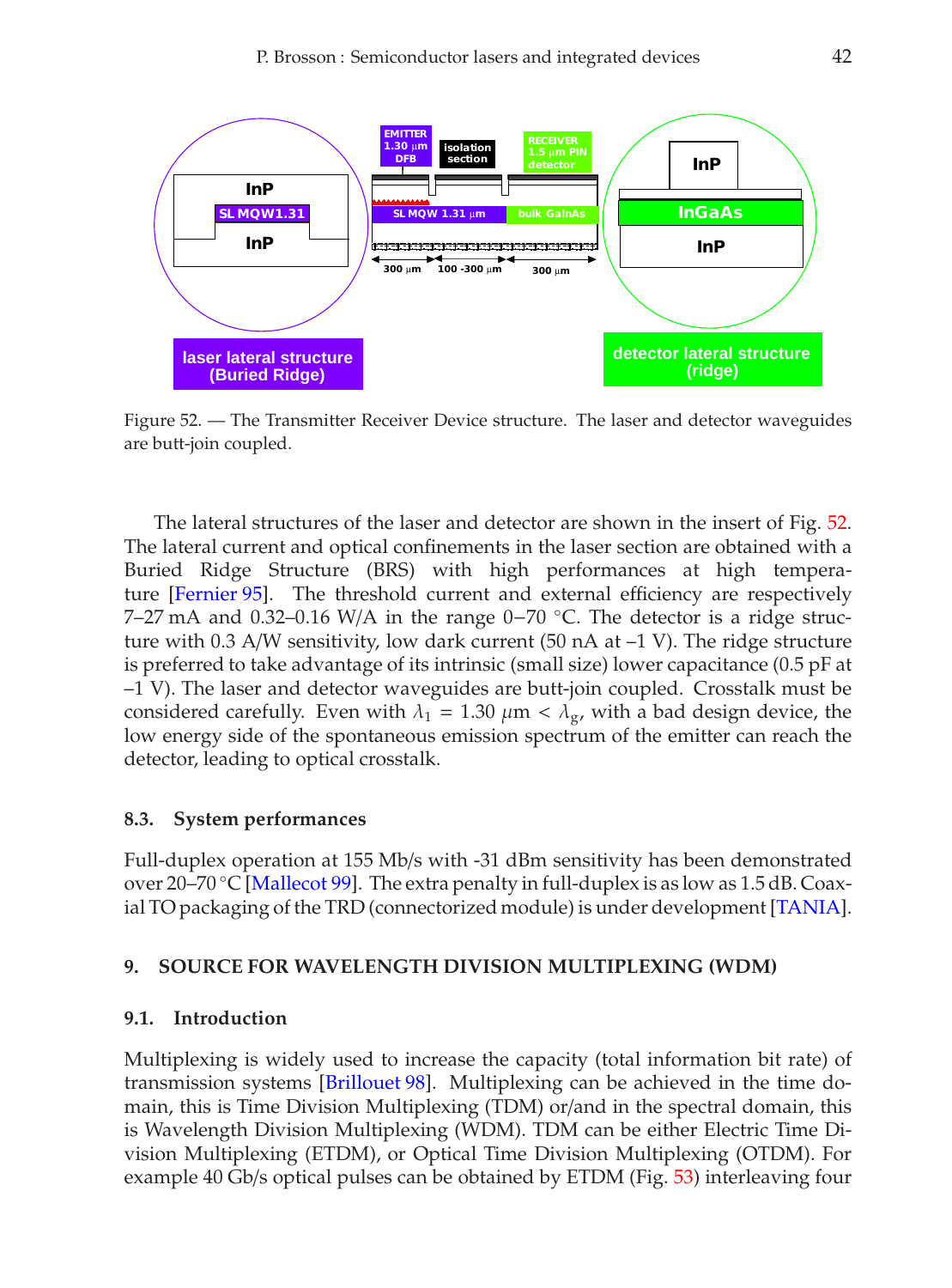

<span id="page-42-0"></span>Figure 53. — Electric Time Division Multiplexing (ETDM). Four electric No Return to Zero (NRZ) signals at 10 Gb/s are interleaved into a single signal at 40 Gb/s. Due to limitations of available multiplexer, two-stage multiplexer is necessary to multiplex at this bit rate.

10 Gb/s electrical signals followed by electric-optic conversion or OTDM (Fig. [54\)](#page-43-0), interleaving four 10 Gb/s optical streams.

With these techniques, important gain in total information bit rate can be obtained without increasing the actual modulation bit rate of the devices and therefore with a moderate cost increase. WDM will be/is used alone for total information bit rate lower than 1 Tb/s and a combination of WDM and TDM for higher bit rates. We will focus on sources for WDM.

## **9.2. Wavelength Division Multiplexing**

With Wavelength Division Multiplexing, the basic bit rate is multiplied by the number of channels to take advantage of the bandwidth (1530–1560 nm) of the Erbium Doped Fiber Amplifier.

With the 100 GHz (0.8 nm) ITU standard channel spacing,  $\approx$ 40 channels can be transmitted over the same fiber. With Dense Wavelength Division Multiplexing (50 GHz), the number of channels is twice.

The price for this improvement is a severe requirement on sources for WDM: a precise wavelength control better than  $0.1$  nm ( $\ll 0.8$  nm) and a long term wavelength stability. Wavelength stabilization is required to lock the laser to the correct channel. Figure [55](#page-43-1) shows an example of WDM with 4 wavelength channels. A 320 Gb/s WDM transmission over 6150 km (dispersion shifted fiber) has been demonstrated [\[Gautheron 99a\]](#page-50-13) in lab and illustrates the performances that can be obtained. The basic bit rate of the 32 external modulated lasers was 10 Gb/s, with 50 GHz channel spacing and 50 km EDFA spacing. A 1.5 Tb/s WDM transmission of 150 channels at 10 Gb/s over  $4 \times 100$  km has also been demonstrated [\[Bigo 99\]](#page-48-11).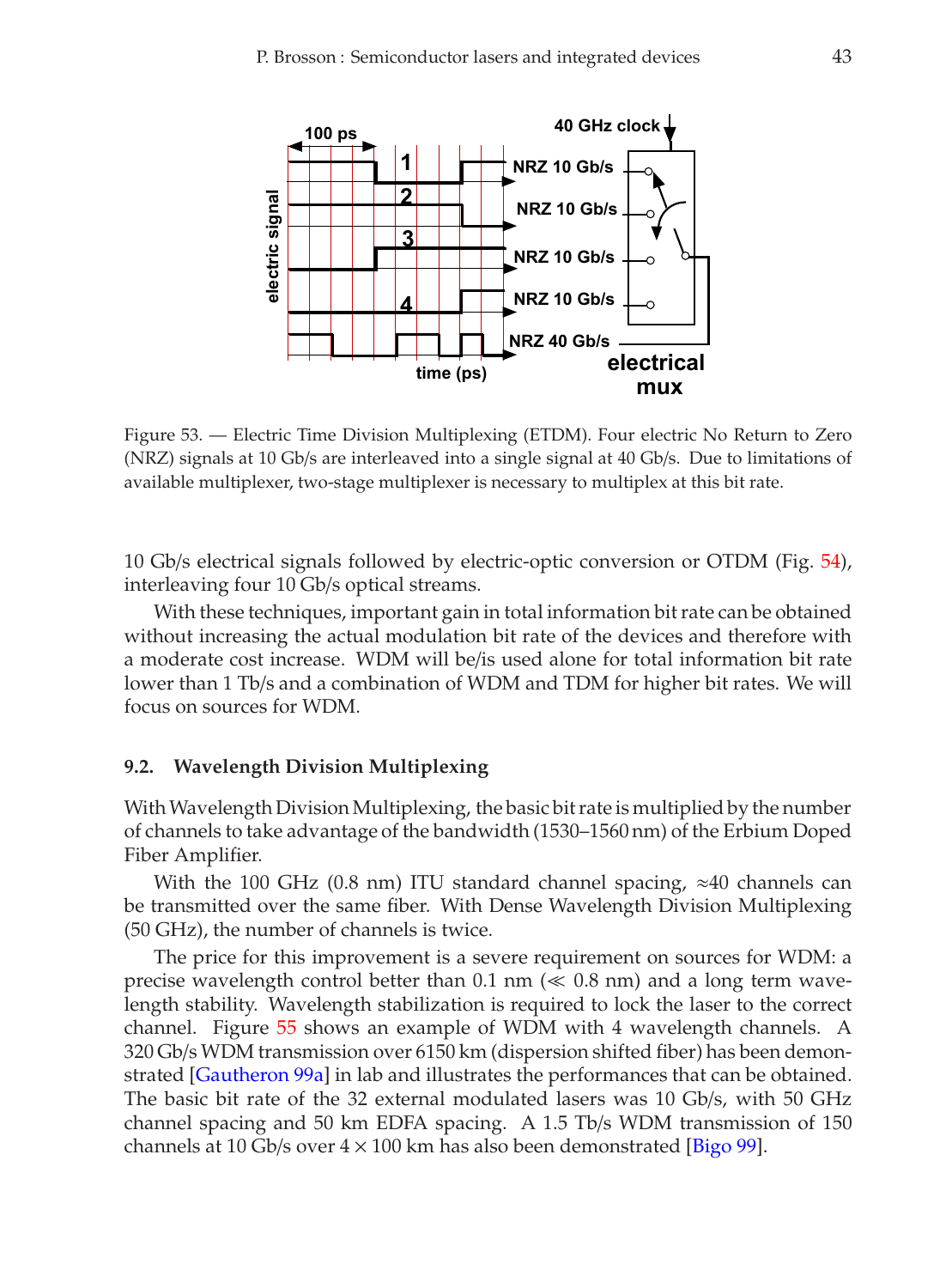

<span id="page-43-0"></span>Figure 54. — Optical Time Division Multiplexing (OTDM). Four optical NRZ signals at 10 Gb/s are interleaved into a single optical signal at 40 Gb/s. The RZ 10 Gb/s optical signal can be obtained with an Integrated Laser Modulator electrically modulated at 10 GHz at a strong modulation index. A repetition of "1" is represented for clarity. The signals are 25, 50, 75 ps delayed with fiber delay lines (20 cm propagation in standard optical fiber corresponds to 1 ns delay).



<span id="page-43-1"></span>Figure 55. — An example of WDM with 4 wavelength channels. The lasers can be Distributed FeedBack lasers (see Fig. [56\)](#page-44-0), directly modulated at 2.5 Gb/s. The information bandwidth (10 Gb/s) is fourfold increased. Using 10 Gb/s Integrated Laser Modulator (ILM), the information bandwidth is 40 Gb/s.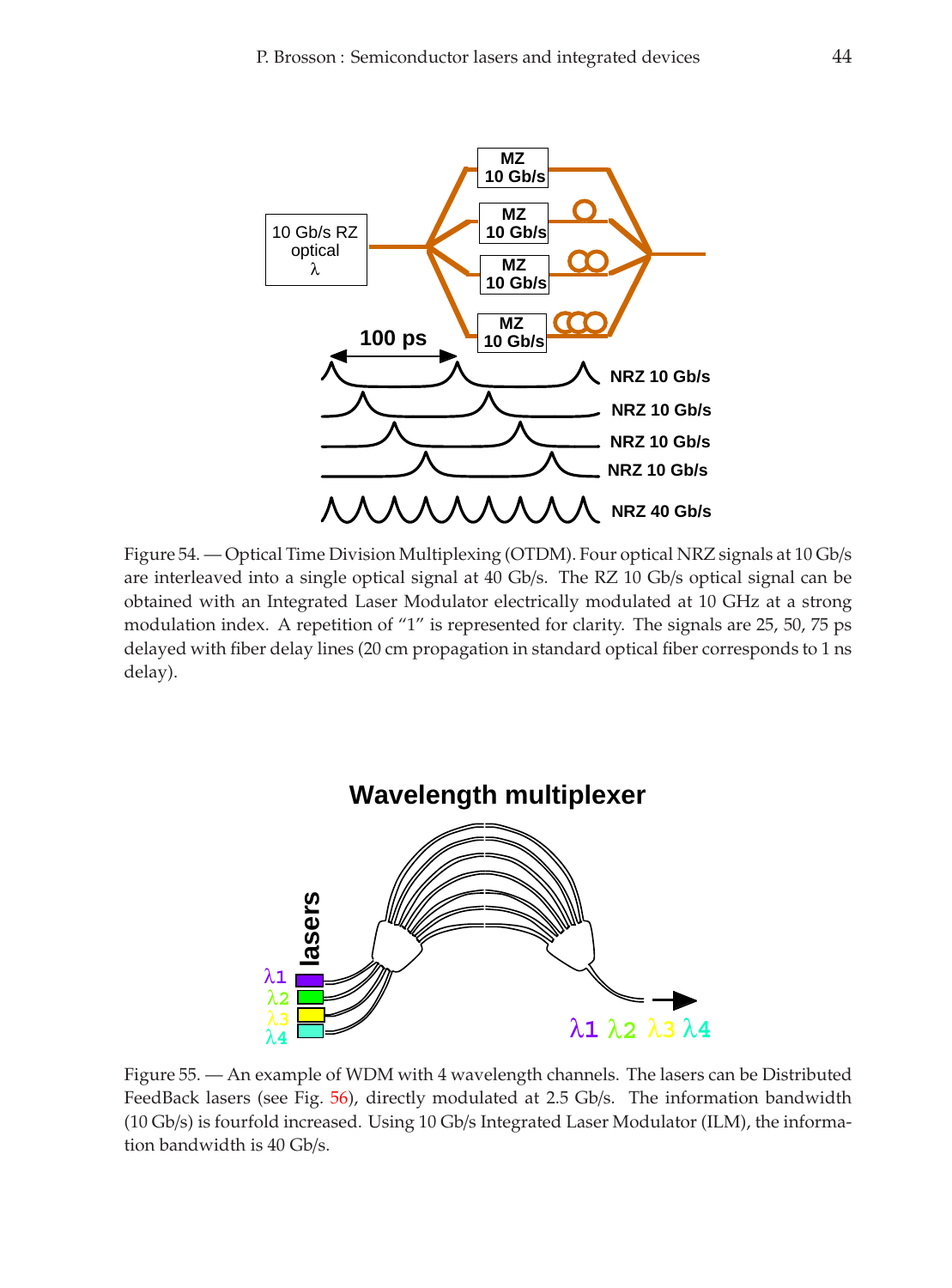

digital transmission systems Instrumentation

(b)

<span id="page-44-0"></span>Figure 56. — DFB laser for WDM (From Alcatel Optronics datasheet). (a) Multi-Quantum DFB lasers with fixed wavelengths over the whole ITU range for WDM, suitable for 2.5 Gb/s direct modulation. (b) Characteristics.

## **9.3. Lasers with fixed wavelength, laser arrays, low cost lasers**

Multi-QuantumWell DFB lasers with fixed wavelengths over the whole ITU range for WDM application are standard commercial products available at Alcatel Optronics (Fig. [56\)](#page-44-0) for direct modulation (2.5 Gb/s current modulation).

Tunable DBR lasers [\[Delorme 96\]](#page-49-11) can be integrated in arrays (Fig. [57\)](#page-45-0). Each laser emits at a specific wavelength that can be tuned (10 nm) by injecting current in the Bragg section. The structure allows 4 different wavelengths with a single pitch grating and 29 nm overall wavelength range.

Figure [58a](#page-46-0) shows a low cost WDM source which consists of a standard Fabry-Perot laser coupled to an external fiber grating [\[Bissessur 99\]](#page-48-12). The grating is written in an optical fiber and the Bragg wavelength is determined by the grating pitch. The bandwidth of the Bragg reflector is  $< 0.1$  nm in order to control the wavelength within 1/10 of the 0.8 nm (100 GHz) ITU wavelength spacing. Any wavelength of the ITU grid can be obtained by using the same FP laser and a convenient fiber grating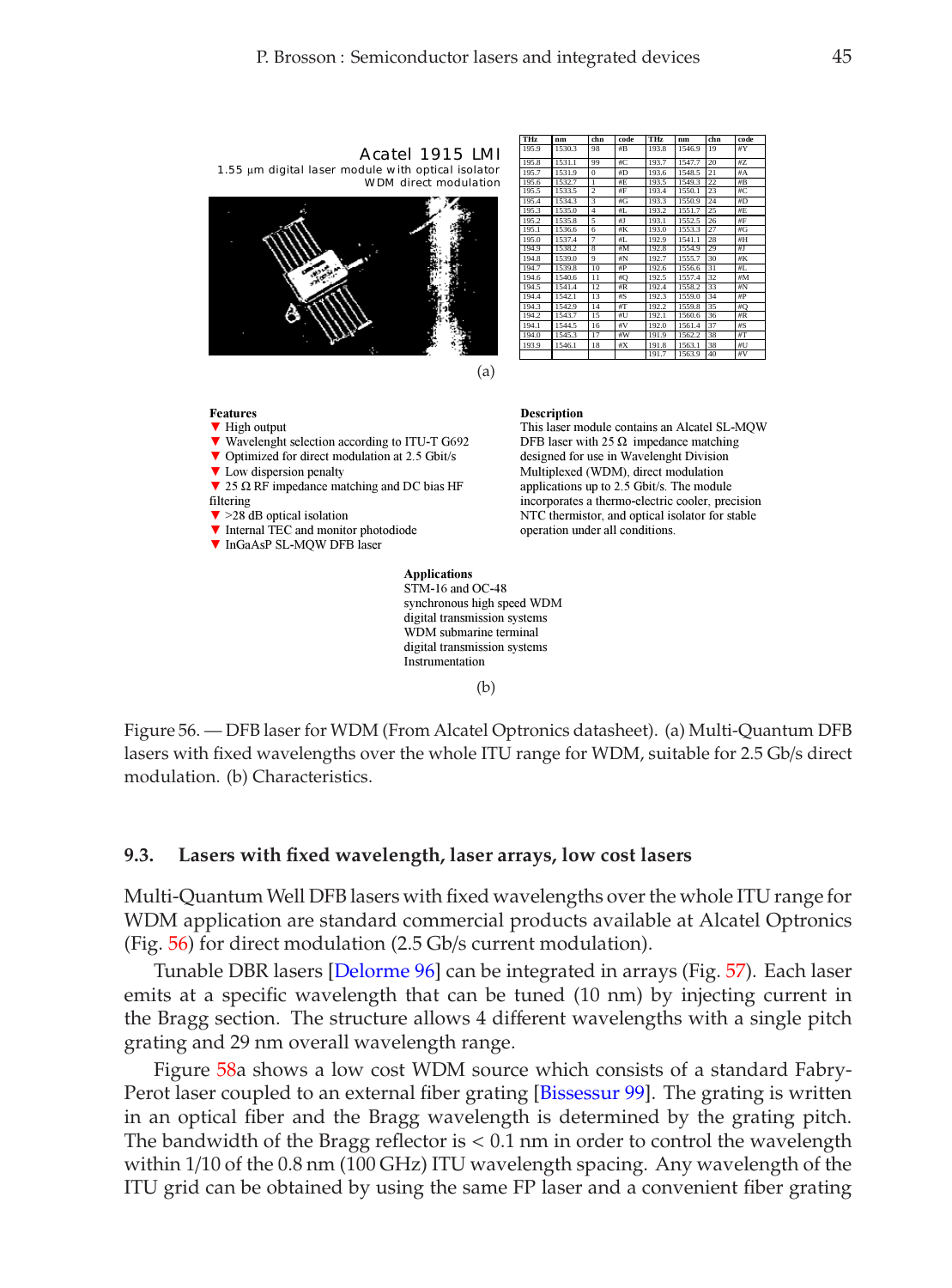

<span id="page-45-0"></span>Figure 57. — 4-wavelength tunable DBR laser array [\[Delorme 96\]](#page-49-11). With a single grating pitch, the Bragg wavelength is different in each laser since the Bragg sections have a different transverse structure. Each Bragg wavelength can be tuned (10 nm) around its nominal value through current injection. Overall wavelength tuning range is 29 nm.

pitch Λ (Fig. [58b](#page-46-0)). With a 2 cm external cavity length, the roundtrip frequency *c*/(2*nL*) is 5 GHz, allowing 2.5 Gb/s direct modulation. 10 Gb/s requires an external cavity shorter than 1 cm.

Thermal stability of the Bragg wavelength is mainly determined by the weak temperature dependence of the refractive index of the fiber  $(d\lambda/dT = 0.01$  nm/ $^{\circ}$ C), an order of magnitude lower than in semiconductor lasers. The laser is a Multi-Quantum Well (MQW) Buried Ridge structure with mode-expanding taper to improve the coupling with the fiber. 2.5 Gb/s transmission over 180 km of standard fiber has been demonstrated in the 1540–1560 nm range, and 10 Gb/s with a short external cavity (8 mm, 12 GHz roundtrip frequency) [\[Bissessur 99\]](#page-48-12).

### **9.4. Tunable lasers**

A tunable laser can be used as a spare in WDM systems, avoiding having a spare for each wavelength. Wavelength tuning is obtained by injecting current in the passive Bragg section of a Distributed Bragg Reflector (DBR) laser (Fig. [59,](#page-47-0) [\[Delorme 95\]](#page-49-12)). Increasing the carrier density decreases the refractive index and consequently decreases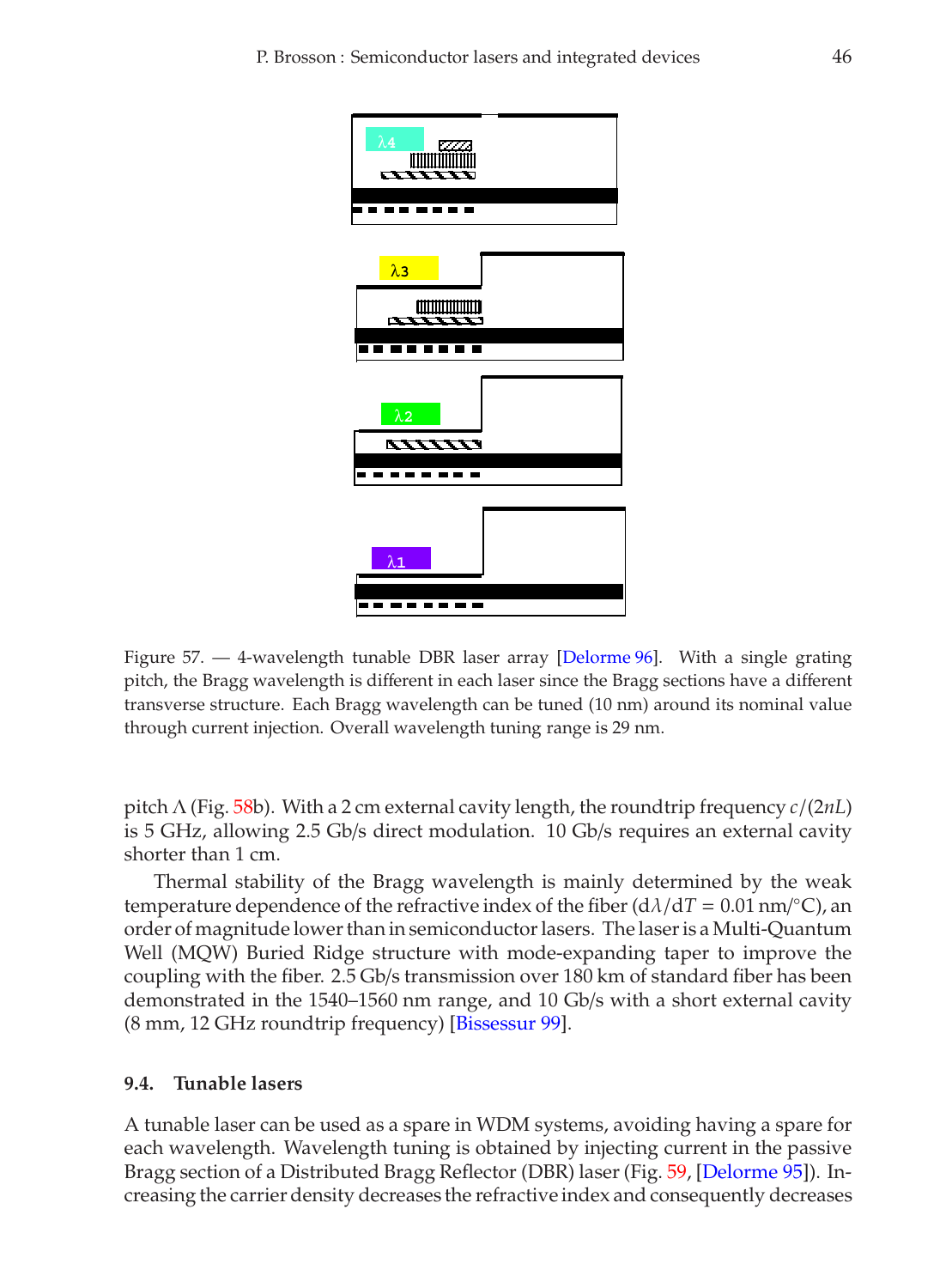

<span id="page-46-0"></span>Figure 58. - External grating fiber laser [\[Bissessur 99\]](#page-48-12). (a) external grating fiber laser which consists of a standard low cost Fabry-Perot laser coupled to an external fiber grating.  $\Lambda_1$  is the grating pitch, *n* the refractive index of the fiber ( $\approx$  1.5) and  $\lambda_1$  the Bragg wavelength. Any wavelength of the ITU grid can be obtained by using the same FP laser and a convenient fiber grating pitch  $\Lambda$ ; (b) 4 external grating fiber lasers with different wavelengths and same Fabry-Perot laser. The four different Bragg wavelength are obtained thanks to different grating pitch  $\Lambda_1$ ,  $\Lambda_2$ ,  $\Lambda_3$ ,  $\Lambda_4$ . See details of the external grating fiber lasers in Figure [58a](#page-46-0).

the Bragg wavelength. The tuning range is of the order of 5–15 nm. The wavelength can also be tuned by heating (≈ $0.1$  nm/°C) controling the temperature.

Wider (100 nm) tuning range (Fig. [60\)](#page-47-1) can be obtained with complex DBR laser such as the Coupler Sampled Reflector laser (GCSR) [\[Rigole 95\]](#page-52-14). The coupler section ensures coarse wavelength tuning and the Bragg and phase sections fine tuning. The wavelength is controlled using a microprocessor and a stored mapping of the wavelengths and associated currents.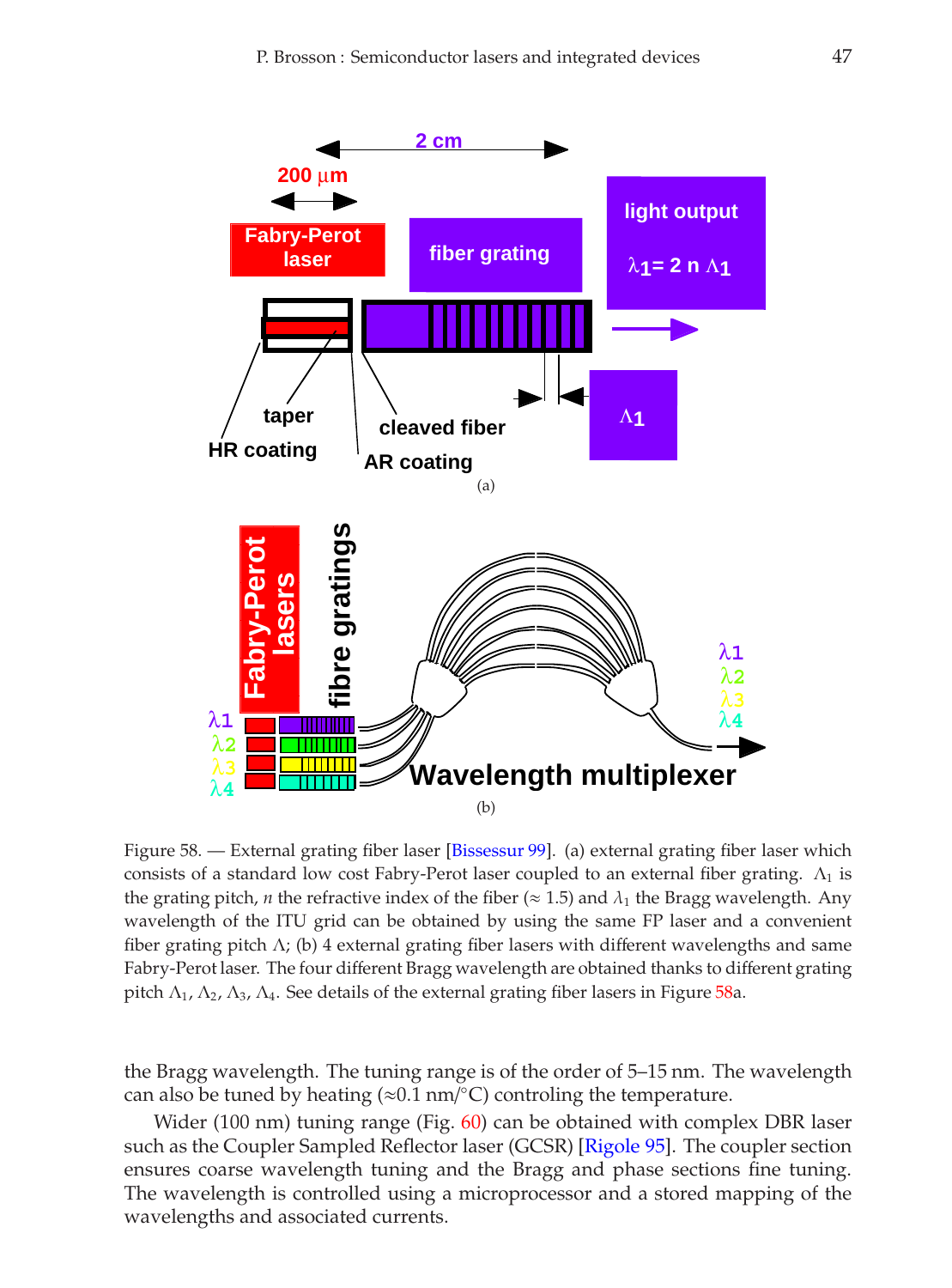

<span id="page-47-0"></span>Figure 59. — Butt-join tunable (15 nm range) Distributed Bragg Reflector laser [\[Delorme 95\]](#page-49-12). The lasing wavelength is adjusted thanks to the current injected in the Bragg and phase sections. Three MOVPE seps are required to grow this BRS structure. Wavelength Tuning range is 15 nm.



<span id="page-47-1"></span>Figure 60. — Grating Coupler Sampled Reflector laser (GCSR) [\[Rigole 95\]](#page-52-14). The coupler section  $(15 \mu m)$  period) ensures coarse wavelength tuning and the Bragg and phase sections fine tuning. Five epitaxial steps are required to grow this structure. Wavelength Tuning range is 100 nm.

### **Acknowledgements**

I wish to thank my colleagues at OPTO+ who make the devices, Pierre Chavel, Jean-Paul Pocholle, Jean-Claude Saget, Claude Fabre, SFO and CNRS, the organizers of this summer school.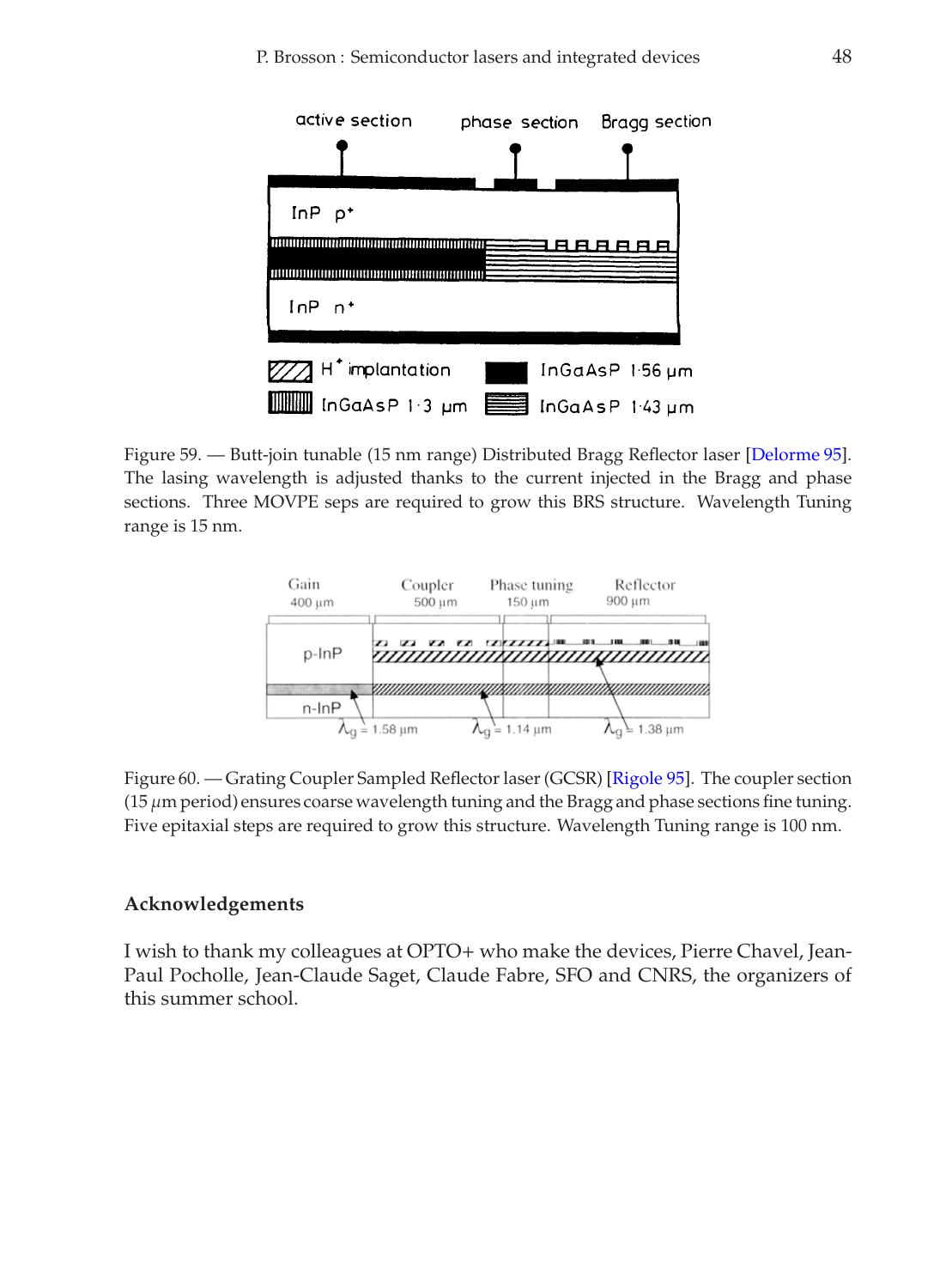### **References**

- <span id="page-48-3"></span>[Adams 96] D.M. Adams, C. Rolland, N. Puetz, R.S. Moore, F.R. Shepherd, H.B. Kim and S. Bradshaw, "Mach-Zehnder modulator integrated with a gain-coupled DFB laser for 10 Gbit/s, 100 km NDSF transmission at 1.55 µm", *Electron. Lett.* **32** (1996) 485-486.
- <span id="page-48-0"></span>[Alferov 70] Zh.I. Alferov, V.M. Andreev, D.Z. Garbuzov, Yu V. Zhilyaev, E.P. Morozov, E.L. Portnoi and V.G. Trofim, "Investigation of the influence of the AlAs-GaAs heterostructure parameters on the laser threshold current and the realization of continuous emission at room temperature", *Sov. Phys. Semicond.* **4** (March 1971), 1573-1575 [Translated from Fiz. Tekh. Poluprovodn **4** (1970)] 1826.
- <span id="page-48-11"></span>[Bigo 99] S. Bigo *et al.*, "1.5 Tb/s WDM transmission of 150 channels at 10 Gb/s over 4x100 km of TeraLightTM fiber", Post deadline paper, ECOC'99 (1999).
- <span id="page-48-7"></span>[Bissessur 95a] H. Bissessur, F. Gaborit, B. Martin, G. Ripoche, "Polarisationindependent phased-array demultiplexer on InP with high fabrication tolerance", *Electron. Lett.* **31** (1995) 1372-1373.
- <span id="page-48-8"></span>[Bissessur 95b] H. Bissessur, B. Martin, R. Mestric, F. Gaborit "Small-size polarisation-independent phased-array demultiplexers on InP", *Electron. Lett.* **31** (1995) 2118-2120.
- <span id="page-48-9"></span>[Bissessur 96] H. Bissessur, P. Pagnod-Rossiaux, R. Mestric, B. Martin, "Extremely small polarisation independent phased-array demultiplexers on InP",*IEEE Photon. Technol. Lett.* **8** (1996).
- <span id="page-48-12"></span>[Bissessur 99] H. Bissessur, C. Caraglia, B. Thedrez, J. M. Raisant, I. Riant, "Wavelength-versatile external fiber grating lasers for 2.5 Gb/s WDM networks", *IEEE Photon. Technol. Lett.* **11** (1999) 1304-1306.
- <span id="page-48-10"></span>[Brillouet 98] F. Brillouet, F. Devaux, M. Renaud, "From transmission to processing: challenges for new optoelectronic", *Alcatel Telecommunications Review* (1998) 232- 240.
- <span id="page-48-6"></span>[Brosson 94] P. Brosson, "Analytical model of a semiconductor optical amplifier", *IEEE J. Lightwave Technol.* **12** (1994) 49-54.
- <span id="page-48-1"></span>[Brosson 96] P. Brosson and H. Bissessur, "Analytical expressions for the FM and AM responses of an Integrated Laser-Modulator", *IEEE J. Selected Topics In Quantum Electron. on Integrated Optics* **2**, (1996) 336-340.
- <span id="page-48-2"></span>[Brosson 97] P. Brosson and A. Lestra, "Numerical simulation of an Integrated Laser Modulator", invited paper, TU-3-1 -SBMO/IEEE International Microwave Symposium, Natal, Brazil (1997).
- <span id="page-48-5"></span>[Brosson 98a] P. Brosson, S.C. Auzanneau, H. Helmers, J.G. Provost, P. Delansay, "Optical feedback modeling in integrated Laser Mach-Zehnder modulator: application to frequency chirp monitoring by AM measurements", 16th IEEE International Semicond. Laser Conf., Nara, Japan, TuE30 (1998).
- <span id="page-48-4"></span>[Brosson 98b] P. Brosson, P. Delansay, "Modeling of the static and dynamic responses of an Integrated Laser Mach-Zehnder modulator and comparison with an Integrated Laser E/A modulator", *IEEE J. Lightwave Technol.* **16** (1998) 2407-2418.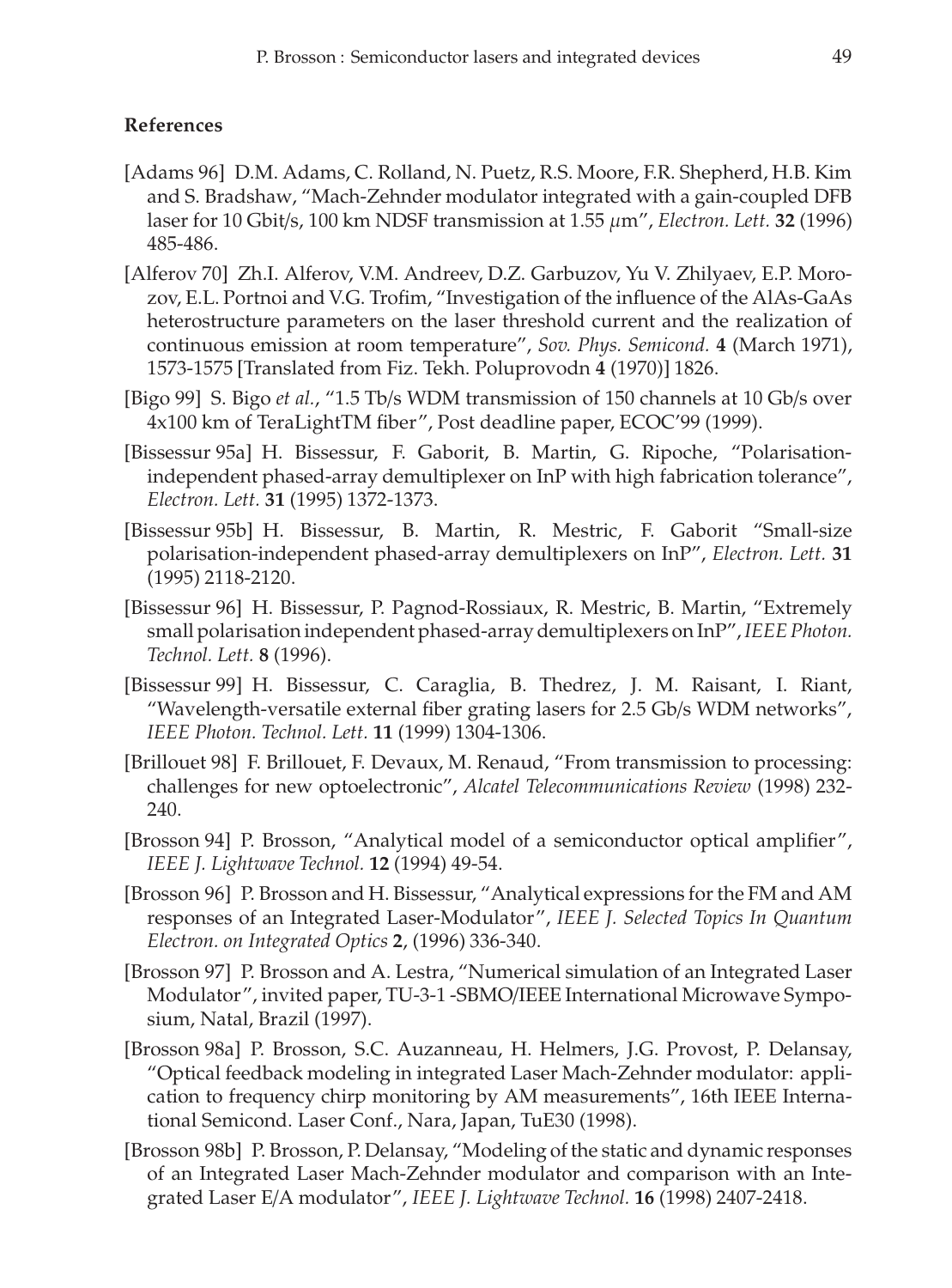- <span id="page-49-5"></span>[Chiaroni 93] D. Chiaroni, P. Gavignet-Morin, P.A. Perrier, S. Ruggeri, S. Gauchard, D. De Bouard, J.C. Jacquinot, C. Chauzat, J. Jacquet, P. Doussière, M. Monnot, E. Grard, D. Leclerc, M. Sotom, J.M. Gabriagues, J. Benoit, "Rack-Mounted 2.5 Gbit/s ATM photonic Switch Demonstrator", ECOC'93, Postdeadline paper, ThP 12.7, Montreux (1993).
- <span id="page-49-2"></span>[Chiaroni 97] D. Chiaroni*et al.*, "New 10 Gb/s 3-R NRZ optical regenerative interface based on semiconductor optical amplifiers for all-optical networks", Postdeadline paper, ECOC'97, Edinburg, UK (1997) 41-43.
- <span id="page-49-10"></span>[Dagens 99] B. Dagens, D. Leclerc, V. Verdrager, F. Poingt, I. Guillemeot, F. Gaborit, D. Ottenwalder, "Design Optimization of all-active Mach-Zehnder wavelengths converters", *IEEE Photon. Technol. Lett.* (1999) 424-426.
- <span id="page-49-0"></span>[Delansay 97] Ph. Delansay, D. Penninckx, E. Boucherez, C. Fortin, O. Le Gouezigou, "InP/InGaAsP phase-shifted Mach-Zehnder modulator for wavelengthindependent (1530-1560 nm) performance in 10 Gbit/s transmission over dispersive fiber", OFC'97, TuD1 (1997).
- <span id="page-49-1"></span>[Delansay 98] Ph. Delansay, S. Gauchard, H. Helmers, D. Penninckx, S. Gurib, F. Brillouet, "2.5 Gb/s transmission over 1086 km of standard single-mode fiber using an Integrated Laser Mach-Zehnder modulator", OFC'98, TuI7 (1998).
- <span id="page-49-12"></span>[Delorme 95] F. Delorme, *et al.*, "Butt-jointed DBR laser with 15 nm tunability, grown in three MOVPE steps", *Electron. Lett.* **31** (1995) 1244.
- <span id="page-49-11"></span>[Delorme 96] F. Delorme, *et al.*, "4-wavelength DBR laser array fabricated with a single grating holographic exposure technique", OFC'96, FB3, (1996) 300.
- <span id="page-49-6"></span>[Dorgeuille 2000] F. Dorgeuille, L. Noirie, J.P. Faure, A. Ambrosy, S. Rabaron, F. Boubal, M. Schilling, C. Artigue, « 1.28 Tbit/s throughput 8x8 optical switch based on Gain-Clamped Semiconductor Optical Amplifier gates », OFC'2000.
- <span id="page-49-9"></span>[Doussière 92a] P. Doussière *et al.*, "Polariation-insensitive semiconductor optical amplifier with buried laterally tapered active waveguide", Optical amplifiers and their applications, Santa Fe (1992).
- [Doussière 92b] P. Doussière, P. Garabedian, V. Colson, O. Legouezigou, F. Leblond, J.L. Lafragette, M. Monnot, B. Fernier, "Polarisation insensitive semiconductor optical amplifier with lateraly tapered active waveguide", 3rd Top. Meet. on Optical Amplifiers and their Applications, FA2, Santa Fe, New Mexico, USA (1992).
- <span id="page-49-4"></span>[Doussière 94a] P. Doussière, P. Garabedian, C. Graver, D. Bonnevie,T. Fillion, E. Derouin, M. Monnot, J.G. Provost, D. Leclerc, M. Klenk, "1.55 µm polarisation independent semiconductor optical amplifier with 25 dB fiber to fiber gain", *IEEE Photon. Technol. Lett.* **6** (1994) 170-172.
- <span id="page-49-3"></span>[Doussière 94b] P. Doussière, 14th IEEE Semiconductor Laser Conf. (1994).
- <span id="page-49-7"></span>[Duan 93] G. Duan *et al.*, "1 Gb/s operation of optically triggered MQW bistable lasers incorporating a proton bombarded MQW bistable lasers incorporating a proton bombarded absorber", CLEO'93, Baltimore (1993).
- <span id="page-49-8"></span>[Durhuus 93] T. Durhuus, C. Joergensen, B. Mikkelsen, K.E. Stubkjaer, "Penalty free all-optical wavelength conversion by SOA's in Mach-Zehnder configuration", ECOC'93, Montreux (1993) 129.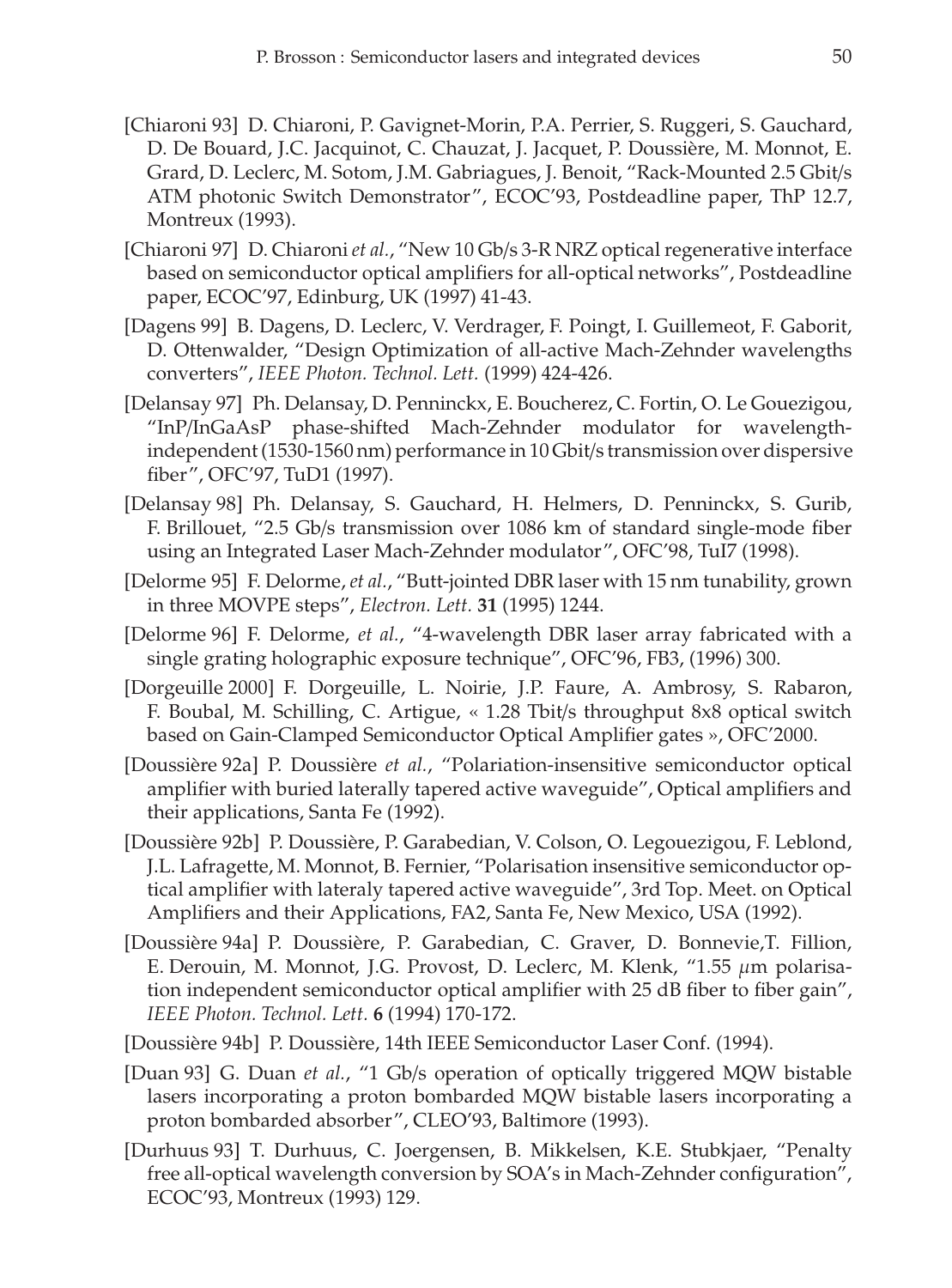- <span id="page-50-1"></span>[Erman 95] M. Erman, "Prospects for Integrated Optics in Telecom Applications", ECIO'95, Delft, NL (1995).
- <span id="page-50-2"></span>[Erman 96] M. Erman, "Semiconductor based photonic integration for switching", Sendai, Japan (1996).
- <span id="page-50-4"></span>[Fernier 92] B. Fernier, P. Brosson, D. Bayart, P. Doussière, R. Beaumont, F. Leblond, P. Morin, G. Da Loura, J. Jacquet, E. Derouin, P. Garabedian, "Fast (300 ps) polarization insensitive semiconductor optical amplifier switch with low driving current (70 mA)", Proc. 13th IEEE International Semiconductor Laser Conference, Takamatsu (1992) 130-131.
- <span id="page-50-12"></span>[Fernier 95] B. Fernier, F. Gerard, P. Pagnod, G. Michaud, G. Ripoche, G. Vendrome, R.M. Capella, "'1.3 mm SL-MQW DFB lasers with high quantum efficiency for -40-85 ◦C operation", *Electron. Lett.* **31** (1995) 2174-2175.
- <span id="page-50-11"></span>[FSAN] Full Service Access Network (FSAN) requirement specification, Ed. J. Quayle (1997). http://www.fsanet.net/access/issue3.htm
- <span id="page-50-5"></span>[Gabriagues 91] J.M. Gabriagues, J.B. Jacob, "Exploitation of the wavelength domain for photonic switching in the IBCN", ECOC/IOOC'91, Tech. Dig., invited paper, Paris (1991) 59-66.
- <span id="page-50-6"></span>[Gabriagues 93] J.M. Gabriagues, "Optical ATM switching techniques", OFC/IOOC'93, Tech. Dig., invited paper, WD1, San Jose (1993).
- <span id="page-50-13"></span>[Gautheron 99a] O. Gautheron, J.B. Leroy, P. Marmier, WJ3, San Diego, OFC'99 (1999).
- <span id="page-50-10"></span>[Gautheron 99b] O. Gautheron *et al.*, "32x10 Gb/s transmission over 6150 km with a 50 GHz wavelength spacing", WJ3-1, OFC'99 (1999).
- <span id="page-50-8"></span>[Gavignet 95] Gavignet, M. Sottom, J.C. Jacquinot, P. Brosson, D. Leclerc, W. Hunziker, H. Duran, "Penalty-free 2.5 Gbit/s photonic switching using a semiconductor four-gate array module", *Electron. Lett.* **31** (1995) 487.
- <span id="page-50-3"></span>[Haisch 95] H. Haisch, D. Baums, E. Latch, D. Kaiser, K. Satske, J. Weber, R. Weinmann, P. Wiedemann, E. Zielinski, "Record bandwidth (42 GHz measured) and polarisation insensitive (< 0.4 dB) tensile strained InGaAsP MQW ridge waveguide electroabsorption modulator for ultra-high bit rate TDM systems", Proc. 21st Eur. Conf. on Opt. Comm., Th.B.3.1 (1995) 1007-1010.
- <span id="page-50-0"></span>[Hayashi 70] I. Hayashi, M.B. Panish, P.W. Foy and S. Sumski, "Junction lasers which operate continuously at room temperature", *Appl. Phys. Lett.* **17** (1970) 109.
- <span id="page-50-7"></span>[Hunziker 95] W. Hunziker, W. Vogt, H. Melchior, D. Leclerc, P. Brosson, F. Pommereau, R. Ngo, P. Doussière, F. Mallecot, T. Fillion, I. Wamsler, G. Laube " Selfaligned flip-chip packaging of tilted semiconductor optical amplifier arrays on Si motherboard ", *Electron. Lett.* **31** (1995) 488.
- <span id="page-50-9"></span>[Janz 99a] C. Janz, B. Dagens, A. Bisson, F. Poingt, F. Pommereau, F. Gaborit, I. Guillemot, M. Renaud, "Integrated all-active Mach-Zehnder wavelength converter with -10 dBm signal sensitivity and 15 dB dynamic range at 10 Gb/s", *Electron. Lett.* **35** (1999) 588.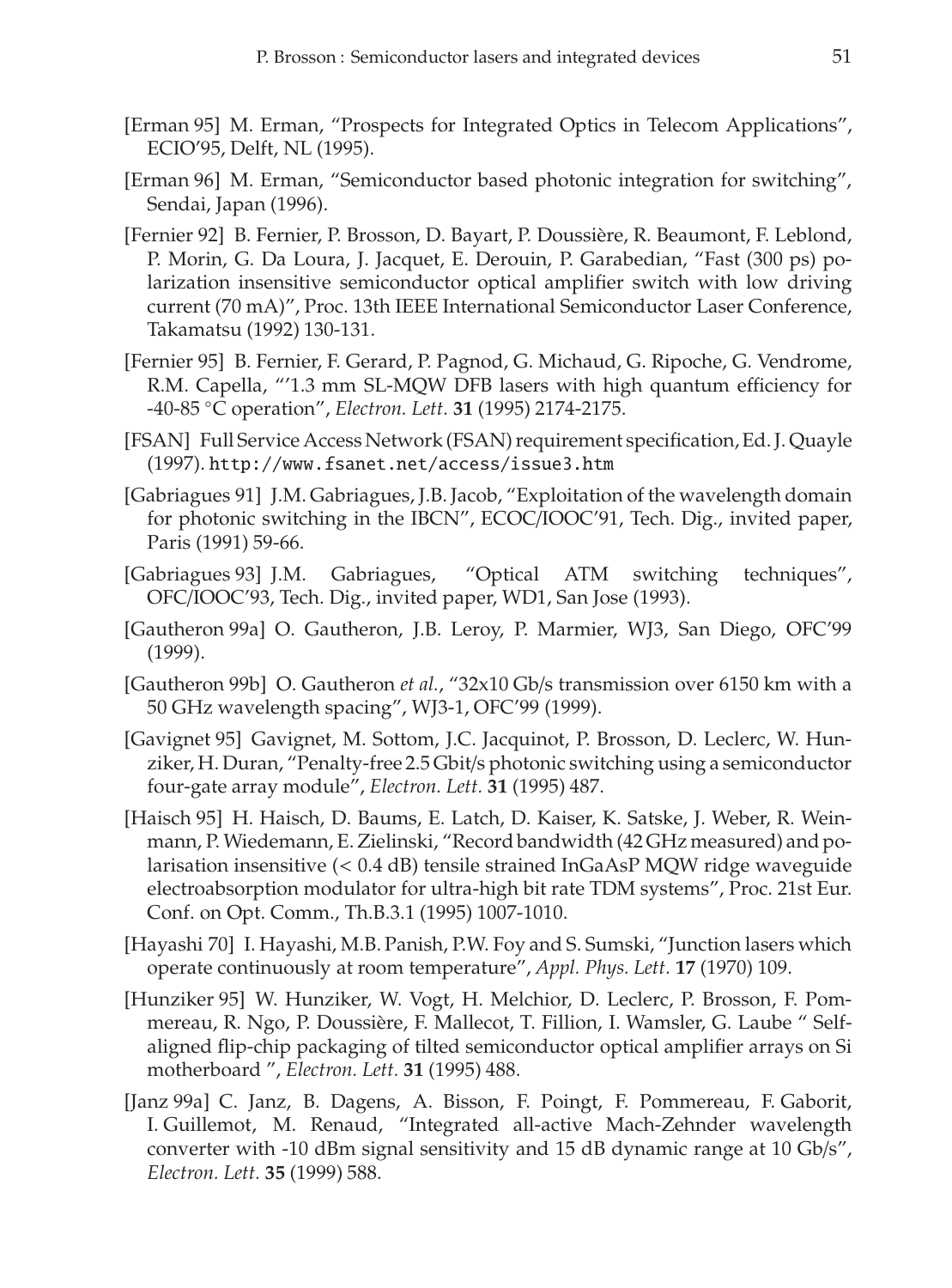- <span id="page-51-9"></span>[Janz 99b] C. Janz, F. Poingt, F. Pommereau, W. Grieshaber, F. Gaborit, D. Leclerc, I. Guillemot, M. Renaud, "All-active Dual Order Mode (DOMO) Mach-Zehnder wavelength converter for 10 Gb/s operation", *Electron. Lett.* **35** (1999) 1862.
- <span id="page-51-8"></span>[Janz 99c] C. Janz, B. Dagens, A. Bisson, F. Poingt, F. Pommereau, F. Gaborit, I. Guillemot, M. Renaud, "Integrated all-active wavelength converter with record sensitivity and large dynamic range at 10 Gb/s", FB3-1, OFC'99 (1999).
- <span id="page-51-7"></span>[Joergensen 92] C. Joergensen, T. Durhuus, B. Fernier, P. Garabedian, E. Derouin, F. Leblond, B. Mikkelsen, K.E. Stubkjaer, "Optically controlled semiconductor optical amplifiers gates", ECOC'92, Berlin (1992).
- <span id="page-51-0"></span>[Kapron 70] F.P. Kapron, D.B. Keck, R.D. Maurer, "Radiation losses in glass optical waveguides", *Appl. Phys. Lett.* **17** (1970) 423-425.
- <span id="page-51-6"></span>[Leclerc 95] D. Leclerc, P. Brosson, F. Pommereau, R. Ngo, P. Doussière, F. Mallecot, P. Gavignet, I.Wamsler, G. Laube, W. Hunziker, W. Vogt, H.Melchior, "High performance semiconductor optical amplifier array for self aligned packaging using Si V-groove flip chip technique", *IEEE Photonics Technol. Lett.* (1995) 476.
- [Lesterlin 96a] D. Lesterlin, S. Artigaud, V. Rodrigues, J.G. Provost, K. Satzke, J.P. Hebert, E. Derouin, G. Michaud, O. Le Gouezigou, D. Penninckx, H. Großkopf, A. Bodéré, J.L. Genter, H. Haisch, J.L. Beylat, J.F. Vinchant, "High performance and reproducible integrated laser-modulator for 10 Gb/s NRZ transmission over standard fiber", ECOC'96, Wep.20 (1996) 3.289.
- <span id="page-51-3"></span>[Lesterlin 96b] D. Lesterlin, S. Artigaud, H. Haish, "Integrated Laser/modulators for 10 Gbit/s systems", ECOC'96, Oslo, Technical Digest, invited paper WeD.3.1 (1996) 3.183.
- <span id="page-51-1"></span>[Lesterlin 97] D. Lesterlin, S. Artigaud, J.G. Provost, A. Lestra, P. Brosson, O. Le Gouezigou, H. Großkopf, D. Carpentier, G. Michaud, A. Pinquier, H. Haisch, J.F. Vinchant, "76 km transmission over standard dispersion fiber at 10 Gbit/s using a high power integrated laser-modulator and a PIN receiver without any optical amplifier", OFC'97, WL37 (1997) 199.
- <span id="page-51-2"></span>[Lestra 96a] A. Lestra, P. Brosson, O. Le Gouezigou, D. Lesterlin, J.G. Provost, "Experimental demonstration of the combined phase and amplitude reflectivity effects on the chirp of a 10 Gbit/s integrated laser-modulator source", 15th IEEE International Semicond. Laser Conf., Haifa, Israel (1996) W1.2.
- <span id="page-51-4"></span>[Lestra 96b] A. Lestra, P. Brosson, "Design rules for a low chirp integrated DFB laser with an Electroabsorption modulator", *IEEE Photonics Technol. Lett.* **8** (1996) 998-1000.
- <span id="page-51-11"></span>[Mallecot 99] F. Mallecot, H. Nakajima, A. Leroy, A. Plais, C. Chaumont, D. Carpentier, E. Derouin, F. Gaborit, J. Jacquet, "-31 dBm sensitivity of a monolithic Transmit-Receive\_Device over wide temperature range", ThN2, San Diego, OFC'99 (1999).
- <span id="page-51-10"></span>[Mallecot 2000] F. Mallecot, F. Doukhan, J. Harari, F. Laune, "Low cost transceivers for FSAN applications", invited paper, NOC (2000).
- <span id="page-51-5"></span>[Marcuse 90] D. Marcuse, "DFB laser with attached external intensity modulator", *IEEE J. Quantum Electron.* **26** (1990) 262-269.